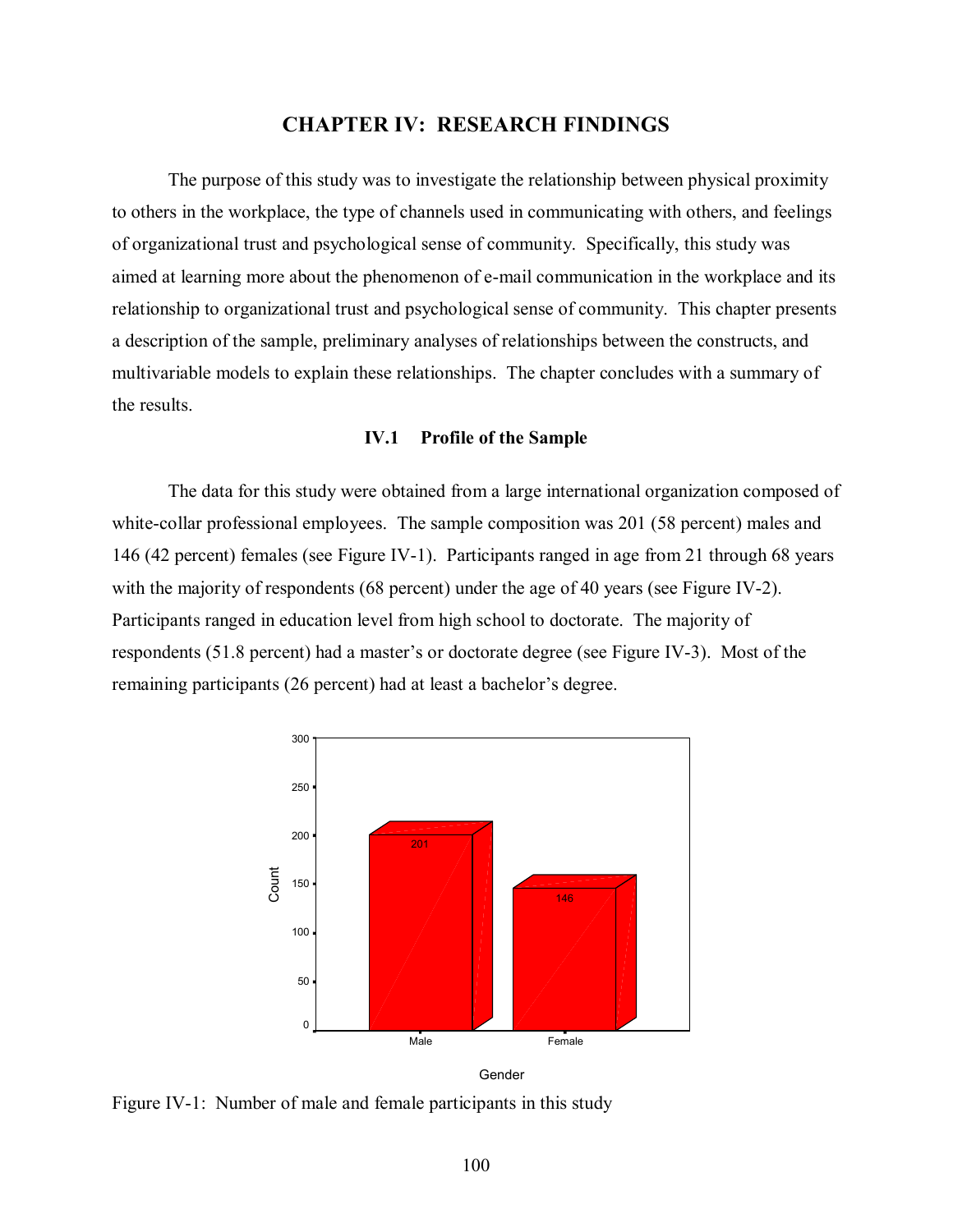

Figure IV-2: Frequency distribution of age in years of participants in this study



Figure IV-3: Frequency distribution of education level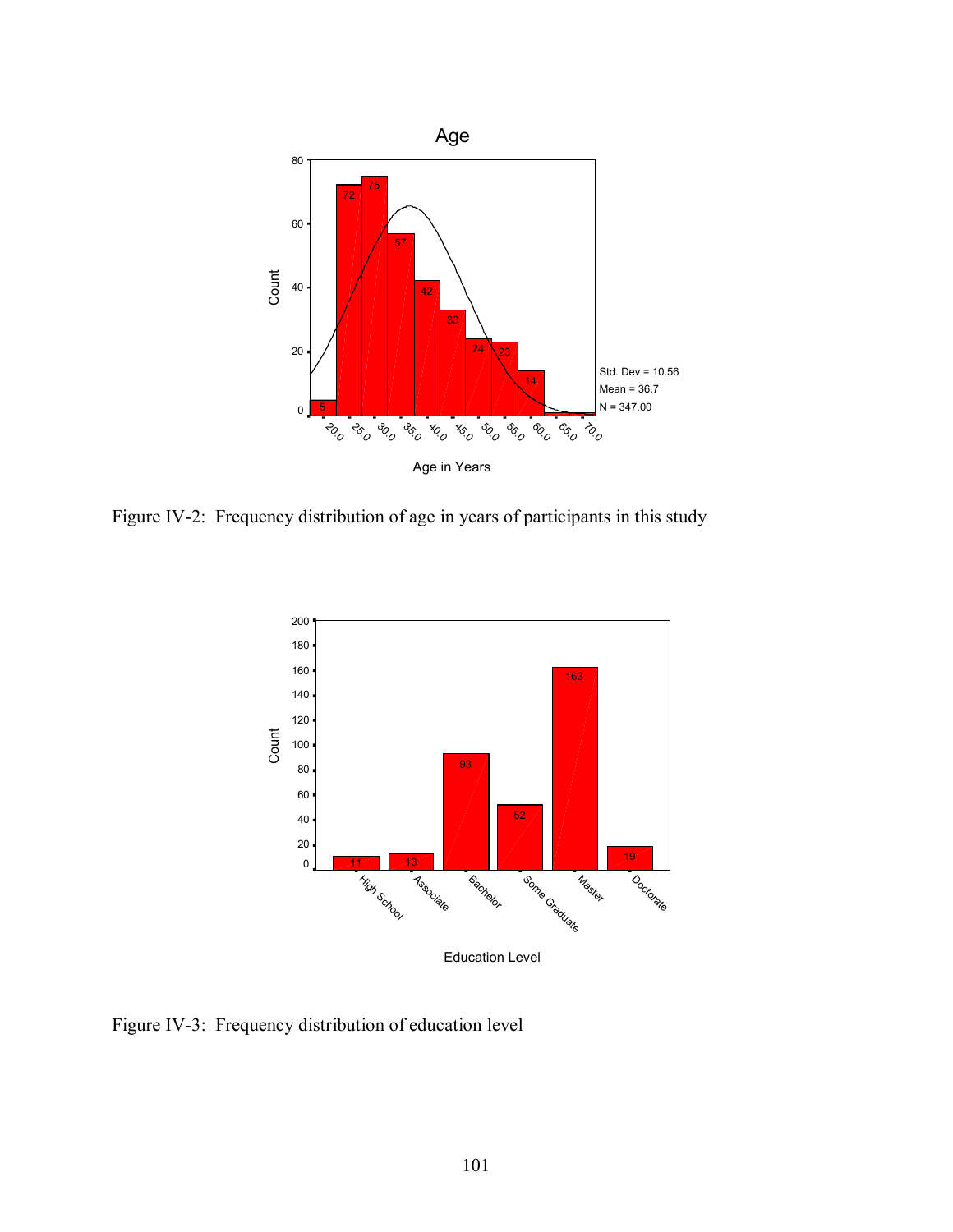The majority of the sample (78.8 percent) had worked for the organization 5 years or less (see Figure IV-4). The majority of participants in this study were in staff (44 percent) and management (44 percent) positions. Forty-one (12 percent) of the respondents were in top management positions (see Figure 4.5). Participants in this study were from the three teams that comprise the public sector business segment in the organization. Responses from Team 1 comprised 45 percent of the sample; Team 2 comprised 20 percent of the sample; and, Team 3 comprised 35 percent of the sample (see Figure IV-6). About a third of participants were located at the organization's headquarters (32.8 percent), and 40.8 percent were off-site at a client location or other office building 5-days a week (see Figure IV-7).



Figure IV-4: Frequency distribution of length of time in organization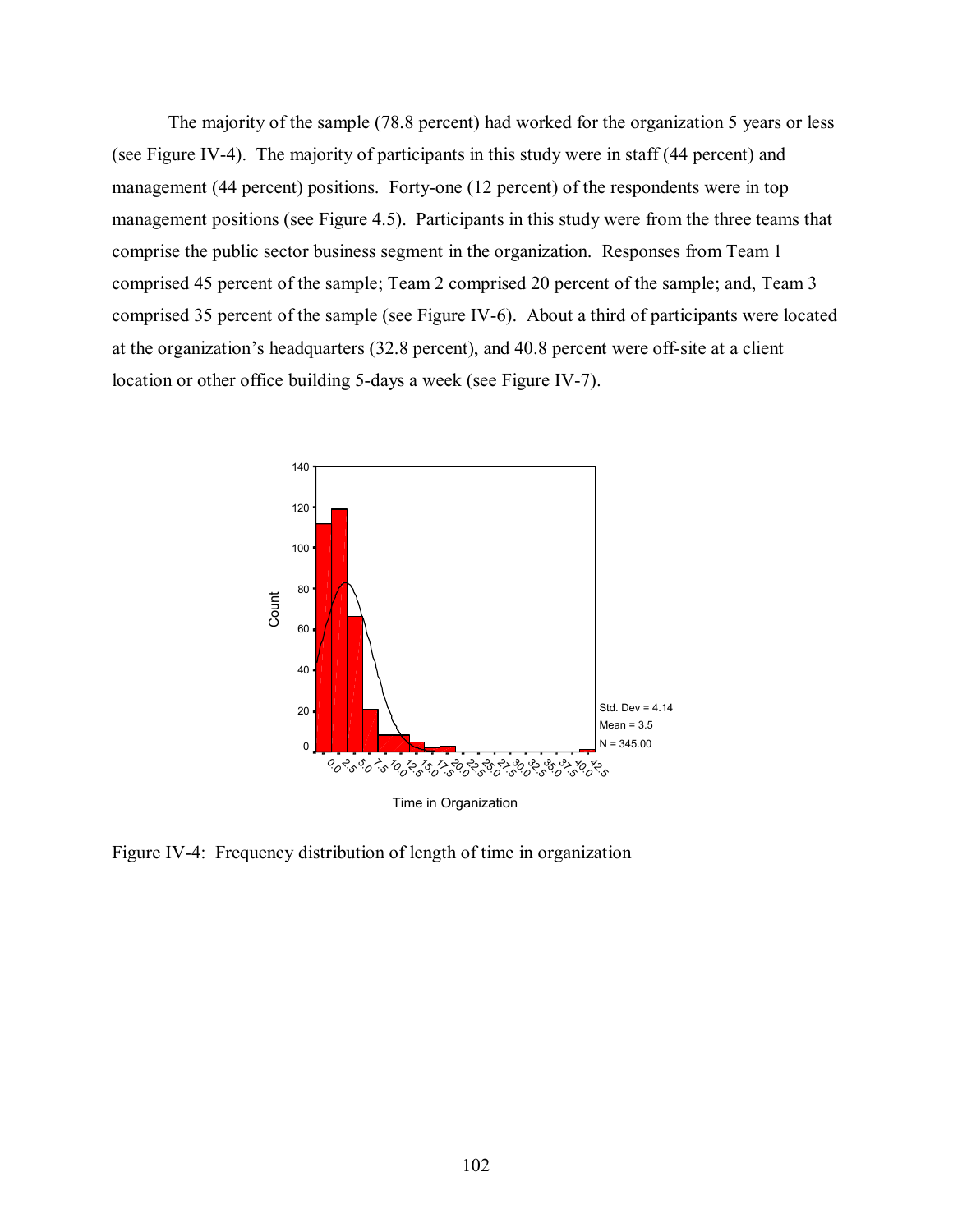

Figure IV-5: Frequency distribution of level in organization



Level in Organization

Figure IV-6: Frequency distribution of team in organization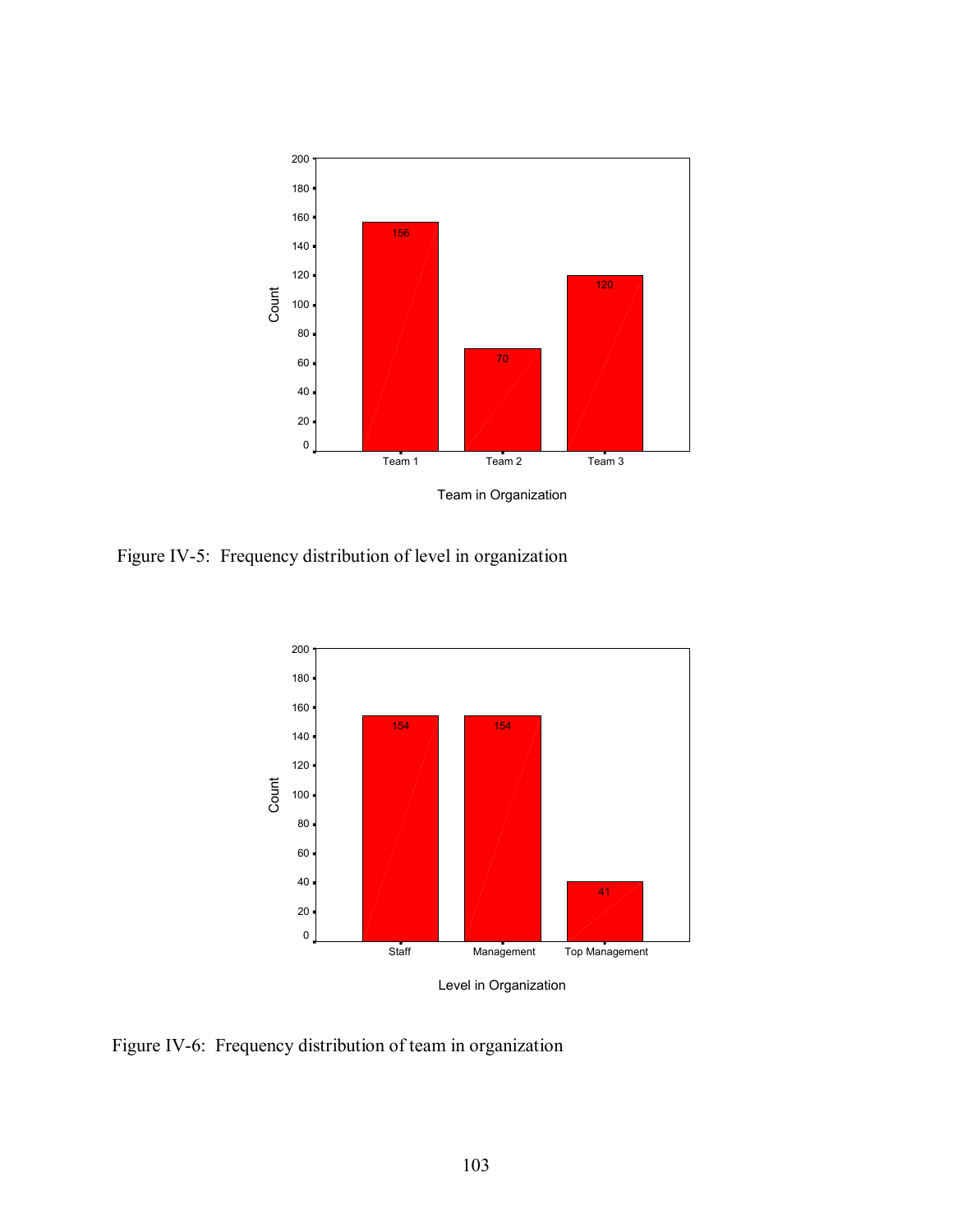

Figure IV-7: Frequency distribution of work location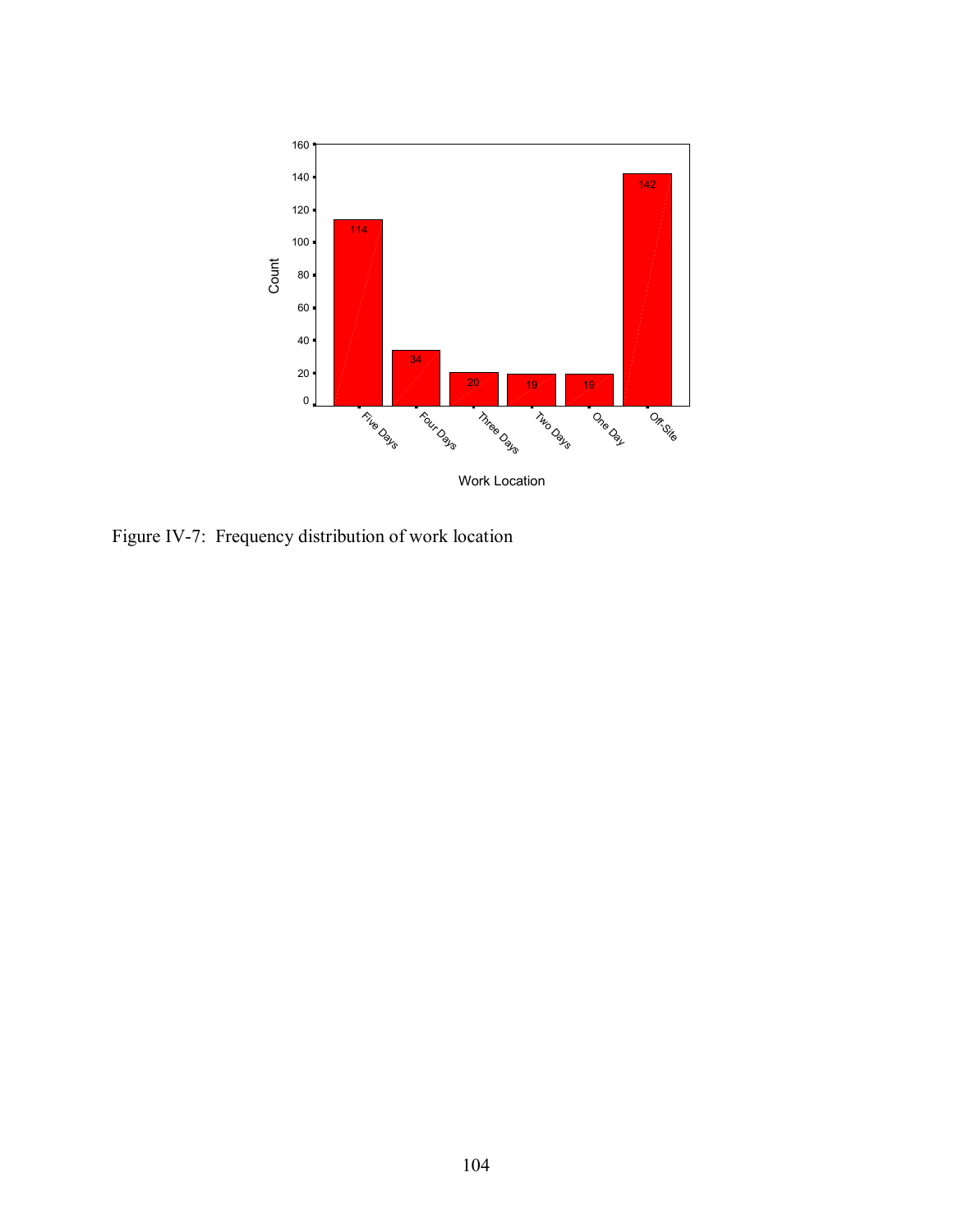#### **IV.2 Descriptive Analyses**

 The measures described in Chapter III were used in this study. Two trust scales—trust in supervisor and trust in organization—and one psychological sense of community measure were used for this study. The Cronbach alpha scores indicate that items used to construct the measures selected for this study were correlated. In this study, Cronbach's alpha for trust in supervisor is .89 and trust in organization is .84. These scores are consistent with a recent study conducted by Ruder (2003). Ruder's (2003) study yielded Cronbach alpha scores of .93 for trust in supervisor and .71 for trust in organization. The psychological sense of community in the workplace scale produces a .85 Cronbach alpha. The Cronbach alpha score from the current study is higher on the psychological sense of community scale than the score of .69 yielded in a previous study (Pretty and McCarthy, 1991).

 There were 351 valid responses, with no missing data for any of the three subscales used in this study (see Table IV-1). The Trust in Supervisor subscale results in a mean of 4.04 and a standard deviation of .77; the Trust in Organization subscale yields a mean of 3.68 and a standard deviation of .74; and, the Psychological Sense of Community in the Workplace measure results in a mean of 3.71 and a standard deviation of .52. The descriptive statistics for physical proximity to others in the workplace displays similar means and standard deviations for each type of employee, with a slight increase in the mean for top management (see Table IV-2). Proximity to colleagues results in a mean of 2.06 and a standard deviation of 1.243; proximity to other colleagues yields a mean of 2.56 and a standard deviation of 1.222; proximity to immediate supervisor results in a mean of 2.22 and a standard deviation of 1.363; and, proximity to top management yields a mean of 3.23 and a standard deviation of 1.358.

| <b>Community Measure</b>            |         |         |      |           |
|-------------------------------------|---------|---------|------|-----------|
|                                     | Valid N | Missing | Mean | <b>SD</b> |
| 1. Trust in Supervisor              | 351     |         | 4.04 | .77       |
| 2. Trust in Organization            | 351     |         | 3.68 | .74       |
| 3. Psychological Sense of Community | 351     |         | 3.71 | .52       |

*Descriptive Statistics for the Two Trust Scales and One Psychological Sense of* 

Table IV-1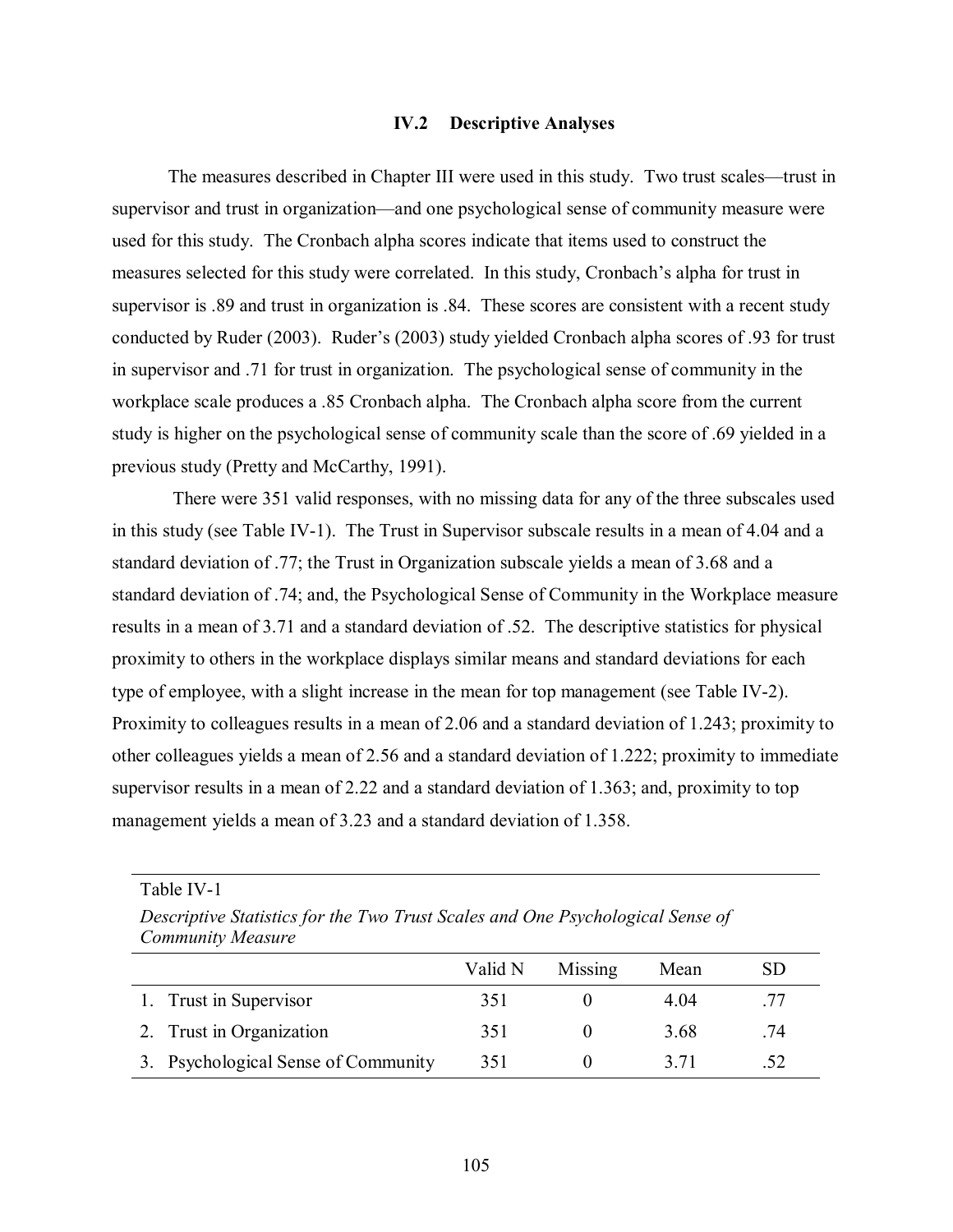Frequency distributions for the physical proximity to others in the workplace reveal that 67 percent of respondents work very close or close to colleagues on team (see Table IV-3). The majority of respondents were situated very close or close (52 percent) to colleagues on other teams. Sixty-seven (67) percent of respondents were situated very close or close to their immediate supervisor. In contrast, a slight majority (51 percent) of respondents were situated distant or very distant from top management in the organization. These findings suggest that most employees were situated in very close or close in physical proximity to their immediate team (i.e., colleagues, other colleagues, and immediate supervisor) and very distant or distant from top management.

| Table IV-2                                                               |            |                     |                         |                   |  |  |  |  |
|--------------------------------------------------------------------------|------------|---------------------|-------------------------|-------------------|--|--|--|--|
| Descriptive Statistics for Physical Proximity to Others in the Workplace |            |                     |                         |                   |  |  |  |  |
|                                                                          | Colleagues | Other<br>Colleagues | Immediate<br>Supervisor | Top<br>Management |  |  |  |  |
| Valid $(N)$                                                              | 343        | 344                 | 342                     | 346               |  |  |  |  |
| Missing $(N)$                                                            | 8          | 7                   | 9                       | 5                 |  |  |  |  |
| Mean                                                                     | 2.06       | 2.56                | 2.22                    | 3.23              |  |  |  |  |
| Std. Deviation                                                           | 1.243      | 1.222               | 1.363                   | 1.358             |  |  |  |  |

### Table IV-3

*Frequency Distributions for Physical Proximity to Others in the Workplace* 

|                    | Colleagues | Other<br>Colleagues | Immediate<br>Supervisor | Top<br>Management |
|--------------------|------------|---------------------|-------------------------|-------------------|
|                    | N(%        | N(%                 | N(%                     | N(%)              |
| Very Close         | 163 (48%)  | 82 (24%)            | 149 (44%)               | 44 (13%)          |
| Close              | 66 (19%)   | 95 (28%)            | 77(23%)                 | 80(23%)           |
| Some Close/Distant | 63 (18%)   | 81 (24%)            | 36 $(11\%)$             | 48 (14%)          |
| Distant            | 31 $(9%)$  | 63 $(18%)$          | 51 $(15%)$              | 99 (29%)          |
| Very Distant       | 20(6%)     | 23(7%)              | 29(8%)                  | 75 (22%)          |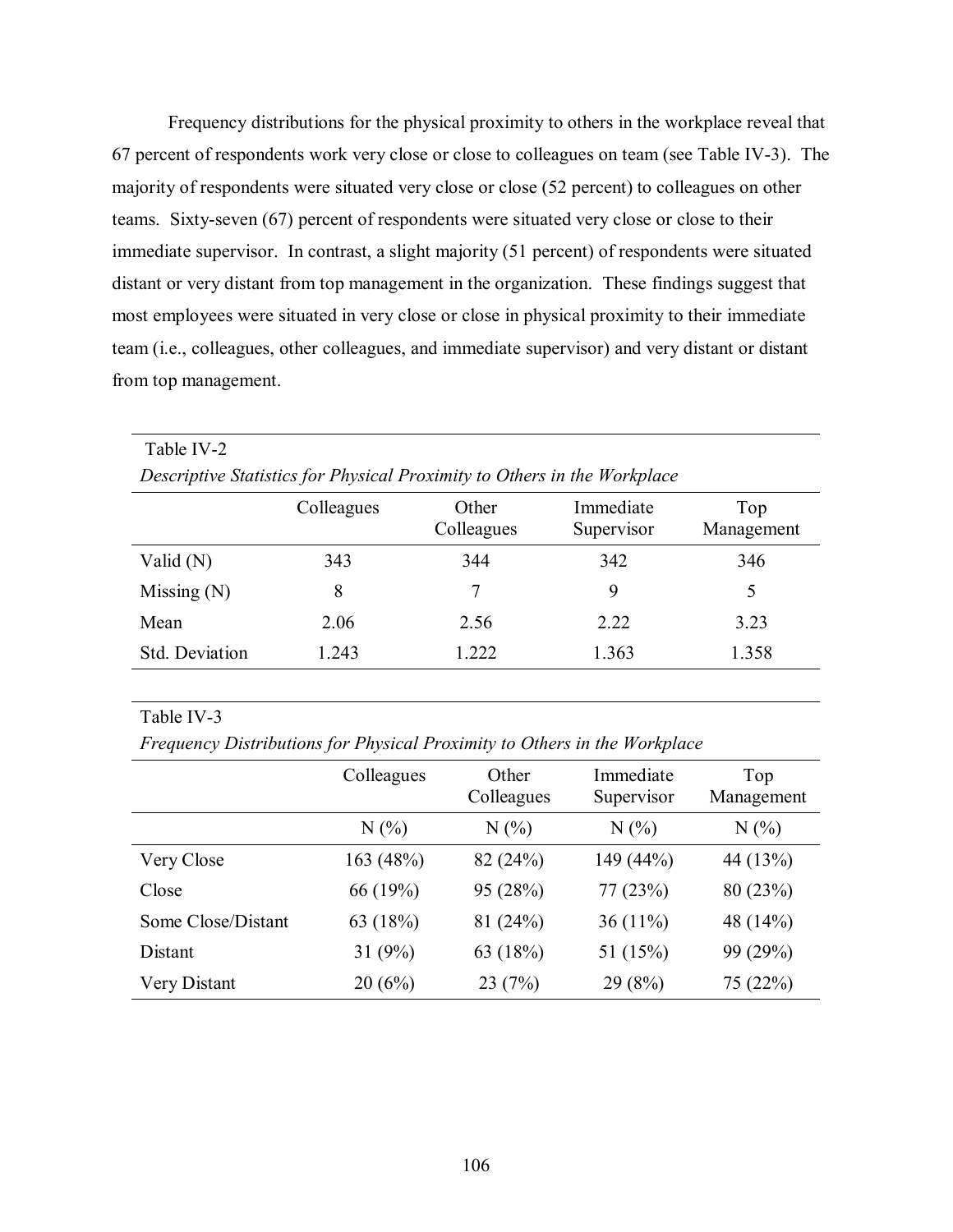The frequency distributions for amount of communication used through the four channels reveal that respondents from the sample in this work environment used paper communication relatively little compared with other forms. While face-to-face and e-mail were the primary means in which employees corresponded with others in the workplace, the amount of communication differed among the types of employee (i.e., colleagues, other colleagues, immediate supervisor, and top management) that were receiving and sending the communication. Respondents received and sent face-to-face communication with their colleagues and immediate supervisor more than with other colleagues and top management. For instance, approximately 42.5 percent of communication with colleagues and 36 percent of communication with immediate supervisor was through a great or very great amount of face-to-face while only 10.35 percent and 2.8 percent of communication with other colleagues and top management was through a great to a very great amount of face-to-face communication (see Tables IV-4 and IV-5). Similarly, 70.95 percent and 47.95 percent of communication with colleagues and immediate supervisor, respectively, was through a great to a very great amount of e-mail, while 37.6 percent and 11.9 percent used e-mail in communicating with other colleagues and top management (see Tables IV-10 and IV-11). Telephone use was more prevalent in communicating a great to a very great amount with colleagues (26 percent) than with the other types of employees (see Tables IV-6 and IV-7). Paper forms of communication appeared to be rare among all employee types (see Tables IV-8 and IV-9).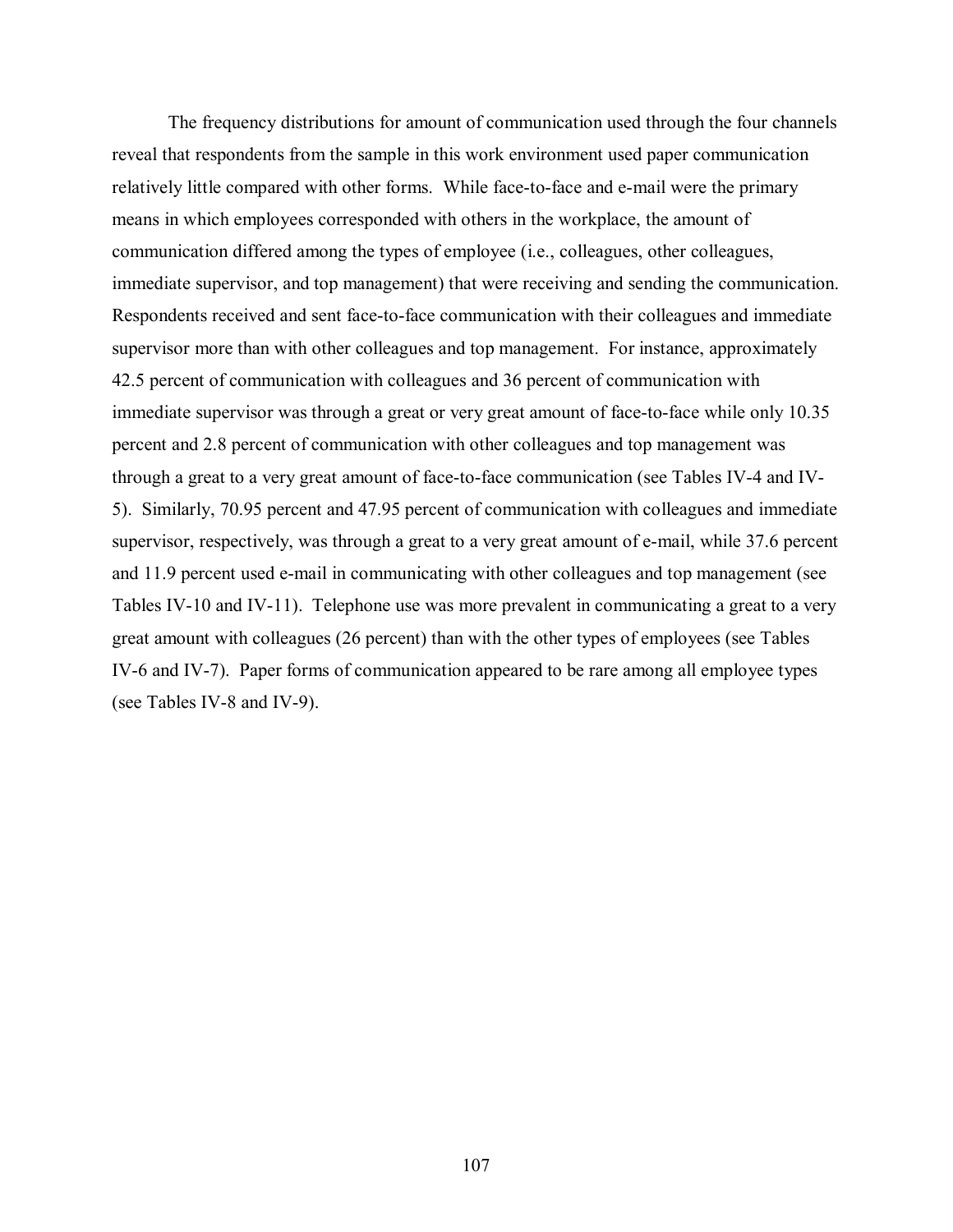|             | Colleagues |     | Other<br>Colleagues |     | Immediate<br>Supervisor |     | Top<br>Management |                |
|-------------|------------|-----|---------------------|-----|-------------------------|-----|-------------------|----------------|
|             | R          | S   | $\mathbf R$         | S   | R                       | S   | R                 | S              |
| Very Little | 35         | 33  | 131                 | 127 | 61                      | 59  | 222               | 225            |
| Little      | 47         | 40  | 82                  | 82  | 54                      | 54  | 47                | 40             |
| Some        | 119        | 122 | 84                  | 91  | 105                     | 102 | 26                | 27             |
| Great       | 102        | 108 | 29                  | 29  | 77                      | 81  | $\overline{4}$    | 5              |
| Very Great  | 40         | 43  | 6                   | 5   | 41                      | 46  | $\overline{4}$    | $\overline{4}$ |

*Frequency Distributions for Face-to-Face Communication Received from and Sent to Others in the Workplace* 

*Note*. R=Received from S=Sent to

### Table IV-5

*Percentages for Face-to-Face Communication Received from and Sent to Others in the Workplace* 

|             | Colleagues  |      | Other<br>Colleagues |      | Immediate<br>Supervisor |      | Top<br>Management |      |
|-------------|-------------|------|---------------------|------|-------------------------|------|-------------------|------|
|             | $\mathbf R$ | S    | $\mathbf R$         | S    | $\mathbb{R}$            | S    | $\mathbb{R}$      | S    |
| Very Little | 10.2        | 9.5  | 39.5                | 38.0 | 18.0                    | 17.3 | 73.3              | 74.8 |
| Little      | 13.7        | 11.6 | 24.7                | 24.6 | 16.0                    | 15.8 | 15.5              | 13.3 |
| Some        | 34.7        | 35.3 | 25.3                | 27.2 | 31.1                    | 29.8 | 8.6               | 9.0  |
| Great       | 29.7        | 31.2 | 8.7                 | 8.7  | 22.8                    | 23.7 | 1.3               | 1.7  |
| Very Great  | 11.7        | 12.4 | 1.8                 | 1.5  | 12.1                    | 13.5 | 1.3               | 1.3  |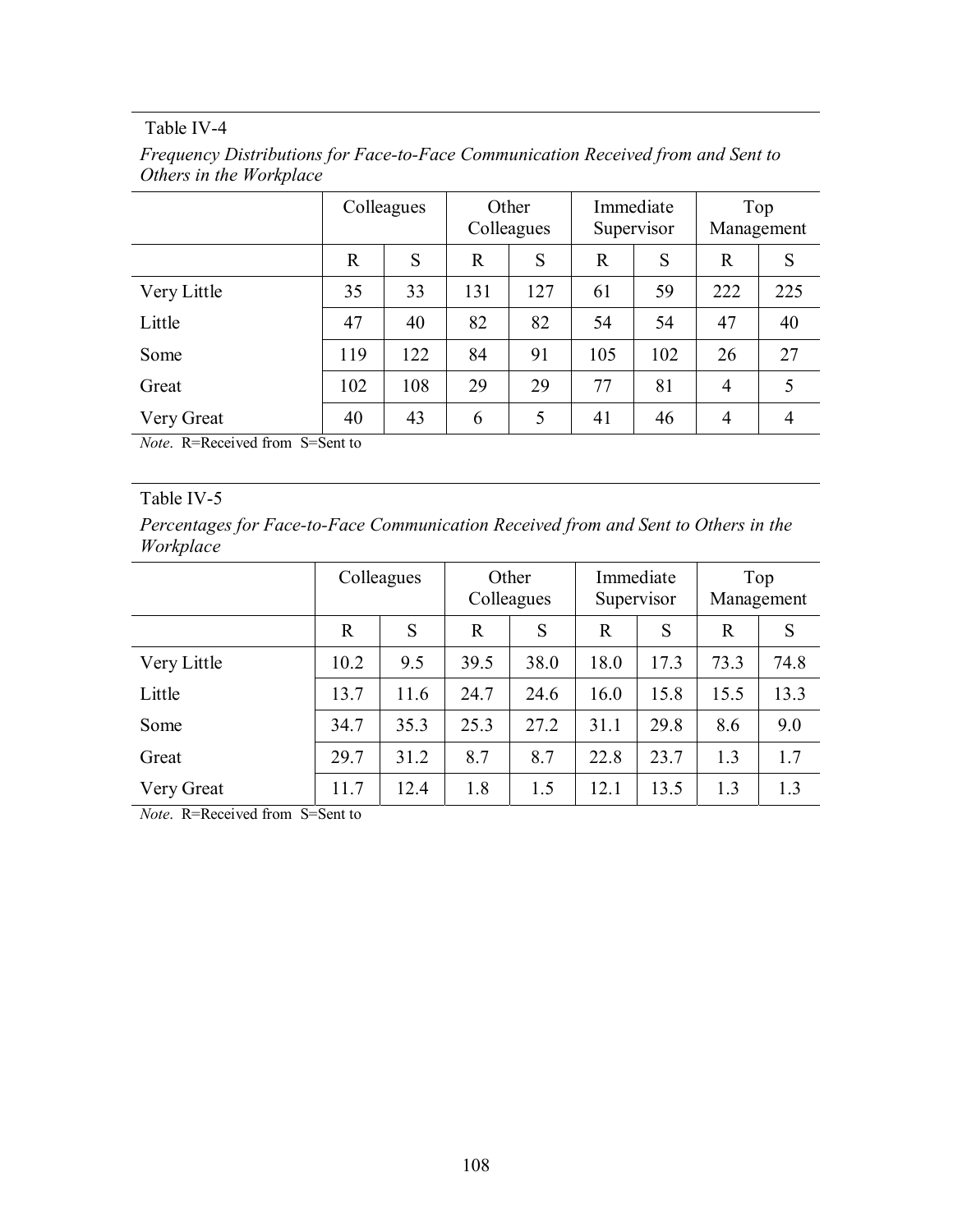| Frequency Distributions for Telephone Communication Received from and Sent to Others |  |  |
|--------------------------------------------------------------------------------------|--|--|
| <i>in the Workplace</i>                                                              |  |  |

|             | Colleagues |     | Other<br>Colleagues |     | Immediate<br>Supervisor |     | Top<br>Management |     |
|-------------|------------|-----|---------------------|-----|-------------------------|-----|-------------------|-----|
|             | R          | S   | $\mathbf R$         | S   | $\mathbf R$             | S   | $\mathbb{R}$      | S   |
| Very Little | 39         | 40  | 112                 | 109 | 88                      | 91  | 220               | 225 |
| Little      | 64         | 63  | 73                  | 70  | 75                      | 77  | 29                | 29  |
| Some        | 150        | 153 | 96                  | 102 | 100                     | 101 | 16                | 17  |
| Great       | 71         | 71  | 29                  | 33  | 52                      | 49  | 5                 | 5   |
| Very Great  | 19         | 18  | 12                  | 11  | 22                      | 24  | 3                 | 3   |

*Note*. R=Received from S=Sent to

## Table IV-7

*Percentages for Telephone Communication Received from and Sent to Others in the Workplace* 

|             | Colleagues |      | Other<br>Colleagues |      | Immediate<br>Supervisor |      | Top<br>Management |      |
|-------------|------------|------|---------------------|------|-------------------------|------|-------------------|------|
|             | R          | S    | $\mathbf R$         | S    | $\mathbf R$             | S    | $\mathbf R$       | S    |
| Very Little | 11.4       | 11.6 | 34.8                | 33.5 | 26.1                    | 26.6 | 80.6              | 80.6 |
| Little      | 18.7       | 18.3 | 22.7                | 21.5 | 22.3                    | 22.5 | 10.6              | 10.4 |
| Some        | 43.7       | 44.3 | 29.8                | 31.4 | 29.7                    | 29.5 | 5.9               | 6.1  |
| Great       | 20.7       | 20.6 | 9.0                 | 10.2 | 15.4                    | 14.3 | 1.8               | 1.8  |
| Very Great  | 5.5        | 5.2  | 3.7                 | 3.4  | 6.5                     | 7.0  | 1.1               | 1.1  |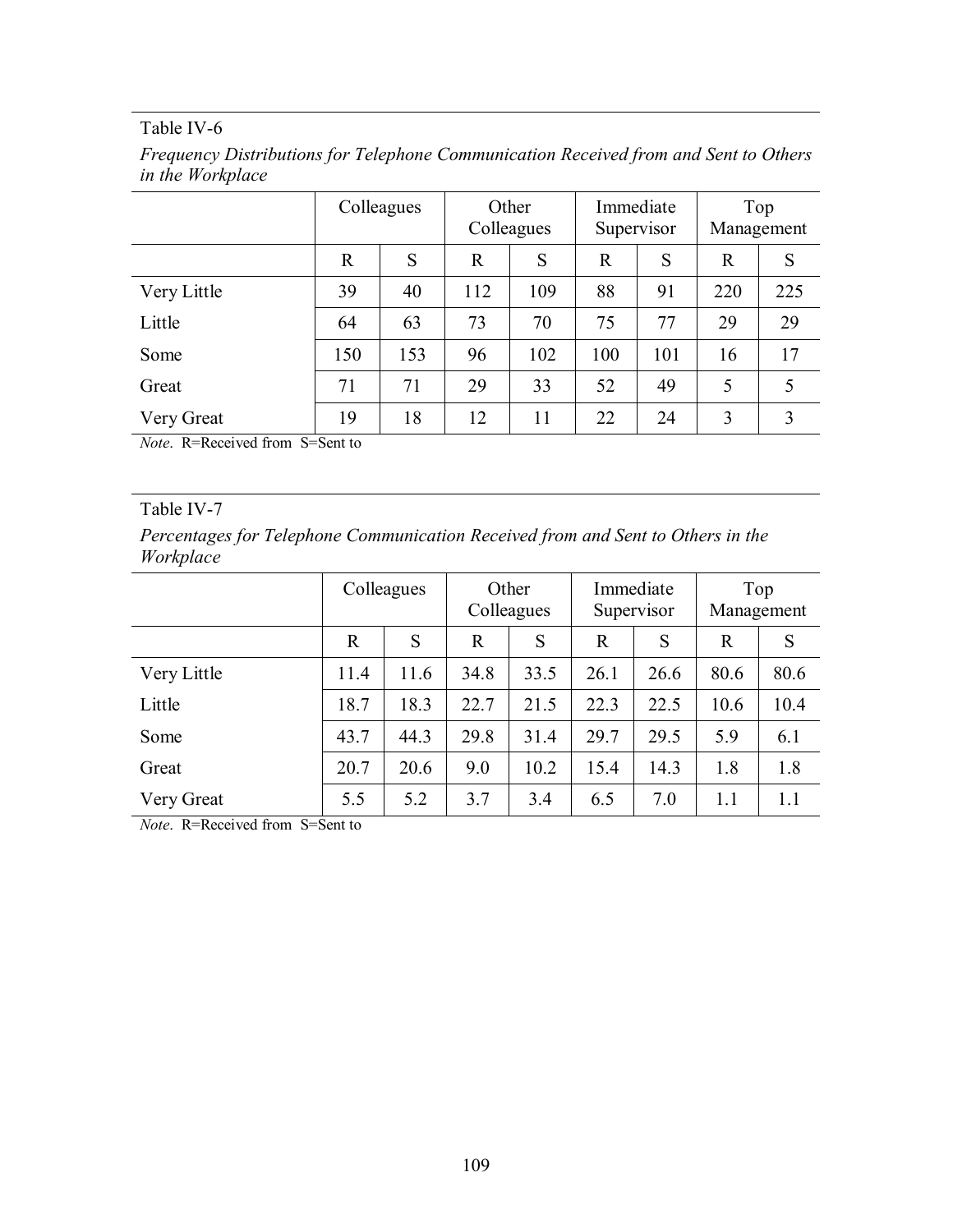| Frequency Distributions for Paper Communication Received from and Sent to Others in |  |  |
|-------------------------------------------------------------------------------------|--|--|
| the Workplace                                                                       |  |  |

|             | Colleagues     |                | Other<br>Colleagues |     | Immediate<br>Supervisor |     | Top<br>Management |     |
|-------------|----------------|----------------|---------------------|-----|-------------------------|-----|-------------------|-----|
|             | $\mathbb{R}$   | S              | $\mathbf R$         | S   | $\mathbb{R}$            | S   | $\mathbf R$       | S   |
| Very Little | 175            | 177            | 213                 | 214 | 191                     | 190 | 225               | 231 |
| Little      | 67             | 69             | 63                  | 62  | 59                      | 58  | 38                | 31  |
| Some        | 60             | 59             | 26                  | 27  | 46                      | 49  | 19                | 13  |
| Great       | 17             | 19             | 7                   | 7   | 14                      | 14  |                   |     |
| Very Great  | $\overline{4}$ | $\overline{4}$ |                     |     | 6                       | 8   | $\overline{2}$    | 2   |

*Note*. R=Received from S=Sent to

## Table IV-9

*Percentages for Paper Communication Received from and Sent to Others in the Workplace* 

|             | Colleagues |      | Other<br>Colleagues |           | Immediate<br>Supervisor |      | Top<br>Management |         |
|-------------|------------|------|---------------------|-----------|-------------------------|------|-------------------|---------|
|             | R          | S    | $\mathbf R$         | S         | R                       | S    | $\mathbf R$       | S       |
| Very Little | 54.2       | 54.0 | 68.7                | 68.8      | 60.4                    | 59.6 | 78.9              | 83.1    |
| Little      | 20.7       | 21.0 | 20.3                | 19.9      | 18.7                    | 18.2 | 13.3              | 11.2    |
| Some        | 18.6       | 18.0 | 8.4                 | 8.7       | 14.6                    | 15.4 | 6.7               | 4.7     |
| Great       | 5.3        | 5.8  | 2.3                 | 2.3       | 4.4                     | 4.4  | .4                | $\cdot$ |
| Very Great  | 1.2        | 1.2  | .3                  | $\cdot$ 3 | 1.9                     | 2.5  | .7                | .7      |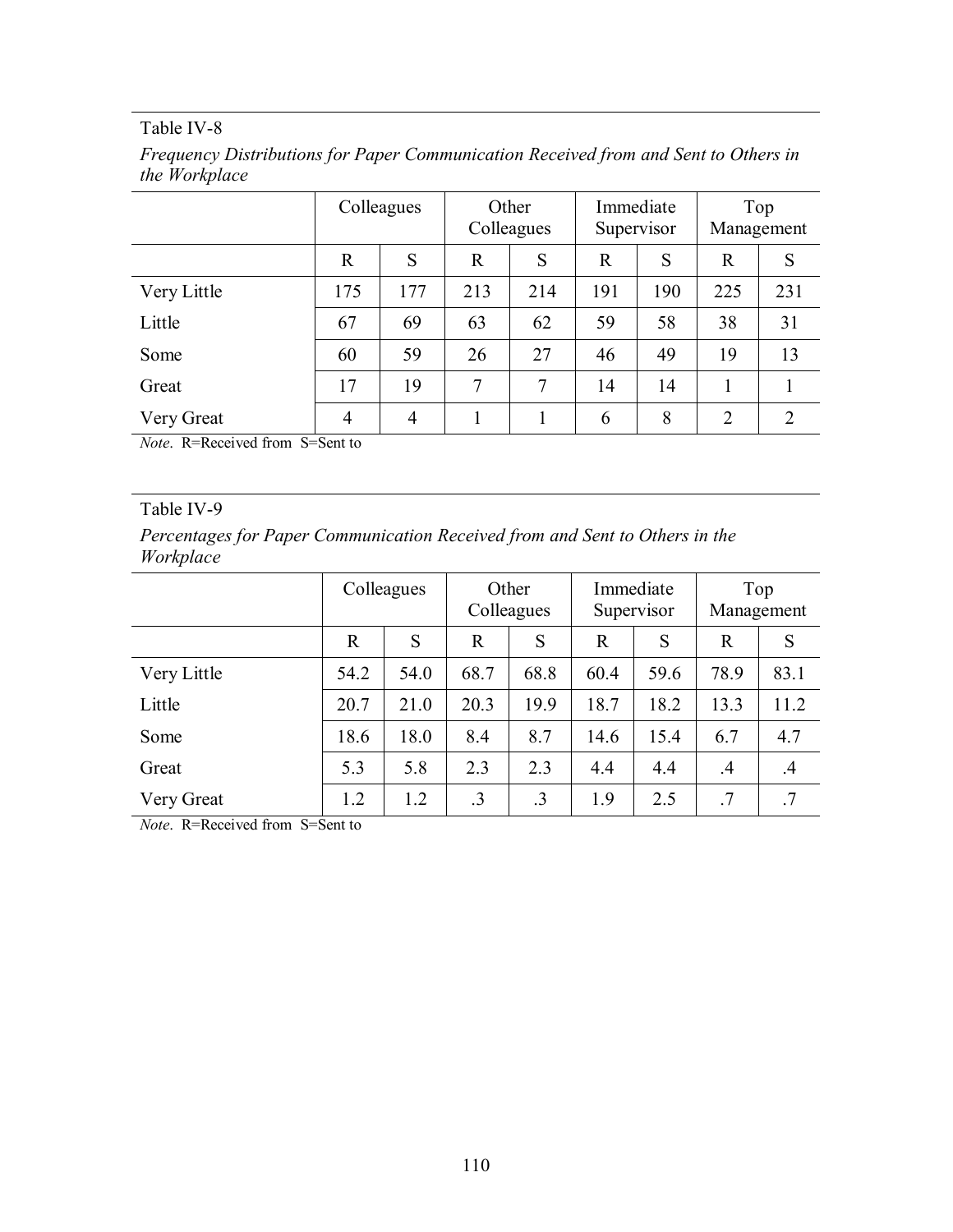| Frequency Distributions for E-Mail Communication Received from and Sent to Others in |  |  |
|--------------------------------------------------------------------------------------|--|--|
| the Workplace                                                                        |  |  |

|             | Colleagues  |     | Other<br>Colleagues |    | Immediate<br>Supervisor |     | Top<br>Management |     |
|-------------|-------------|-----|---------------------|----|-------------------------|-----|-------------------|-----|
|             | $\mathbf R$ | S   | $\mathbf R$         | S  | $\mathbf R$             | S   | $\overline{R}$    | S   |
| Very Little | 11          | 13  | 51                  | 67 | 24                      | 23  | 131               | 162 |
| Little      | 17          | 17  | 67                  | 66 | 39                      | 40  | 83                | 65  |
| Some        | 70          | 73  | 88                  | 79 | 118                     | 115 | 69                | 50  |
| Great       | 128         | 128 | 76                  | 76 | 93                      | 98  | 26                | 18  |
| Very Great  | 119         | 116 | 51                  | 49 | 69                      | 71  | 18                | 14  |

*Note*. R=Received from S=Sent to

## Table IV-11

*Percentages for E-Mail Communication Received from and Sent to Others in the Workplace* 

|             |      | Colleagues |              | Other<br>Colleagues |      | Immediate<br>Supervisor |             | Top<br>Management |
|-------------|------|------------|--------------|---------------------|------|-------------------------|-------------|-------------------|
|             | R    | S          | $\mathbb{R}$ | S                   | R    | S                       | $\mathbf R$ | S                 |
| Very Little | 3.2  | 3.7        | 15.3         | 19.9                | 7.0  | 6.6                     | 40.1        | 52.4              |
| Little      | 4.9  | 4.9        | 20.1         | 19.6                | 11.4 | 11.5                    | 25.4        | 21.0              |
| Some        | 20.3 | 21.0       | 26.4         | 23.4                | 34.4 | 33.1                    | 21.1        | 16.2              |
| Great       | 37.1 | 36.9       | 22.8         | 22.6                | 27.1 | 28.2                    | 8.0         | 5.8               |
| Very Great  | 34.5 | 33.4       | 15.3         | 14.5                | 20.1 | 20.5                    | 5.5         | 4.5               |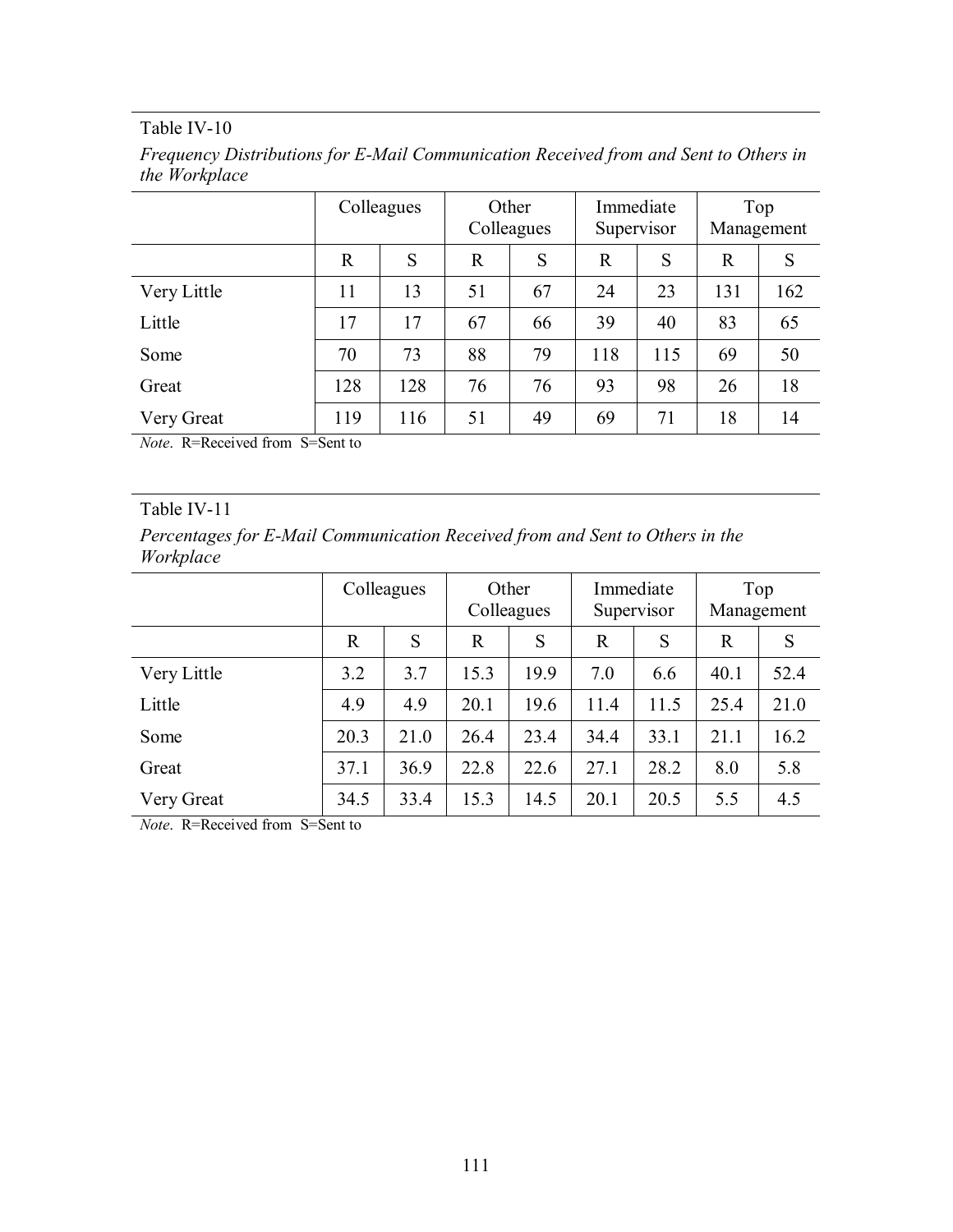#### **IV.3 Bi-Variate Analyses**

In examining the relationship between physical proximity to others and amount of communication through the four channels, gammas were used. The data yield significant relationships among all employee types for face-to-face communication (see Table IV-12), suggesting that employees who were located close in physical proximity used more face-to-face communication. There is a significant positive relationship between physical proximity and paper communication received from (.185) and sent to (.170) colleagues. E-mail communication and physical proximity to others did not show a statistically significant relationship among any of the employee types, indicating that physical proximity is not related to e-mail communication using the original data set.

Table IV-12

*Gamma Values for Communication Received from and Sent to Others by Physical Proximity for the Four Channels (p value in parentheses)* 

|                       | Received from Others | Sent to Others |
|-----------------------|----------------------|----------------|
| Colleagues            |                      |                |
| Face-to-Face          | .449(.000)           | .467(.000)     |
| Paper                 | .185(.013)           | .170(.024)     |
| Telephone             | .061(.363)           | .051(.449)     |
| E-Mail                | $-.068(.227)$        | .090(.174)     |
| Other Colleagues      |                      |                |
| Face-to-Face          | .299(.000)           | .271(.000)     |
| Paper                 | .050(.540)           | .021(.800)     |
| Telephone             | .027(.675)           | .016(.806)     |
| E-Mail                | .084(.138)           | .047(.404)     |
| Immediate Supervisor  |                      |                |
| Face-to-Face          | .612(.000)           | .618(.000)     |
| Paper                 | .104(.180)           | .087(.259)     |
| Telephone             | $-.033(.589)$        | $-.065(.282)$  |
| E-Mail                | .117(.069)           | .112(.077)     |
| <b>Top Management</b> |                      |                |
| Face-to-Face          | .309(.000)           | .279(.001)     |
| Paper                 | .095(.314)           | .193(.062)     |
| Telephone             | .069(.507)           | .045(.658)     |
| E-Mail                | .092(.136)           | .061(.374)     |

*Note*. These data reflect a scale for physical proximity from close to distant and amount of communication from high to low. The p-values reflected here, and throughout the remainder of this chapter, are a measure of probability that a difference between groups during an experiment happened by chance. The lower the p-value, the more likely it is that the difference between groups was caused by treatment.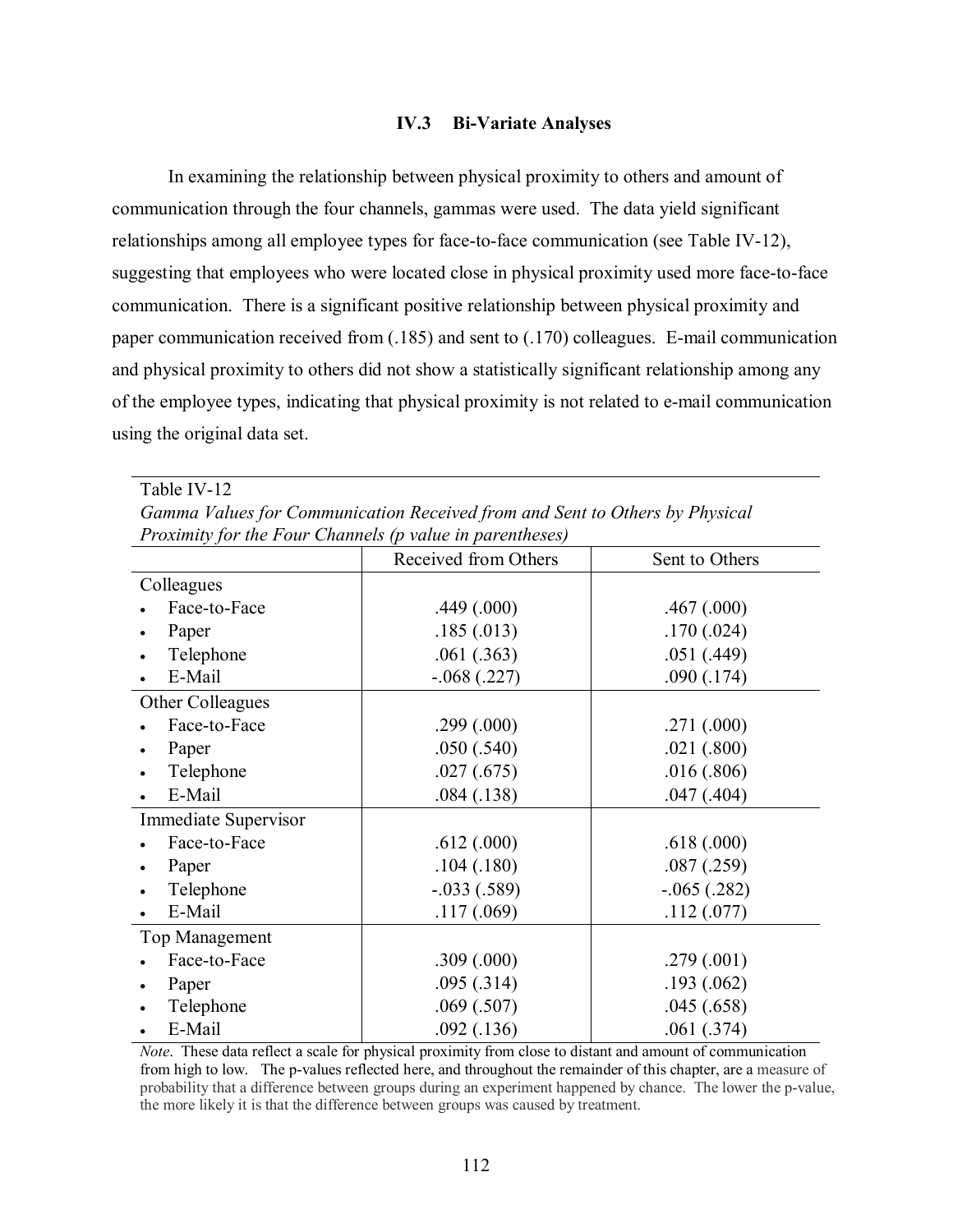However, gammas were run to examine the data by employment levels (i.e., staff, management, and top management) and to identify any similarities or differences between these groups. As with the entire sample, these gamma scores show some significant relationships between physical proximity and face-to-face communication. For instance, data for staff and management consistently yield significant gamma scores for physical proximity and face-to-face communication with colleagues, other colleagues, and immediate supervisor (see Tables IV-13 and IV-14). Data for top management only show significant gamma scores for physical proximity and face-to-face communication with the immediate supervisor. In contrast to the entire sample, these data indicate significant relationships between physical proximity and e-mail communication. Specifically, gamma scores are significant for top management receiving e-mail from other colleagues (.294), staff receiving e-mail from the immediate supervisor (.194), and management receiving e-mail from top management (.222). In sending communication, there are significant gamma scores for staff sending colleagues e-mail communication (.210) and management sending top management e-mail communication (.196).

The results suggest that face-to-face and e-mail communications are the primary means in which the employment types communicate with others in close proximity. Staff and management use more face-to-face communication with others who are located in close physical proximity, while top management tends to use face-to-face to communicate with their immediate supervisor when located in close physical proximity. All employment levels use e-mail to communicate with other employees in close physical proximity, suggesting that employees choose to use e-mail to communicate with employees who are located close to them.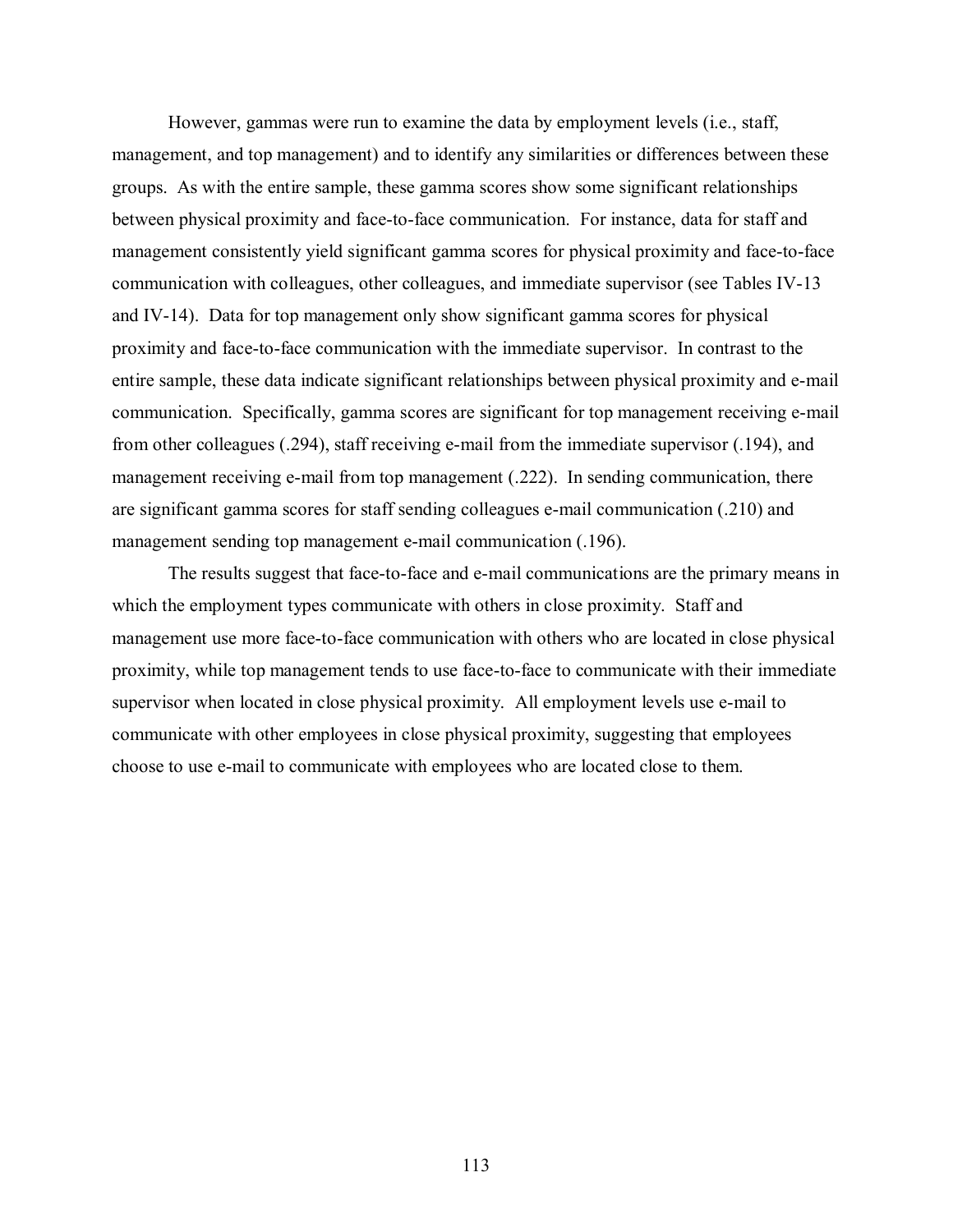|                      | Staff         | Management      | Top Management |
|----------------------|---------------|-----------------|----------------|
| Colleagues           |               |                 |                |
| Face-to-Face         | .497(.000)    | .422(.000)      | .286(.101)     |
| Paper                | .252(.026)    | .135(.226)      | .156(.481)     |
| Telephone            | .120(.259)    | $-0.014(0.886)$ | .137(.460)     |
| E-Mail               | .194(.068)    | $-.023(.811)$   | .011(.962)     |
| Other Colleagues     |               |                 |                |
| Face-to-Face         | .247(.008)    | .356(.000)      | .253(.149)     |
| Paper                | $-.028(.829)$ | .050(.671)      | .363(.108)     |
| Telephone            | .024(.807)    | .041(.698)      | .062(.715)     |
| E-Mail               | .066(.428)    | .107(.245)      | .294(.051)     |
| Immediate Supervisor |               |                 |                |
| Face-to-Face         | .639(.000)    | .625(.000)      | .445(.015)     |
| Paper                | .224(.053)    | $-.043(.713)$   | .165(.462)     |
| Telephone            | .076(.418)    | $-.152(.096)$   | $-.022(.909)$  |
| E-Mail               | .194(.045)    | .046(.629)      | .141(.469)     |
| Top Management       |               |                 |                |
| Face-to-Face         | .253(.069)    | .448(.000)      | .183(.427)     |
| Paper                | .048(.741)    | .041(.769)      | .324(.197)     |
| Telephone            | $-125(0.498)$ | .282(.046)      | .075(.725)     |
| E-Mail               | $-.052(.584)$ | .222(.017)      | .229(.115)     |

*Gamma Values for Communication Received from Others by Physical Proximity for Employment Levels (p value in parentheses)* 

*Note*. These data reflect a scale for physical proximity from close to distant and amount of communication from high to low.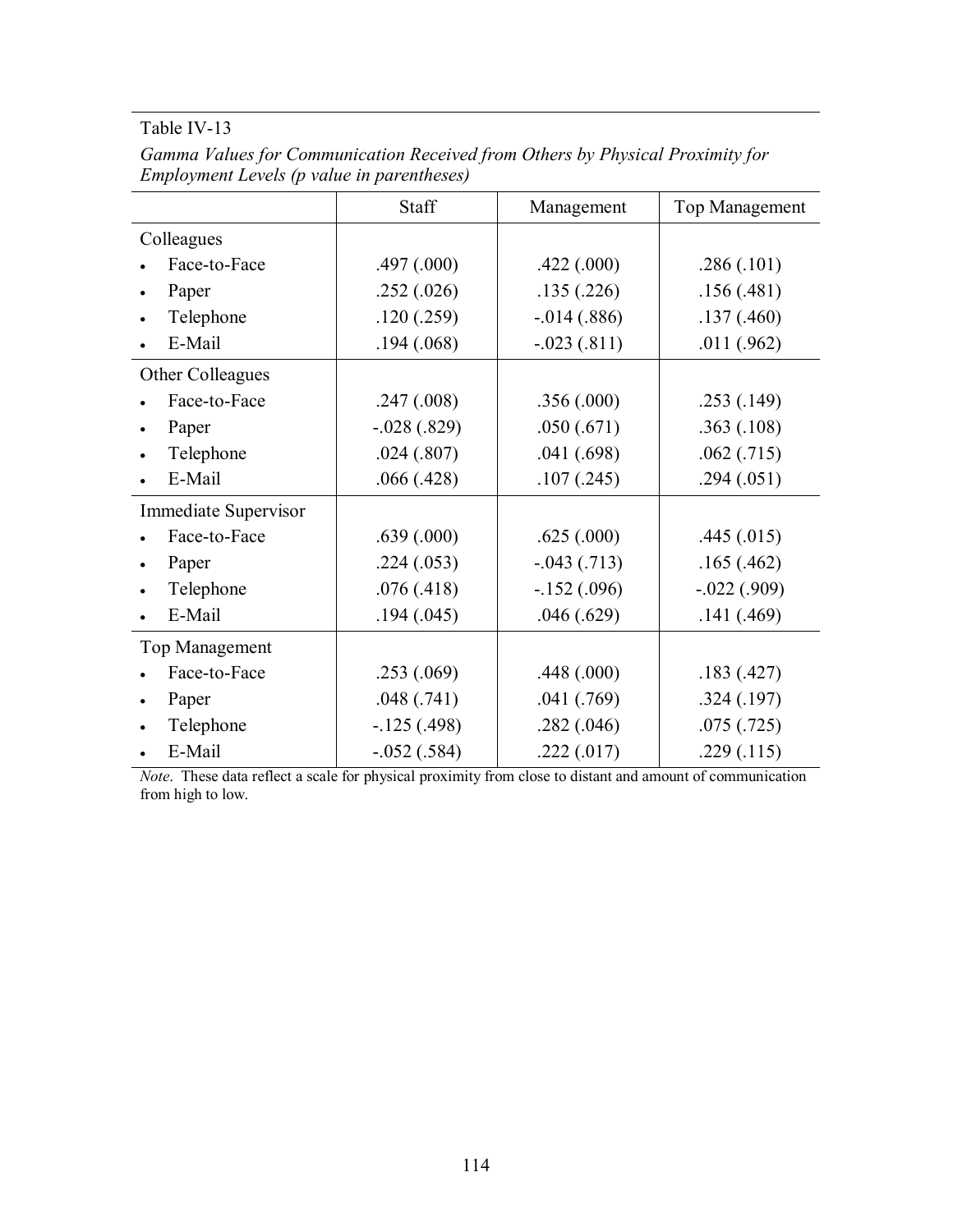|                       | Staff           | Management    | <b>Top Management</b> |  |
|-----------------------|-----------------|---------------|-----------------------|--|
| Colleagues            |                 |               |                       |  |
| Face-to-Face          | .528(.000)      | .437(.000)    | .271(.132)            |  |
| Paper                 | .236(.041)      | .116(.301)    | .146(.512)            |  |
| Telephone             | .060(.574)      | .010(.920)    | .188(.323)            |  |
| E-Mail                | .210(.045)      | $-.007(.945)$ | $-.044(.821)$         |  |
| Other Colleagues      |                 |               |                       |  |
| Face-to-Face          | .236(.010)      | .312(.002)    | .231(.183)            |  |
| Paper                 | $-.034(.797)$   | .064(.585)    | .111(.627)            |  |
| Telephone             | $-.004(.971)$   | .048(.637)    | .121(.457)            |  |
| E-Mail                | .041(.628)      | .092(.305)    | .215(.188)            |  |
| Immediate Supervisor  |                 |               |                       |  |
| Face-to-Face          | .605(.000)      | .659(.000)    | .464(.010)            |  |
| Paper                 | .182(.114)      | $-.039(.739)$ | .165(.462)            |  |
| Telephone             | $-0.011(0.909)$ | $-164(071)$   | .081(.662)            |  |
| E-Mail                | .157(.100)      | .050(.596)    | .252(.206)            |  |
| <b>Top Management</b> |                 |               |                       |  |
| Face-to-Face          | .203(.160)      | .425(.000)    | .167(.465)            |  |
| Paper<br>$\bullet$    | .125(.425)      | .178(.244)    | .434(.122)            |  |
| Telephone             | $-.070(.706)$   | .236(.089)    | $-.035(.864)$         |  |
| E-Mail                | $-.067(.538)$   | .196(.055)    | .116(.500)            |  |

*Gamma Values for Communication Sent to Others by Physical Proximity for Employment Levels (p value in parentheses)* 

*Note*. These data reflect a scale for physical proximity from close to distant and amount of communication from high to low.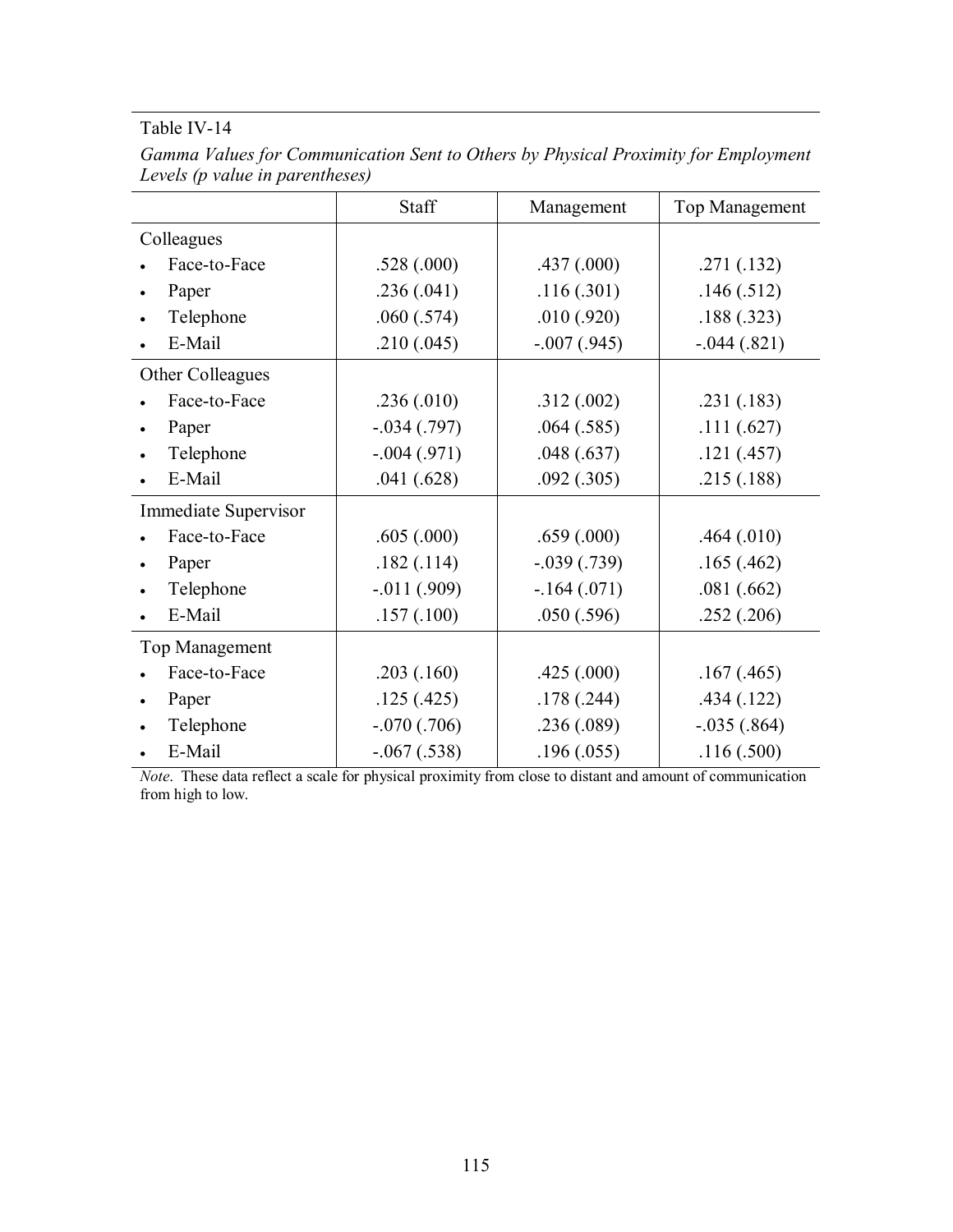Additional gammas were run to examine the relationships between work location, education level, and the communication usage of the four channels (see Tables IV-15 and IV-16). The results show a significant positive relationship between e-mail communication and work location among all four types of employees, suggesting that employees who work closer to one another use more e-mail to communicate with others in the immediate workplace than those who are distant. For receiving e-mail communication, significant gamma scores between work location and amount of communication for colleagues (.180), other colleagues (.213), immediate supervisor (.202), and top management (.125), indicating that employees who work close to one another use e-mail. Similarly, the gammas between work location and e-mail communication sent to others are significant across all employee types, with the exception of top management. Significant gamma scores also result from the relationship of telephone communication and work location in receiving and sending to colleagues (.179 and .166) and immediate supervisor (.197 and .133), signifying that telephone is used to communicate with colleagues and immediate supervisor who work closer rather than distant in the workplace. Face-to-face communication and work location are only related for receiving from and sending to immediate supervisor (.130 and .172) and receiving communications from top management (.182). This finding may indicate that employees choose to use a more personalized form of communication, like face-toface communications, when communicating with management that are in close proximity. Paper communication results in one significant gamma score of .231 in receiving from top management. Paper is used relatively little to communicate with others who work in close proximity. The relationship between education level and the use of the four communication channels is significant in only three cases—face-to-face communication received from (.146) and sent to (.140) immediate supervisor, and paper sent to (.158) immediate supervisor—indicating the those with more education use face-to-face and paper more to communicate with an immediate supervisor who works within close proximity than with those employees who are distant.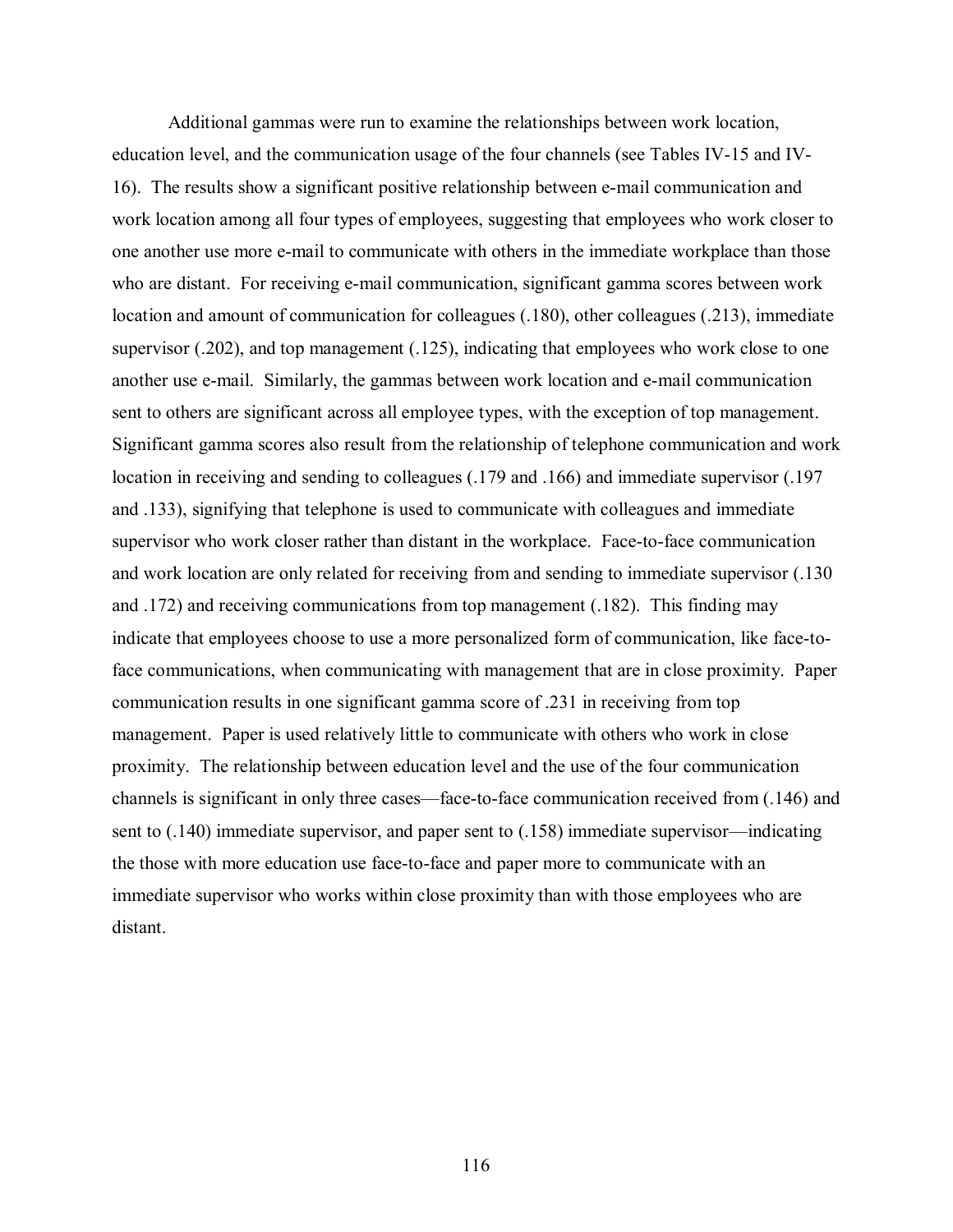|                      | Received from Others | Sent to Others  |
|----------------------|----------------------|-----------------|
| Colleagues           |                      |                 |
| Face-to-Face         | .013(.844)           | .031(.633)      |
| Paper                | .007(.929)           | $-0.019(0.799)$ |
| Telephone            | .179(.007)           | .166(.012)      |
| E-Mail               | .180(.007)           | .162(.015)      |
| Other Colleagues     |                      |                 |
| Face-to-Face         | .073(.274)           | .077(.242)      |
| Paper                | .160(.067)           | .142(.106)      |
| Telephone            | .084(.187)           | .119(.059)      |
| E-Mail               | .213(.000)           | .178(.003)      |
| Immediate Supervisor |                      |                 |
| Face-to-Face         | .130(.041)           | .172(.006)      |
| Paper                | .037(.649)           | .010(.901)      |
| Telephone            | .197(.002)           | .133(.042)      |
| E-Mail               | .202(.002)           | .191(.003)      |
| Top Management       |                      |                 |
| Face-to-Face         | .182(.044)           | .161(.077)      |
| Paper                | .231(.034)           | .171(.172)      |
| Telephone            | .153(.159)           | .129(.232)      |
| E-Mail               | .125(.055)           | .058(.418)      |

*Gamma Values for Communication Received from and Sent to Others by Work Location for the Four Channels (p value in parentheses)* 

*Note*. These data reflect a scale for work location from close to distant and amount of communication from high to low.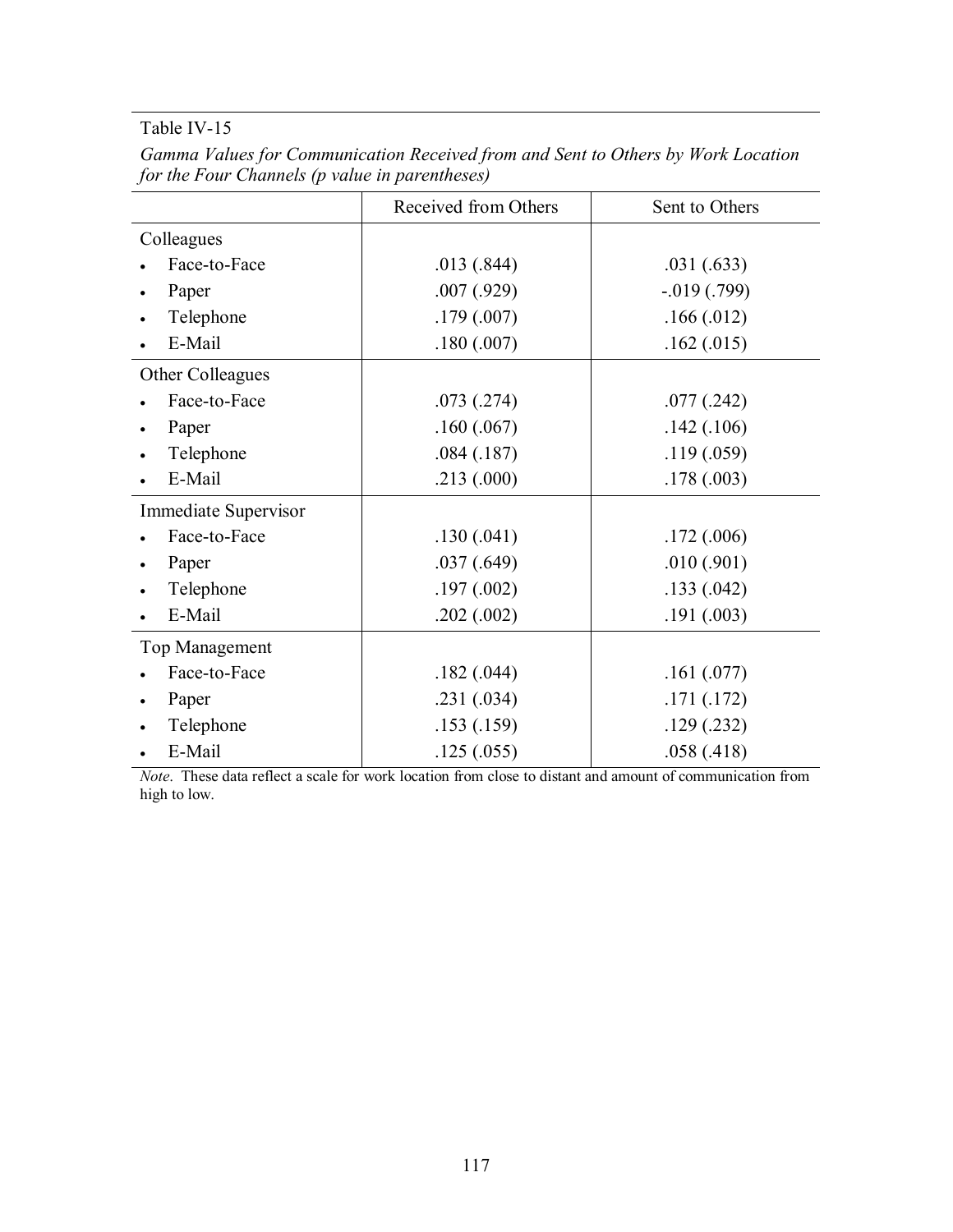|                             | Received from Others | Sent to Others    |
|-----------------------------|----------------------|-------------------|
| Colleagues                  |                      |                   |
| Face-to-Face                | .047(.463)           | .039(.533)        |
| Paper                       | .139(.062)           | .140(.058)        |
| Telephone                   | $-.039(.568)$        | $-0.076(0.257)$   |
| E-Mail                      | $-0.057(0.396)$      | $-.025(.701)$     |
| Other Colleagues            |                      |                   |
| Face-to-Face                | .034(.609)           | .018(.782)        |
| Paper                       | .136(.125)           | .148(.096)        |
| Telephone                   | $-.048(.497)$        | $-0.069$ $(.324)$ |
| E-Mail                      | $-0.012(0.857)$      | $-0.015(.808)$    |
| <b>Immediate Supervisor</b> |                      |                   |
| Face-to-Face                | .146(.018)           | .140(.020)        |
| Paper                       | .107(.150)           | .158(.031)        |
| Telephone                   | $-0.015(.817)$       | .004(.944)        |
| E-Mail                      | .040(.511)           | .056(.350)        |
| Top Management              |                      |                   |
| Face-to-Face                | .004(.963)           | $-.070(.480)$     |
| Paper                       | .020(.855)           | .049(.702)        |
| Telephone                   | $-155(0.192)$        | $-.099(.408)$     |
| E-Mail                      | $-.040(.567)$        | $-.063(.410)$     |

*Gamma Values for Communication Received from and Sent to Others by Education Level for the Four Channels (p value in parentheses)* 

*Note*. These data reflect a scale for education level from less to more years and amount of communication from low to high.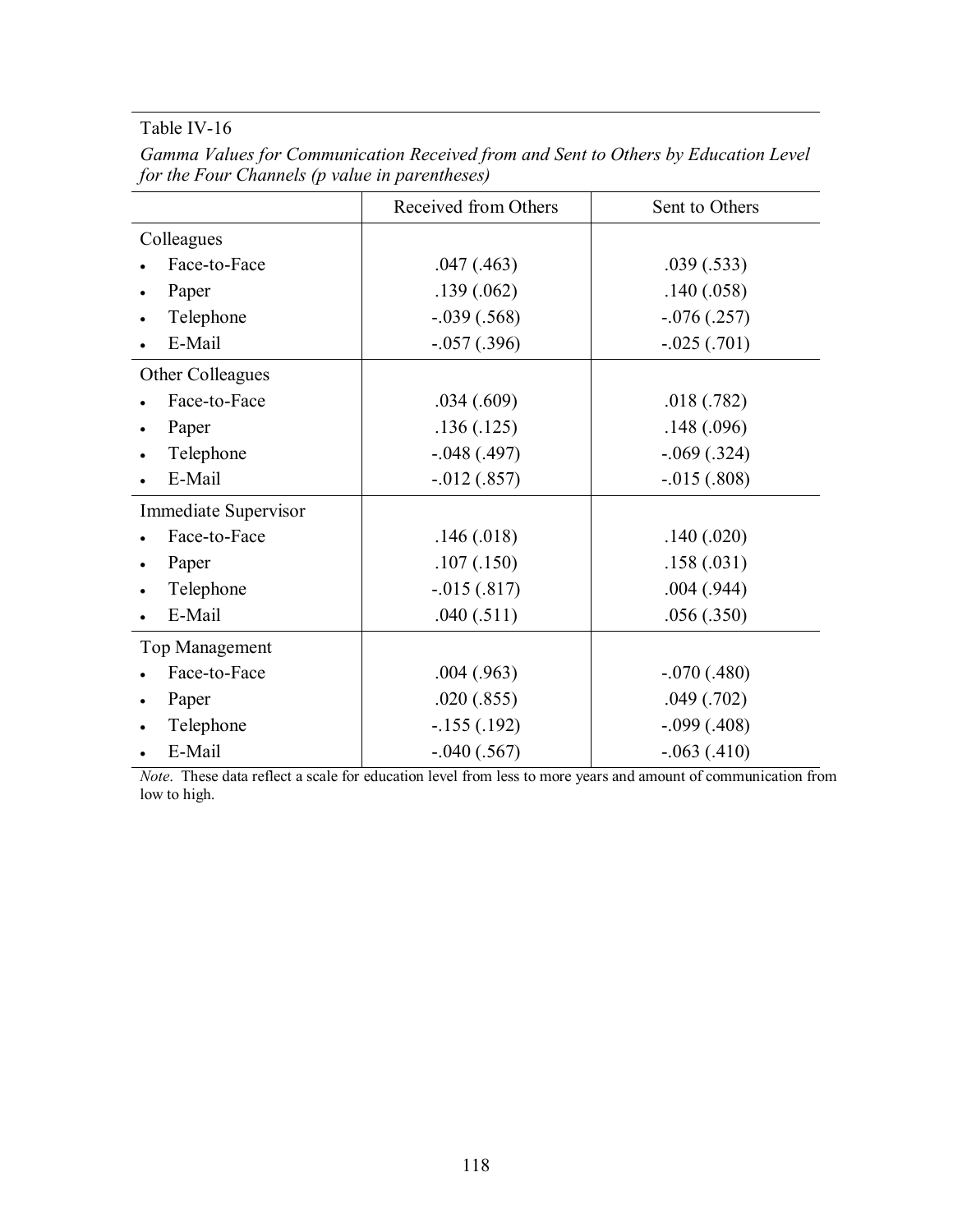The two trust scales and the one psychological sense of community measure were related (see Table IV-17). The correlation between trust in supervisor and trust in organization results in a Pearson's r of .532, which is significant at the .01 level. Trust in supervisor and trust in organization are significantly correlated with the psychological sense of community scale with a Pearson's r of .500 and .586. These scores are both significant at the .01 level. Gender is significantly correlated with the trust in organization subscale (-.134) at the .05 level, and the psychological sense of community measure (-.138) at the .01 level. This finding suggests that males have slightly more trust in organization and psychological sense of community in the workplace than females. A t-test confirmed that males have significantly more trust in organization ( $p=013$ ) and psychological sense of community ( $p=010$ ) than females. The psychological sense of community measure and time in organization yields a significant Pearson's r of .123, indicating that employees with more time in the organization have a greater sense of community than those employees with less time in organization.

| Table IV-17                                          |                        |             |          |      |                |                    |
|------------------------------------------------------|------------------------|-------------|----------|------|----------------|--------------------|
| Correlations of Scales and Selected Demographic Data |                        |             |          |      |                |                    |
|                                                      | Trust in<br><b>Org</b> | <b>PSOC</b> | Gender   | Age  | Time in<br>Org | Education<br>Level |
| Trust in Supervisor                                  | $.532**$               | $.500**$    | $-.083$  | .026 | .049           | .036               |
| Trust in Organization                                |                        | $.586**$    | $-134*$  | .070 | $-.034$        | .024               |
| Psychological SOC                                    |                        |             | $-138**$ | .041 | $.123*$        | $-.032$            |

 $*p<.05.$  \*\*p $<.01.$ 

One-way ANOVAs were performed to test for significant differences between means in the data set. The ANOVAs were aimed at examining the means of the two trust subscales and the one psychological sense of community measure with regard to physical proximity for each of the four types of employees (i.e., colleagues, other colleagues, immediate supervisor, and top management). Separate ANOVAs were performed with the scales as the dependent variables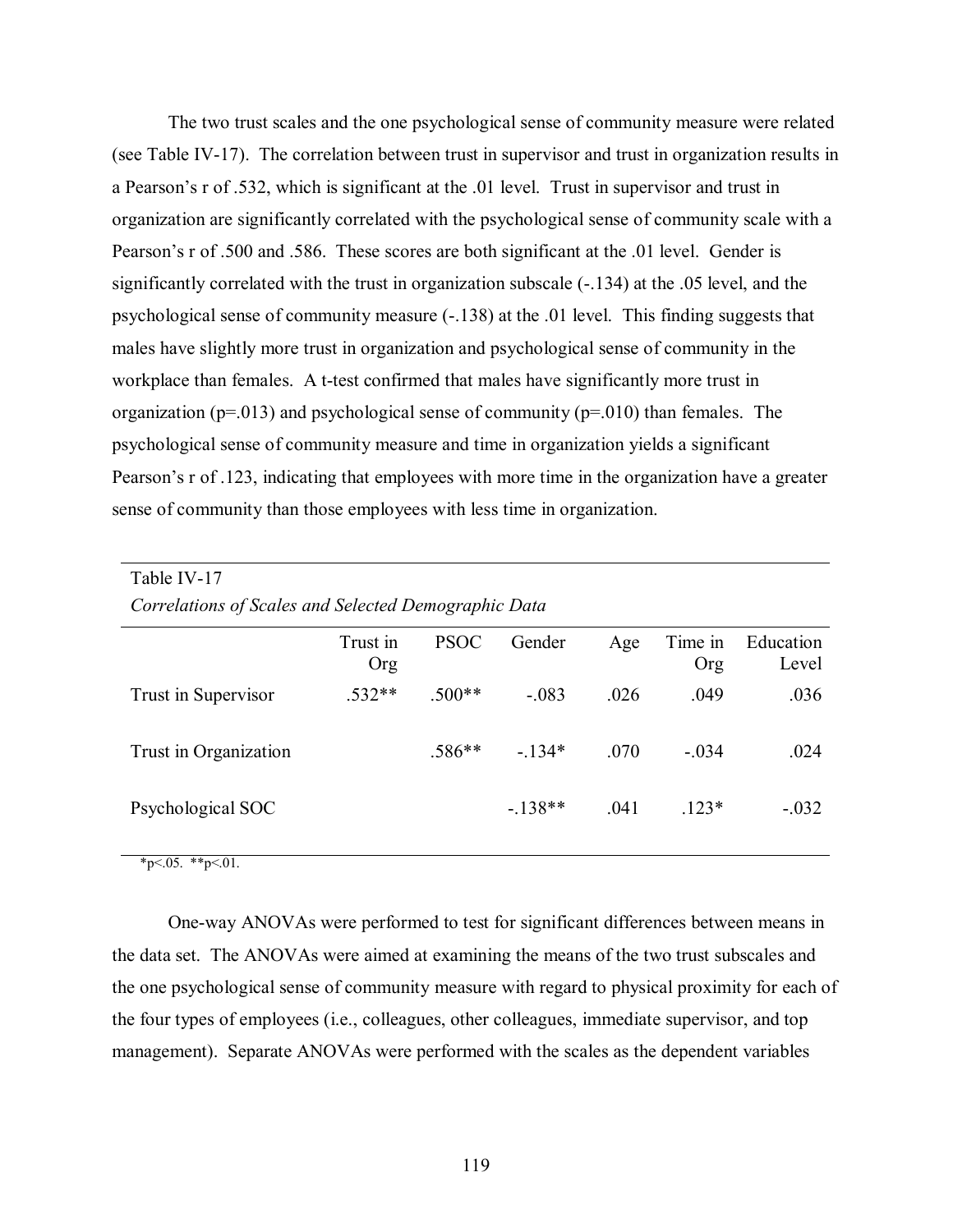and physical proximity (i.e., very close, close, some close/distant, distant, very distant) for each type of employee served as the grouping variable. The results yielded no significant findings.

After the initial bi-variate analyses were completed, several of the demographic variables were recoded to facilitate further analyses. The three demographic items that were recoded were age of respondents, time in organization, and education level. Given the skewed nature of its distribution, the age of respondents was recoded to form three age groupings (see Figure IV-8). The first category included respondents between the ages of 21 and 30, the second category included respondents between the ages of 31 and 45, and the third category were respondents between the ages of 46 and 68. Because a limited number of respondents had worked in the organization for more than 7 years, time in organization was recoded and grouped into eight categories (see Figure IV-9). Education level was recoded into two categories (see Figure IV-10). Respondents with 12 to 16 years of education (high school through bachelor's degree) were grouped into one category, and respondents with more than a bachelor's degree were grouped into another category (Some Graduate to Doctorate).



Age in Years

Figure IV-8: Recoded data for age in years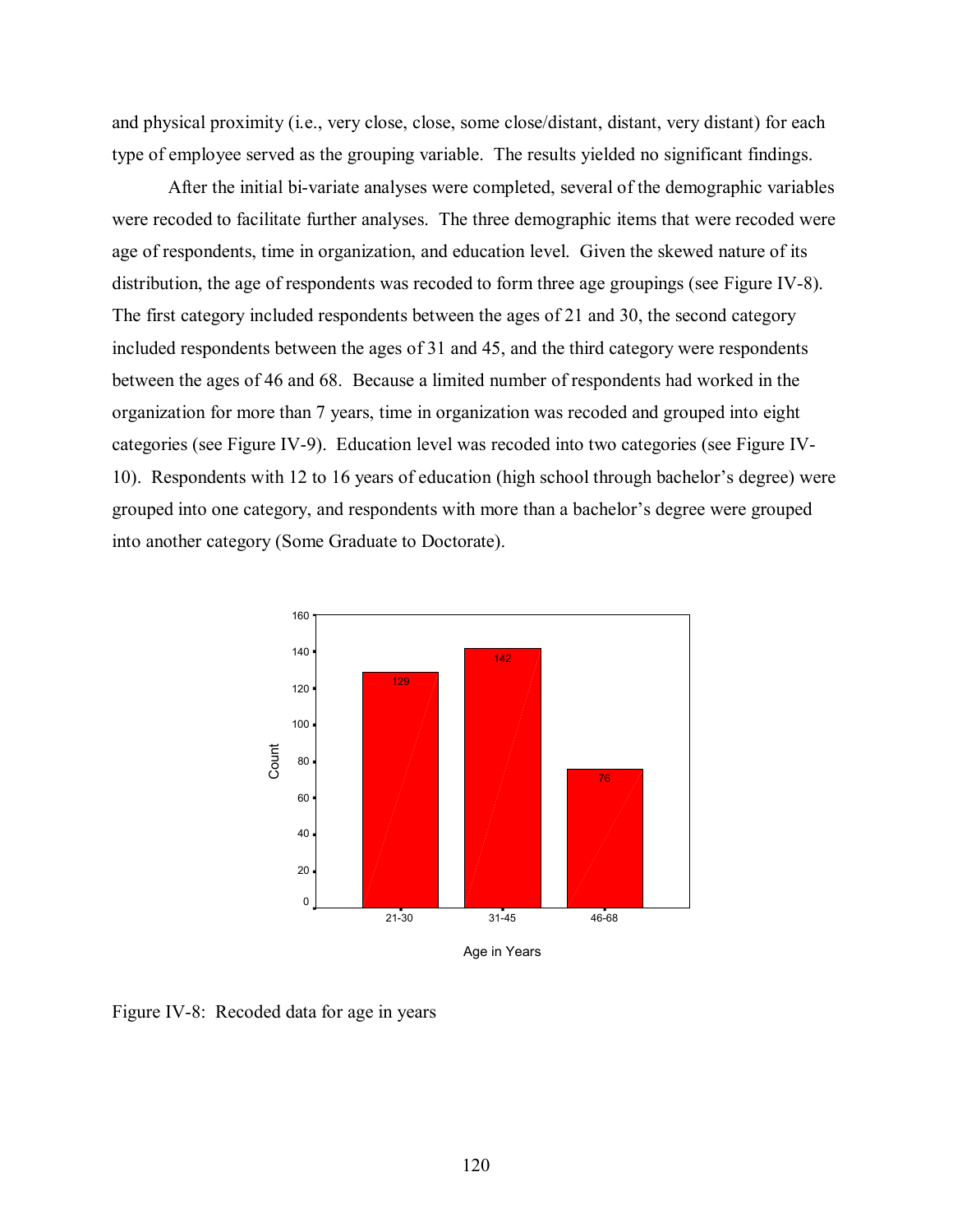

Time in Organization

Figure IV-9: Recoded data for time in organization



Figure IV-10: Recoded data for education level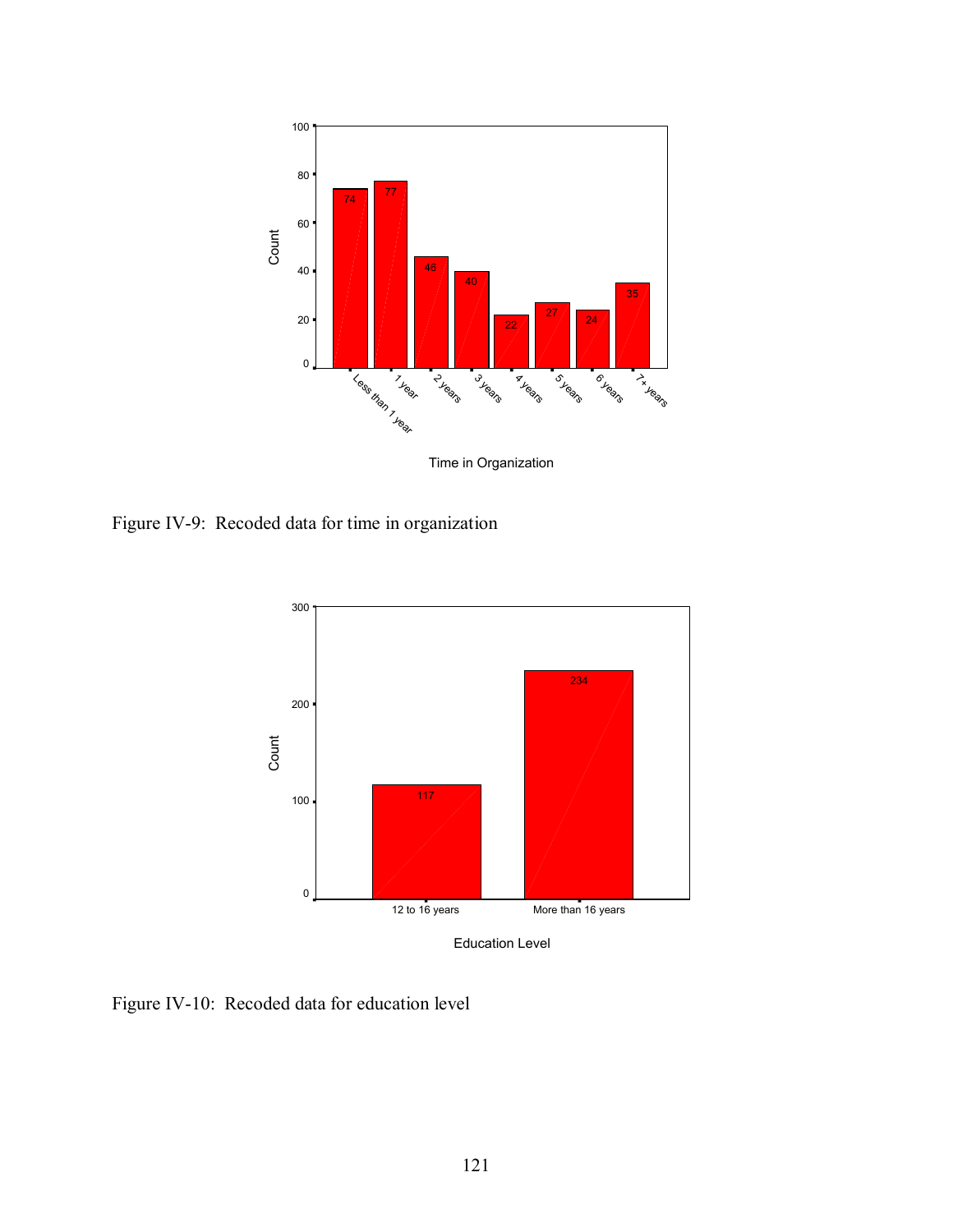Once the three demographic data categories were recoded, new gammas were performed to examine the relationship between the four channels of communication and each demographic category (see Tables IV-18 and IV-19). The data yields several significant relationships. Age is significantly related to face-to-face communication received from (-.181) and sent to (-.155) colleagues as well as face-to-face communication received from (-.151) and sent to (-.147) immediate supervisor. Similarly, e-mail communication received from (-.268) and sent to (- .280) colleagues yields significant gammas as does e-mail communication received from (-.174) and sent to (-.190) immediate supervisor. These findings suggest that younger employees use more face-to-face and e-mail to communicate with their colleagues and immediate supervisor than do their older counterparts. Time in organization is also related to e-mail communication. For instance, time in organization yields significant gamma scores for e-mail communication received from (.108) immediate supervisor and e-mail communication received from (.165) and sent to (.165) top management, suggesting that employees with more time in the organization use more e-mail to communicate with immediate supervisor and top management. Use of telephone communication is significant with time in organization for communications sent to immediate supervisor (.105). Education only yields one significant gamma—the relationship of paper communication sent to (-.239) other colleagues, indicating that paper is used relatively little in the organization to communicate with others. In addition to the gammas, one-way ANOVAs were performed to examine the relationship between recoded age, time in organization, and education and the three scales. These ANOVAs yielded no significant results.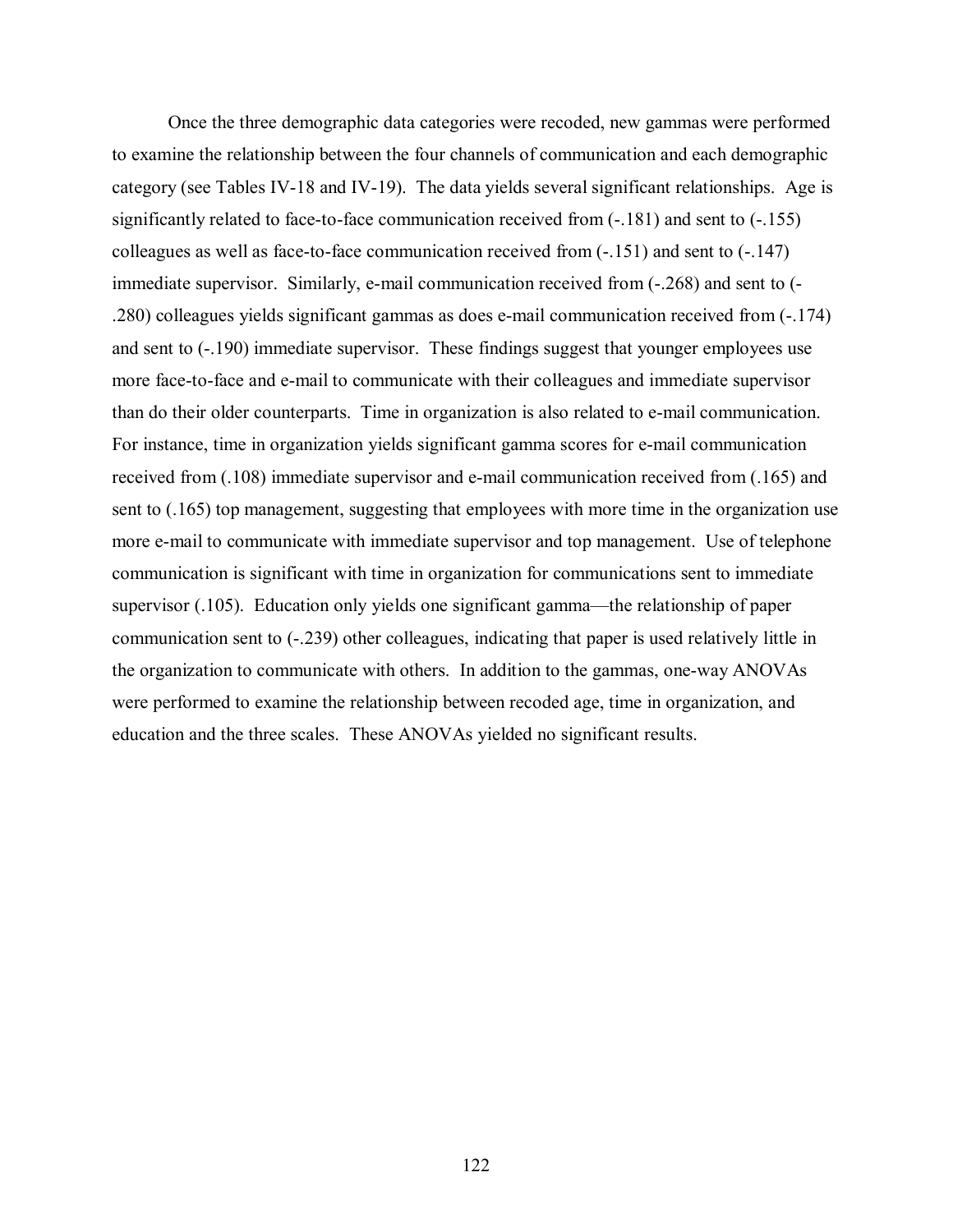|                      | Age             | Education       | Time in<br>Organization |
|----------------------|-----------------|-----------------|-------------------------|
| Colleagues           |                 |                 |                         |
| Face-to-Face         | $-.181(.006)$   | $-0.017(0.849)$ | .018(.736)              |
| Paper                | .053(.498)      | $-.105(.300)$   | $-.097(.116)$           |
| Telephone            | $-.094(.174)$   | $-.009(.924)$   | .064(.229)              |
| E-Mail               | $-.268(.000)$   | .003(.722)      | .032(.574)              |
| Other Colleagues     |                 |                 |                         |
| Face-to-Face         | $-.047(.501)$   | $-.061(.500)$   | $-.060(.287)$           |
| Paper<br>$\bullet$   | $-0.014(0.875)$ | $-.222(.060)$   | $-.122(.096)$           |
| Telephone            | .018(.803)      | $-.026(.780)$   | .083(.131)              |
| E-Mail               | $-.043(.518)$   | $-.043(.617)$   | .093(.062)              |
| Immediate Supervisor |                 |                 |                         |
| Face-to-Face         | $-.151(.018)$   | $-.134(.112)$   | .043(.402)              |
| Paper                | $-.026(.750)$   | $-.028(.791)$   | $-.007(.913)$           |
| Telephone            | $-.105(.124)$   | .033(.701)      | .115(.028)              |
| E-Mail               | $-174(009)$     | $-.059(.488)$   | .108(.035)              |
| Top Management       |                 |                 |                         |
| Face-to-Face         | .058(.564)      | $-.027(.833)$   | .061(.442)              |
| Paper                | $-.036(.748)$   | $-.030(.834)$   | .054(.542)              |
| Telephone            | .185(.123)      | .083(.588)      | .135(.157)              |
| E-Mail               | .022(.752)      | $-0.012(0.898)$ | .165(.002)              |

*Gamma Values for Communication Received from Others and Recoded Age, Education, and Time in Organization (p value in parentheses)*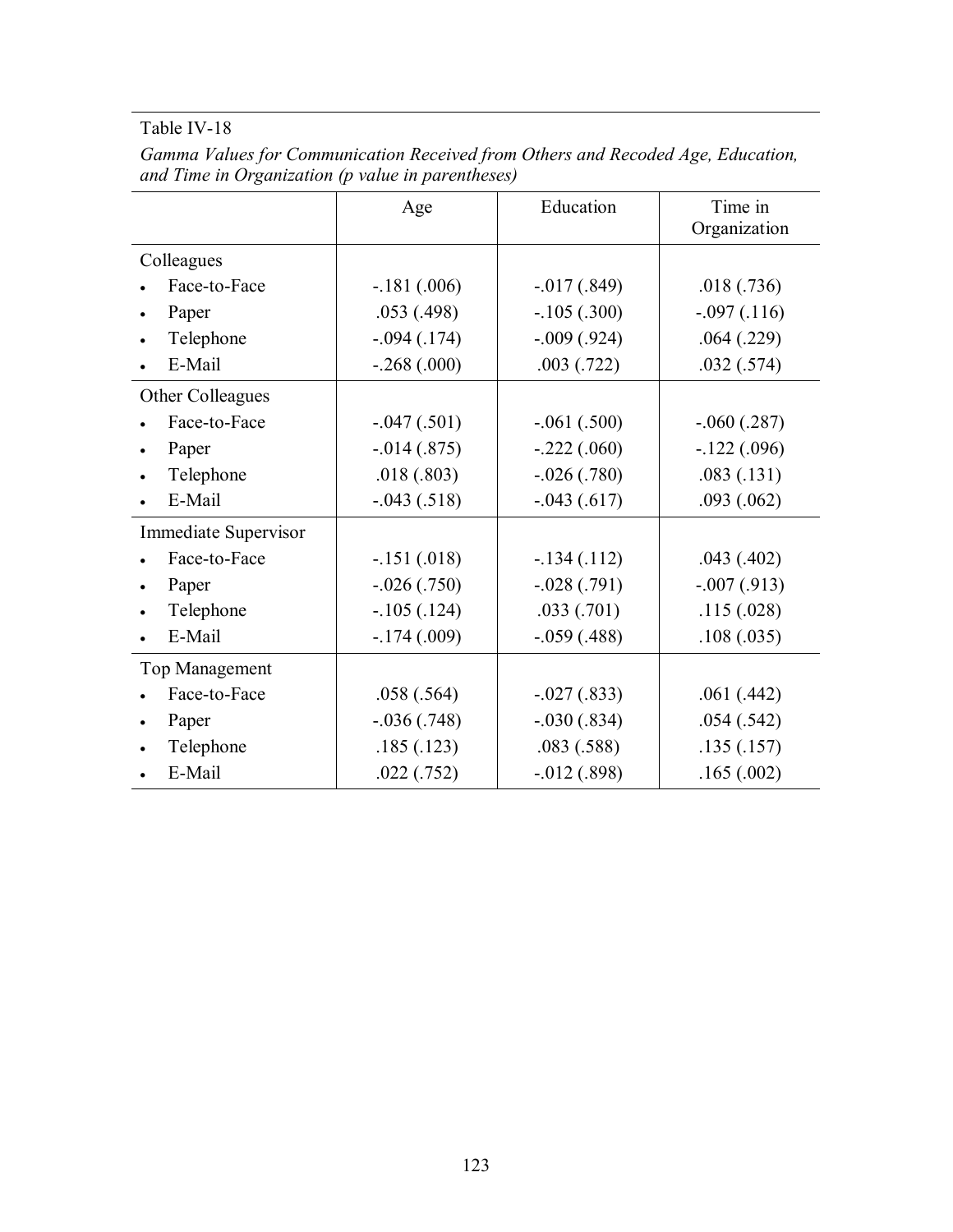|                      | Age           | Education       | Time in<br>Organization |
|----------------------|---------------|-----------------|-------------------------|
| Colleagues           |               |                 |                         |
| Face-to-Face         | $-155(019)$   | $-.023(.788)$   | .019(.720)              |
| Paper                | .065(.398)    | $-.101(.317)$   | $-.091(.132)$           |
| Telephone            | $-.086(.215)$ | .024(.792)      | .048(.375)              |
| E-Mail               | $-.280(.000)$ | $-.001(.992)$   | .012(.824)              |
| Other Colleagues     |               |                 |                         |
| Face-to-Face         | $-.042(.555)$ | $-.044(.624)$   | $-.077(.169)$           |
| Paper                | .009(.924)    | $-.239(.043)$   | $-.109(.138)$           |
| Telephone            | .038(.598)    | $-.022(.812)$   | .071(.195)              |
| E-Mail               | $-.025(.706)$ | $-.025(.765)$   | .090(.061)              |
| Immediate Supervisor |               |                 |                         |
| Face-to-Face         | $-147(.021)$  | $-.138(.099)$   | .039(.422)              |
| Paper                | $-.033(.689)$ | $-.096(.353)$   | $-.036(.581)$           |
| Telephone            | $-.105(.125)$ | $-.005(.952)$   | .105(.047)              |
| E-Mail               | $-.190(.004)$ | $-0.076(0.369)$ | .086(.099)              |
| Top Management       |               |                 |                         |
| Face-to-Face         | .059(.557)    | .048(.713)      | .112(.157)              |
| Paper                | $-.021(.874)$ | $-.048(.766)$   | $-.039(.697)$           |
| Telephone            | .171(.143)    | .036(.811)      | .179(.054)              |
| E-Mail               | .040(.598)    | .043(.665)      | .165(.007)              |

*Gamma Values for Communication Sent to Others and Recoded Age, Education, and Time in Organization (p value in parentheses)*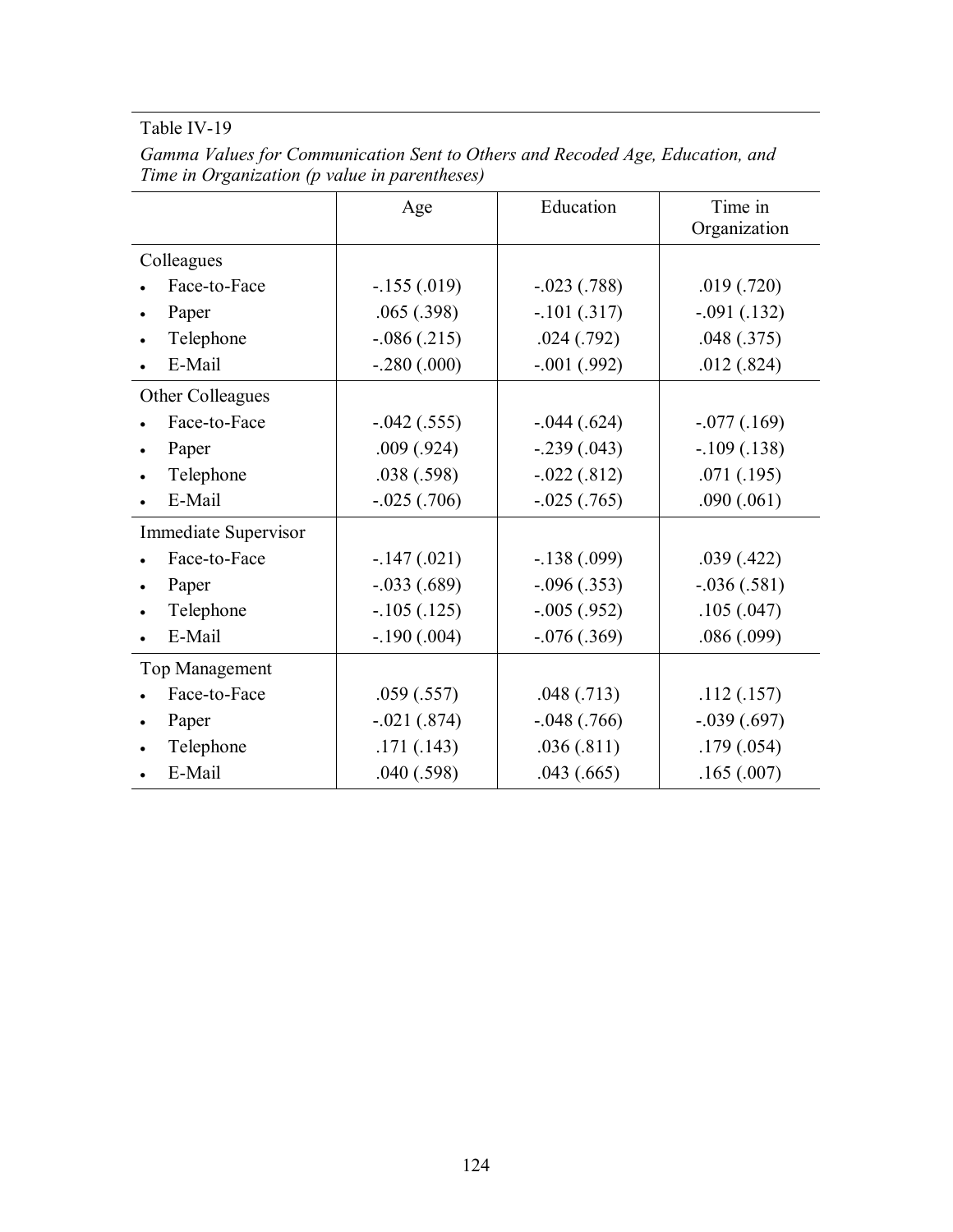One-way ANOVAs were performed for the three scales using selected demographic variables (including recoded data), resulting in four significant relationships (see Table IV-20). Trust in supervisor is significantly related to team in organization (.030), trust in organization is significantly related to gender (.013), and psychological sense of community in the workplace was significantly related to gender (.010) and level in organization (.008). Tests for linear trends using the polynomial option were performed on the ordered categories (i.e., age, time in organization, level in organization, and education). Level in organization and the psychological sense of community results in a significant linear trend (.003), suggesting that as employees move up in the organization so does their sense of community. This trend may also be true with trust in organization (.060). Tukey's Honestly Significantly Different (HSD) post-hoc tests were performed to determine the degree of difference between each significant relationship. Team 1 and Team 2 have significantly more trust in supervisor than Team 3, males have significantly more trust in organization than females, males have significantly more psychological sense of community in the workplace than females, and top management have significantly more psychological sense of community in the workplace than staff and management (see Table IV-21). These findings may suggest that some organization and team culture issues exist that could influence the feelings of trust and psychological sense of community in the workplace.

| Community in the Workplace by Demographic Variables (p values shown) |                     |                 |                          |                 |                             |                 |
|----------------------------------------------------------------------|---------------------|-----------------|--------------------------|-----------------|-----------------------------|-----------------|
|                                                                      | Trust in Supervisor |                 | Trust in<br>Organization |                 | Psychological<br><b>SOC</b> |                 |
|                                                                      | <b>ANOVA</b>        | Linear<br>Trend | <b>ANOVA</b>             | Linear<br>Trend | <b>ANOVA</b>                | Linear<br>Trend |
| Gender                                                               | .123                |                 | $.013**$                 |                 | $.010**$                    |                 |
| *Age                                                                 | .762                | .827            | .607                     | .334            | .318                        | .242            |
| <i>*Time in Organization</i>                                         | .621                | .351            | .864                     | .478            | .669                        | .253            |
| Level in Organization                                                | .317                | .152            | .169                     | .060            | $.008**$                    | $.003**$        |
| Team within<br>Organization                                          | $.030**$            |                 | .063                     |                 | .749                        |                 |
| *Education Level                                                     | .438                | .438            | .905                     | .905            | .669                        | .669            |
| <b>Work Location</b>                                                 | .628                |                 | .805                     |                 | .716                        |                 |

*ANOVAs for Trust in Supervisor, Trust in Organization, and Psychological Sense of Community in the Workplace by Demographic Variables (p values shown)* 

Table IV-20

*Note*. \*Denotes recoded data. \*\*Significant. For education, the ANOVA and Linear Trend resulted in the same p value because education was recoded into two categories.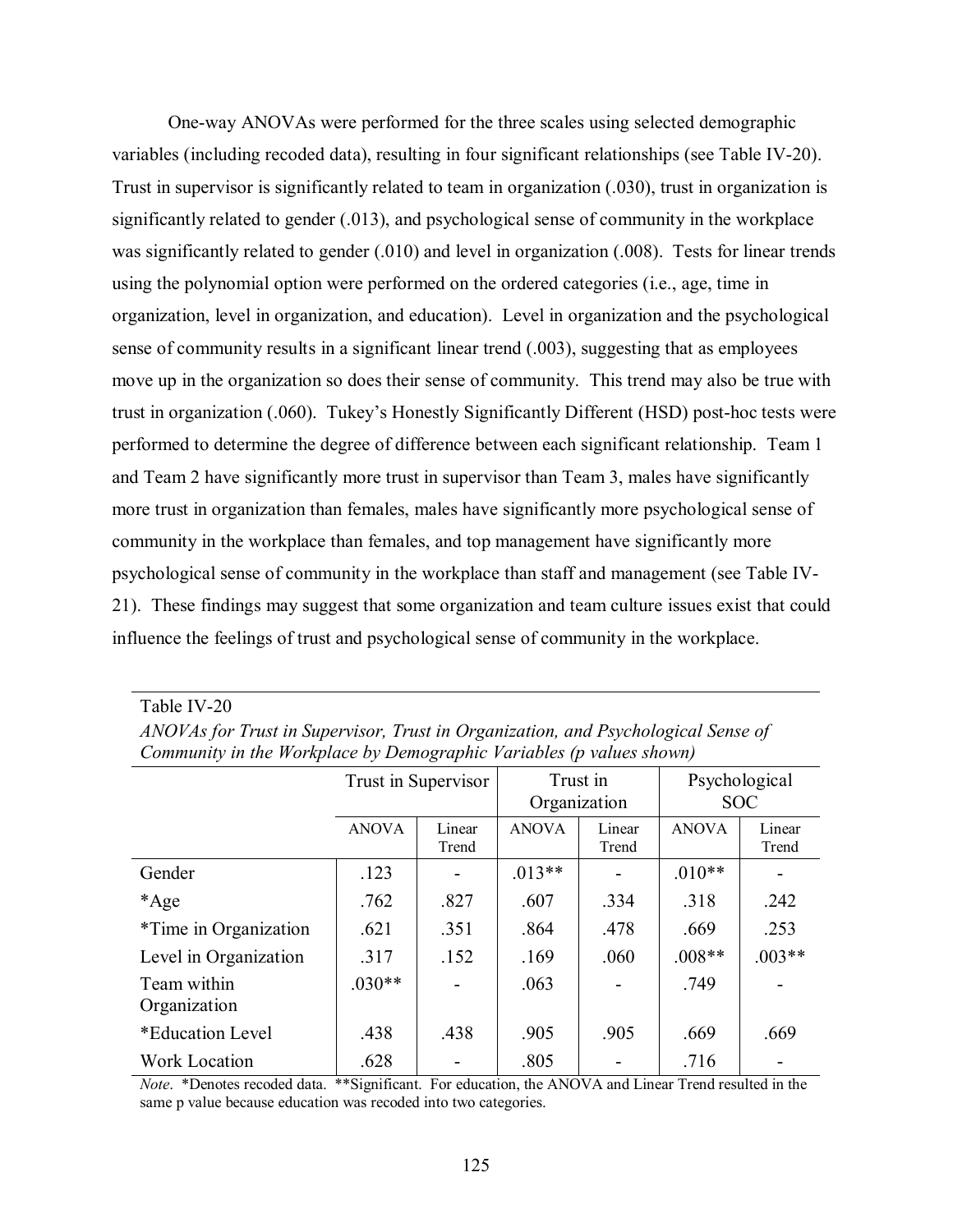*Mean Differences for the Significant Relationships in Trust in Supervisor, Trust in Organization, and Psychological Sense of Community in the Workplace by Demographic Variables* 

| Dependent<br>Variable    | (I)            | $\mathrm{(J)}$   | Mean Difference (I-J) |
|--------------------------|----------------|------------------|-----------------------|
| Trust in<br>Supervisor   | Team 3         | Team 1<br>Team 2 | $-2183*$<br>$-.2473*$ |
| Trust in<br>Organization | Male           | Female           | .1991                 |
| <b>PSOC</b>              | Male           | Female           | .1462                 |
|                          | Top Management | <b>Staff</b>     | $.2690*$              |
|                          |                | Management       | $.2714*$              |

*Note.* \*The mean difference is significant at the .05 level.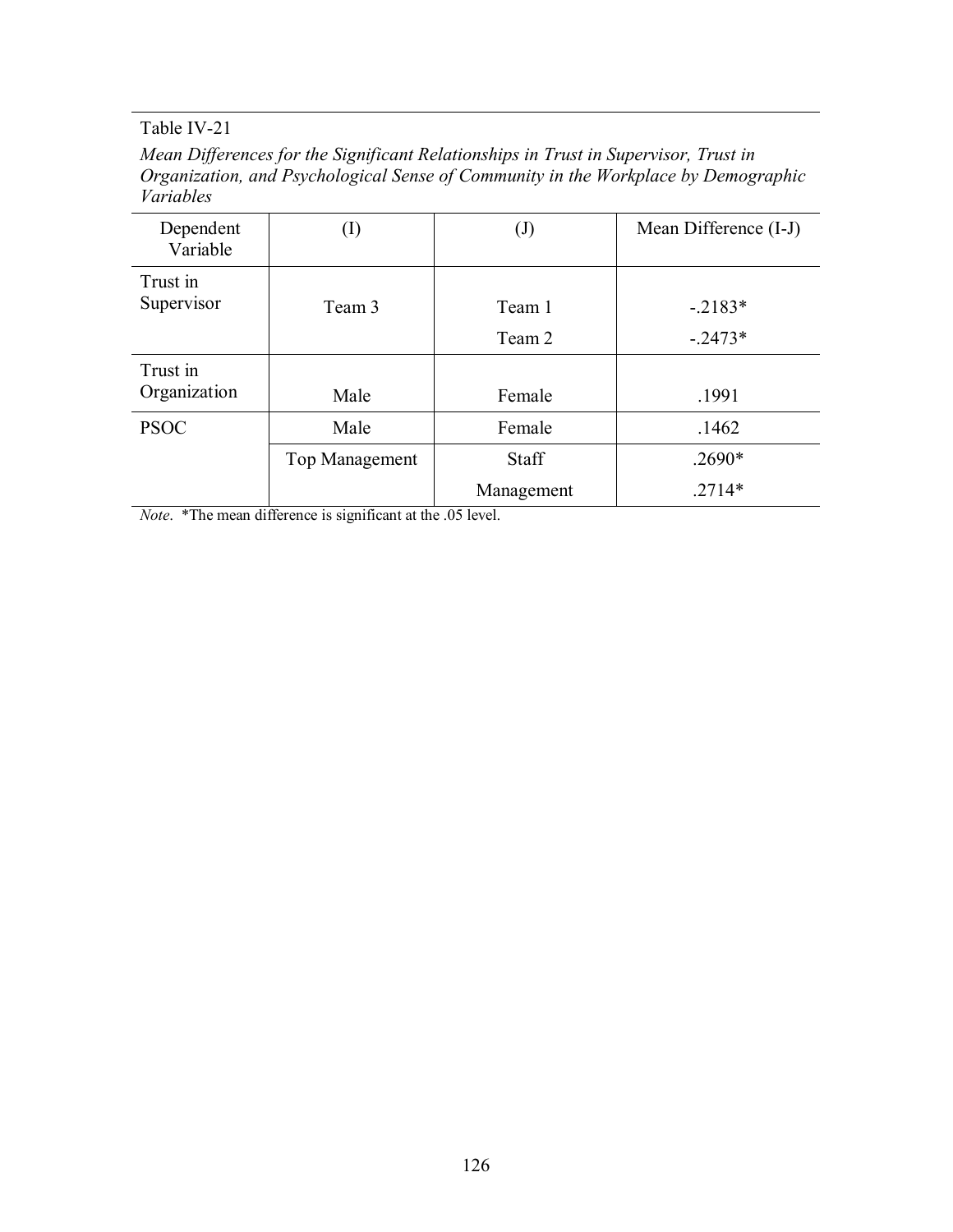Because the initial gammas and frequency distributions of the four communication media revealed that communications received from and sent to others yielded similar values, these two scores were combined to form one total volume of communication score for each medium. Descriptive statistics for the new communication scores consistently show that e-mail communication is the most used communication channel across the four media (see Table IV-22). Face-to-face communication is the next most used form of communication. Colleagues have the highest means for e-mail and face-to-face communication among the four types of employees. Relatively little communication occurs with top management.

| Descriptive Statistics for Total Volume of Communication Across the Four Media |        |                       |  |
|--------------------------------------------------------------------------------|--------|-----------------------|--|
|                                                                                | Mean   | Standard<br>Deviation |  |
| Colleagues                                                                     |        |                       |  |
| Face-to-Face                                                                   | 3.2193 | 1.10988               |  |
| Paper                                                                          | 1.7960 | 1.01153               |  |
| Telephone                                                                      | 2.8980 | 1.00216               |  |
| E-Mail                                                                         | 3.9290 | 1.01014               |  |
| Other Colleagues                                                               |        |                       |  |
| Face-to-Face                                                                   | 2.0997 | 1.06060               |  |
| Paper                                                                          | 1.4511 | 0.76112               |  |
| Telephone                                                                      | 2.2641 | 1.11900               |  |
| E-Mail                                                                         | 2.9745 | 1.28186               |  |
| Immediate Supervisor                                                           |        |                       |  |
| Face-to-Face                                                                   | 2.9762 | 1.24686               |  |
| Paper                                                                          | 1.6937 | 0.99791               |  |
| Telephone                                                                      | 2.5208 | 1.19433               |  |
| E-Mail                                                                         | 3.4257 | 1.11980               |  |
| Top Management                                                                 |        |                       |  |
| Face-to-Face                                                                   | 1.4181 | 0.80839               |  |
| Paper                                                                          | 1.2637 | 0.59102               |  |
| Telephone                                                                      | 1.3242 | 0.75746               |  |
| E-Mail                                                                         | 2.0230 | 1.09925               |  |

*Descriptive Statistics for Total Volume of Communication Across the Four Media* 

Table IV-22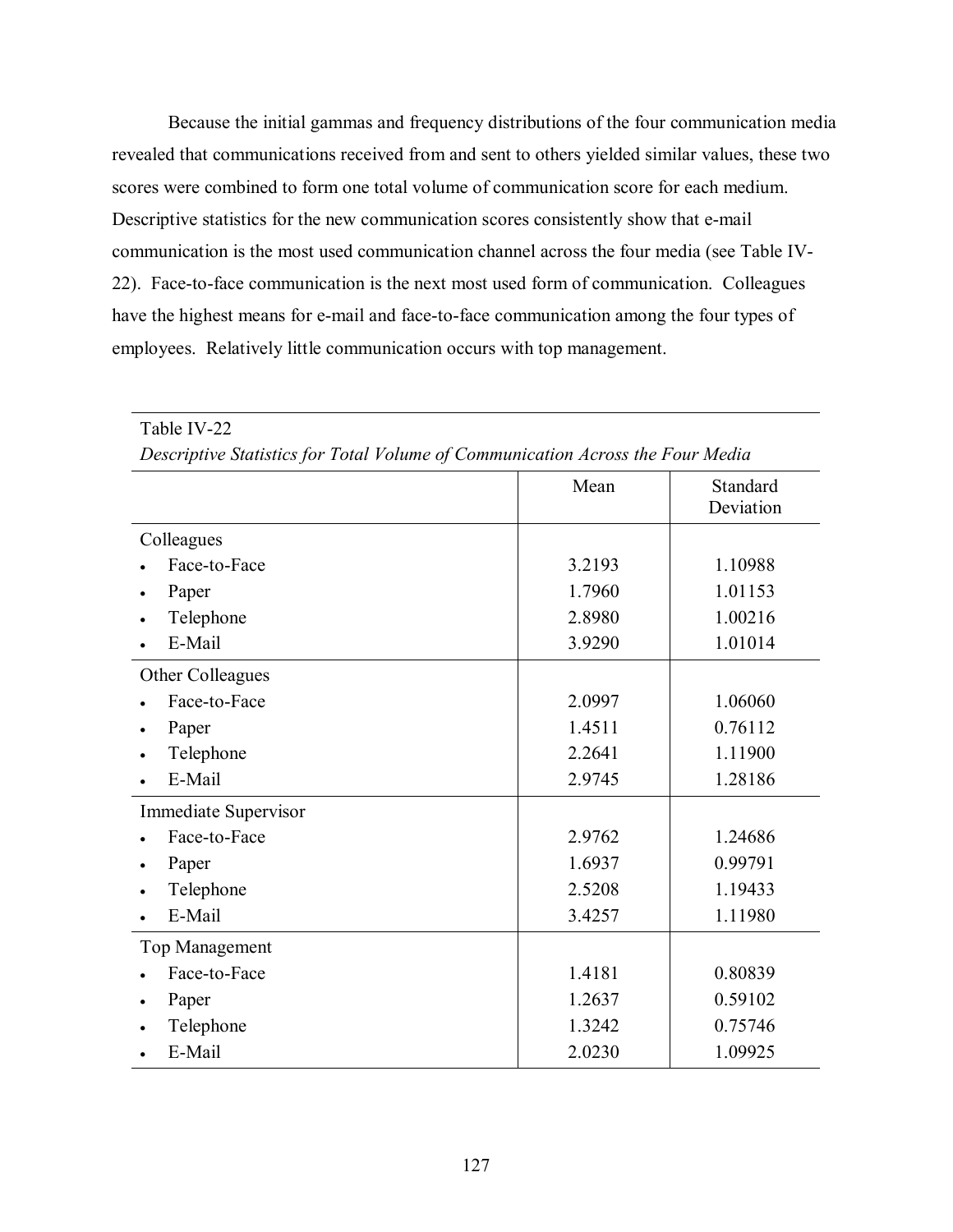One-way ANOVAs were performed to examine the total communication volumes by physical proximity, work location, gender, age, time in organization, employment level, team in organization, and education level. After the ANOVAs were completed, significant relationships were identified. Tukey's HSD post-hoc tests were performed to determine the degree of difference between each significant relationship. The following several pages detail the findings of these ANOVAs with HSD post-hoc tests.

Total volume of face-to-face communication by physical proximity is significant across the four types of employees (see Table IV-23). Physical proximity does appear to relate to the total volume of face-to-face communication as evidenced in the mean differences across the four types of employees (see Table IV-24). Employees who are located closer in physical proximity to others in the workplace use significantly more face-to-face communication relative to other media.

| Table IV-23<br>ANOVAs for Total Communication Volume by Physical Proximity (p values shown) |            |                     |                         |                   |  |
|---------------------------------------------------------------------------------------------|------------|---------------------|-------------------------|-------------------|--|
|                                                                                             | Colleagues | Other<br>Colleagues | Immediate<br>Supervisor | Top<br>Management |  |
| Face-to-Face                                                                                | $.000*$    | $.000*$             | $.000*$                 | $.006*$           |  |
| Paper                                                                                       | .071       | .071                | .171                    | .385              |  |
| Telephone                                                                                   | .113       | $.001*$             | .678                    | .474              |  |
| E-Mail                                                                                      | .089       | .285                | $.022*$                 | .344              |  |

*Note*. \* Significant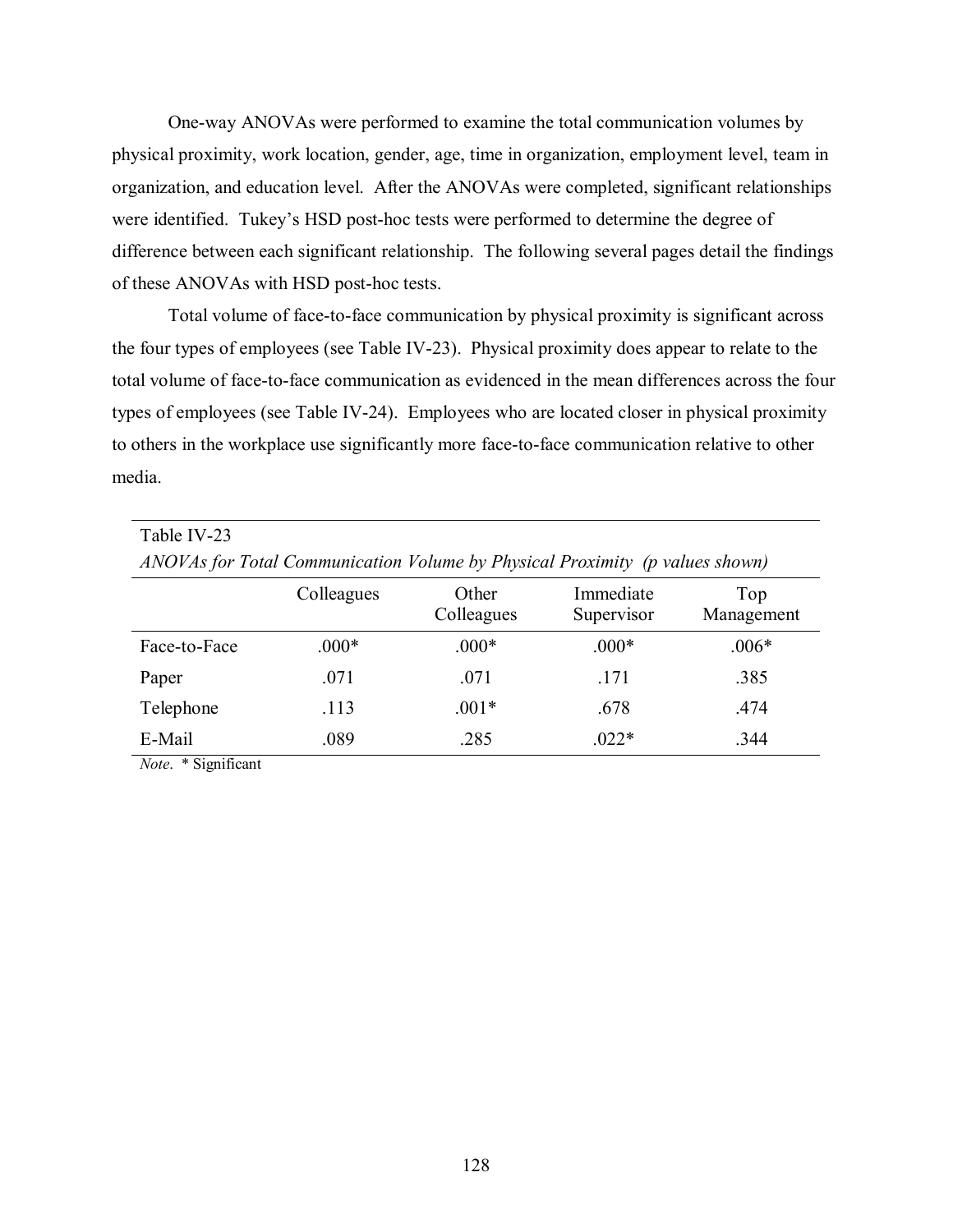Table IV-24

| Dependent<br>Variable          | (I) Proximity | (J) Proximity      | Mean Difference (I-J) |
|--------------------------------|---------------|--------------------|-----------------------|
| <b>Colleagues</b>              |               |                    |                       |
| Face-to-Face                   | Very Distant  | Very Close         | $-1.4441*$            |
|                                |               | Close              | $-1.0196*$            |
|                                |               | Some Close/Distant | $-.8368*$             |
|                                |               | Distant            | $-1863$               |
| Other<br><b>Colleagues</b>     |               |                    |                       |
| Face-to-Face                   | Very Distant  | Very Close         | $-9170*$              |
|                                |               | Close              | $-.3910$              |
|                                |               | Some Close/Distant | $-.4605$              |
|                                |               | Distant            | $-.0224$              |
| <b>Immediate</b><br>Supervisor |               |                    |                       |
| Face-to-Face                   | Very Distant  | Very Close         | $-2.1419*$            |
|                                |               | Close              | $-1.4905*$            |
|                                |               | Some Close/Distant | $-1.3242*$            |
|                                |               | Distant            | $-.5072$              |
| <b>Top</b><br>Management       |               |                    |                       |
| Face-to-Face                   | Very Distant  | Very Close         | $-.6121*$             |
|                                |               | Close              | $-.3113*$             |
|                                |               | Some Close/Distant | $-.3025$              |
|                                |               | Distant            | $-.2609$              |

*Mean Differences for the Significant Relationships in Total Communication Volume by Physical Proximity* 

*Note*. \* The mean difference is significant at the .05 level. For colleagues, other colleagues, and immediate supervisor, a significant HSD is found between very close and all the other physical distances.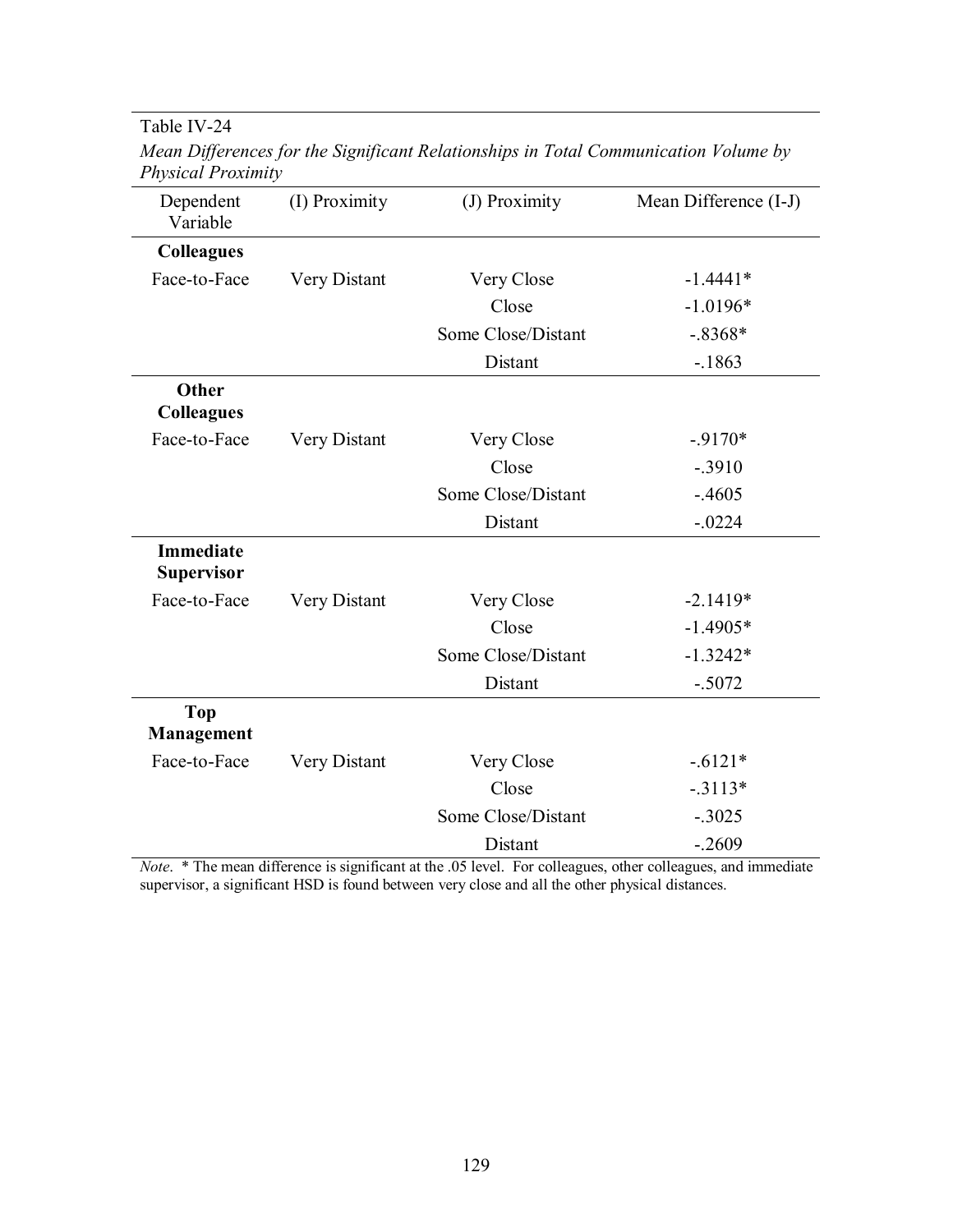Total volume of face-to-face communication by work location is significant for communicating with immediate supervisor (see Table IV-25). E-mail communication by work location yields significant results for communicating with colleagues, other colleagues, and immediate supervisor. More e-mail is used to communicate with other colleagues and immediate supervisor by those employees located at headquarters versus those located entirely off-site (see Table IV-26). The same may be true when communicating with colleagues. Similarly, employees who are located at headquarters, rather than entirely off-site, may use more face-toface communication in interacting with their immediate supervisor.

| Table IV-25  |                                                                         |                     |                         |                   |
|--------------|-------------------------------------------------------------------------|---------------------|-------------------------|-------------------|
|              | ANOVAs for Total Communication Volume by Work Location (p values shown) |                     |                         |                   |
|              | Colleagues                                                              | Other<br>Colleagues | Immediate<br>Supervisor | Top<br>Management |
| Face-to-Face | .618                                                                    | .903                | $.026*$                 | .689              |
| Paper        | .120                                                                    | .502                | .248                    | .123              |
| Telephone    | .103                                                                    | .770                | .054                    | .725              |
| E-Mail       | $.012*$                                                                 | $.010*$             | $.009*$                 | .261              |

*Note*. \* Significant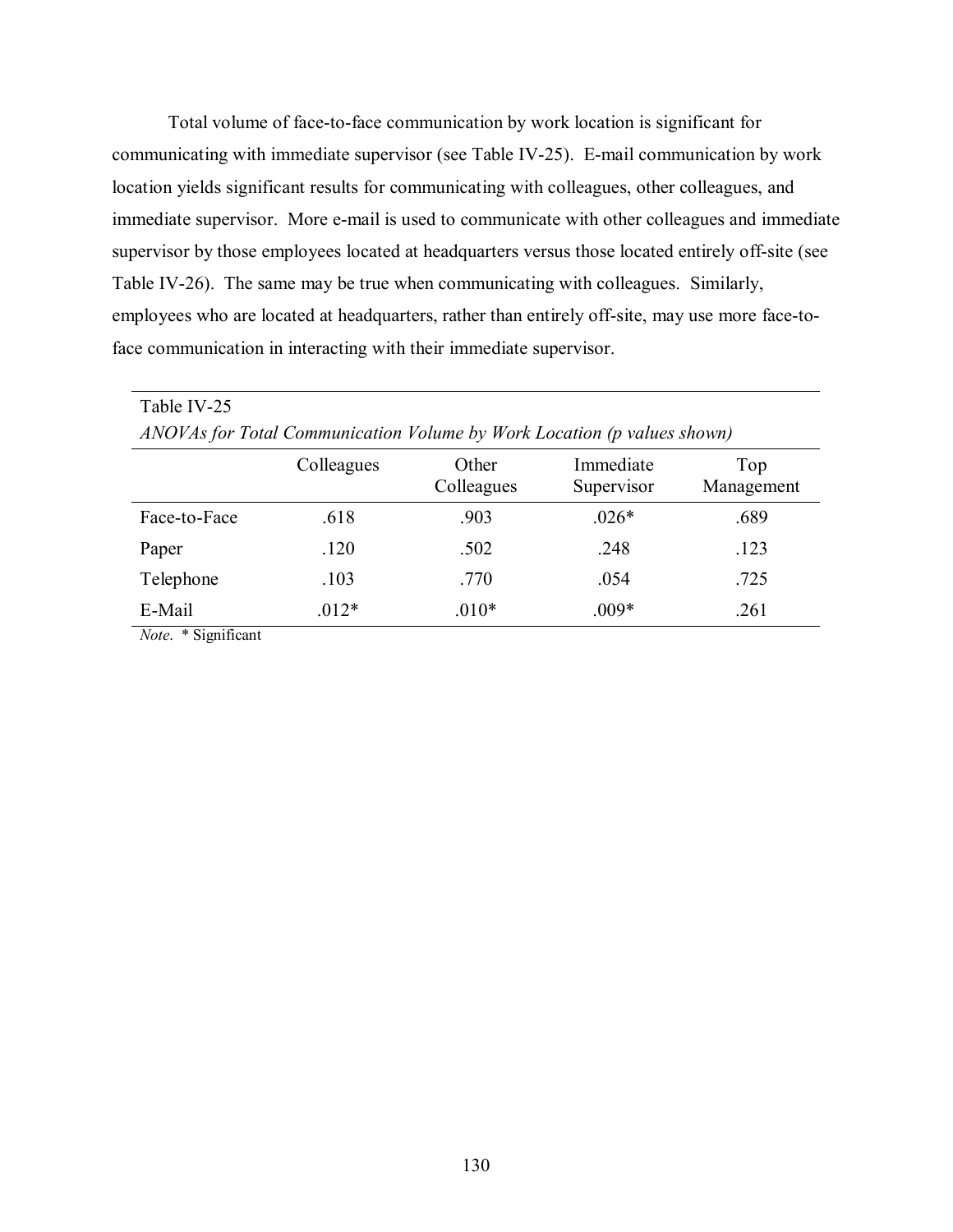| Dependent<br>Variable                 | (I) Work Location | (J) Work Location | Mean Difference (I-J) |
|---------------------------------------|-------------------|-------------------|-----------------------|
| Other<br><b>Colleagues</b>            |                   |                   |                       |
| E-Mail                                | Off-Site 5-days   | HQ 5-days         | $-.5269*$             |
|                                       |                   | HQ 4-days         | $-.6006$              |
|                                       |                   | HQ 3-days         | $-.6582$              |
|                                       |                   | HQ 2-days         | $-.5687$              |
|                                       |                   | HQ 1-day          | $-4372$               |
| <b>Immediate</b><br><b>Supervisor</b> |                   |                   |                       |
| E-Mail                                | Off-Site 5-days   | HQ 5-days         | $-4922*$              |
|                                       |                   | HQ 4-days         | $-1548$               |
|                                       |                   | HQ 3-days         | $-1665$               |
|                                       |                   | HQ 2-days         | $-.6777$              |
|                                       |                   | HQ 1-day          | $-.2888$              |
|                                       |                   |                   |                       |

*Mean Differences for the Significant Relationships in Total Communication Volume by Work Location* 

*Note*. \* The mean difference is significant at the .05 level.

Table IV-26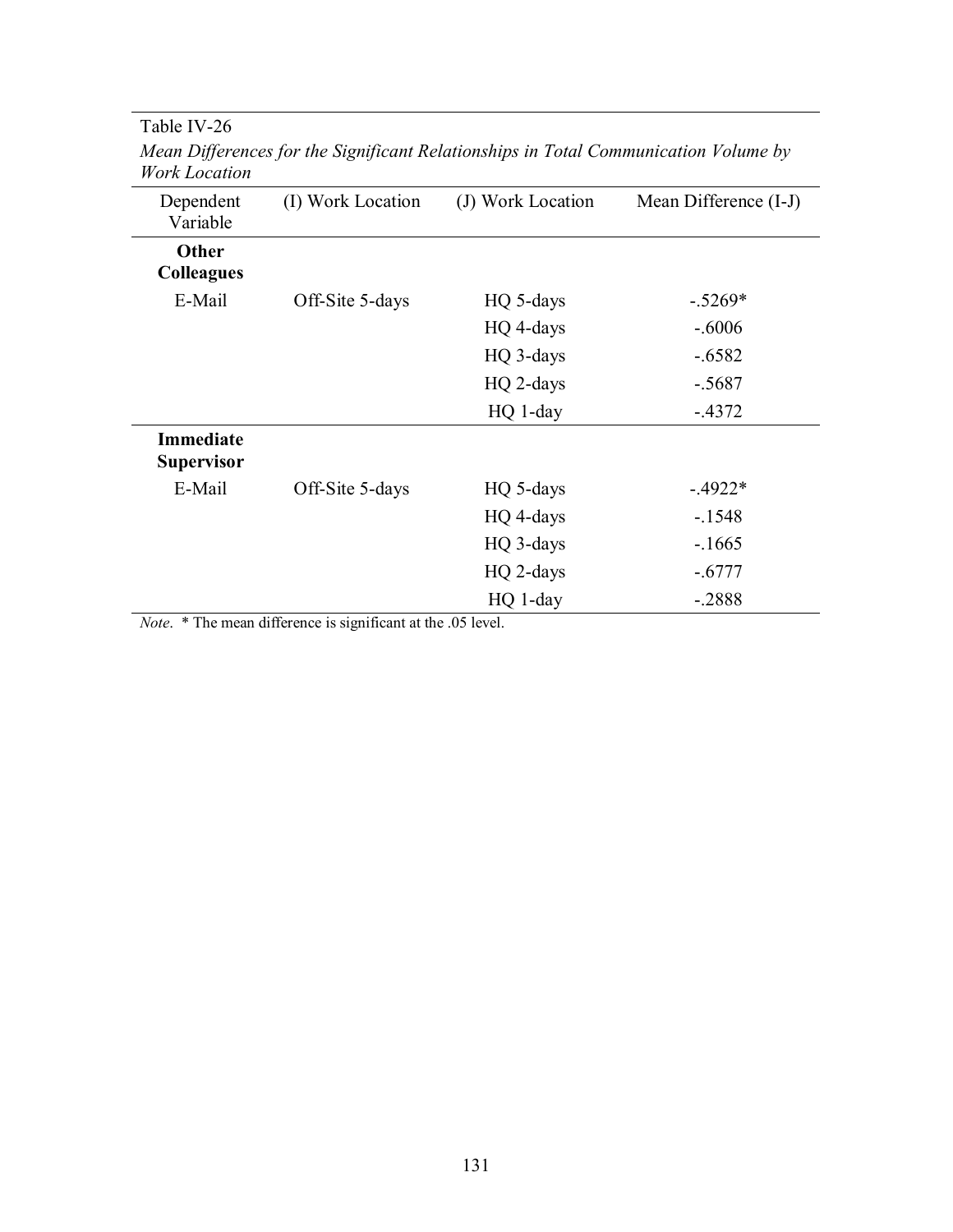In examining total communication volume by gender, the total volume of telephone communication is the only significant relationship (see Table IV-27), revealing that females tend to use significantly more telephone communication with colleagues than males (see Table IV-28).

| Table IV-27                                                      |            |                     |                         |                   |
|------------------------------------------------------------------|------------|---------------------|-------------------------|-------------------|
| ANOVAs for Total Communication Volume by Gender (p values shown) |            |                     |                         |                   |
|                                                                  | Colleagues | Other<br>Colleagues | Immediate<br>Supervisor | Top<br>Management |
| Face-to-Face                                                     | .754       | .824                | .208                    | .810              |
| Paper                                                            | .629       | .809                | .627                    | .759              |
| Telephone                                                        | $.052*$    | .988                | .731                    | .535              |
| E-Mail                                                           | .131       | .539                | .987                    | .548              |
| Note. * Significant                                              |            |                     |                         |                   |

## Table IV-28

*Mean Difference for the Significant Relationship in Total Communication Volume by Gender* 

| Dependent<br>Variable | (I) Gender | (J) Gender | Mean Difference (I-J) |
|-----------------------|------------|------------|-----------------------|
| <b>Colleagues</b>     |            |            |                       |
| Telephone             | Male       | Female     | $-.2168$              |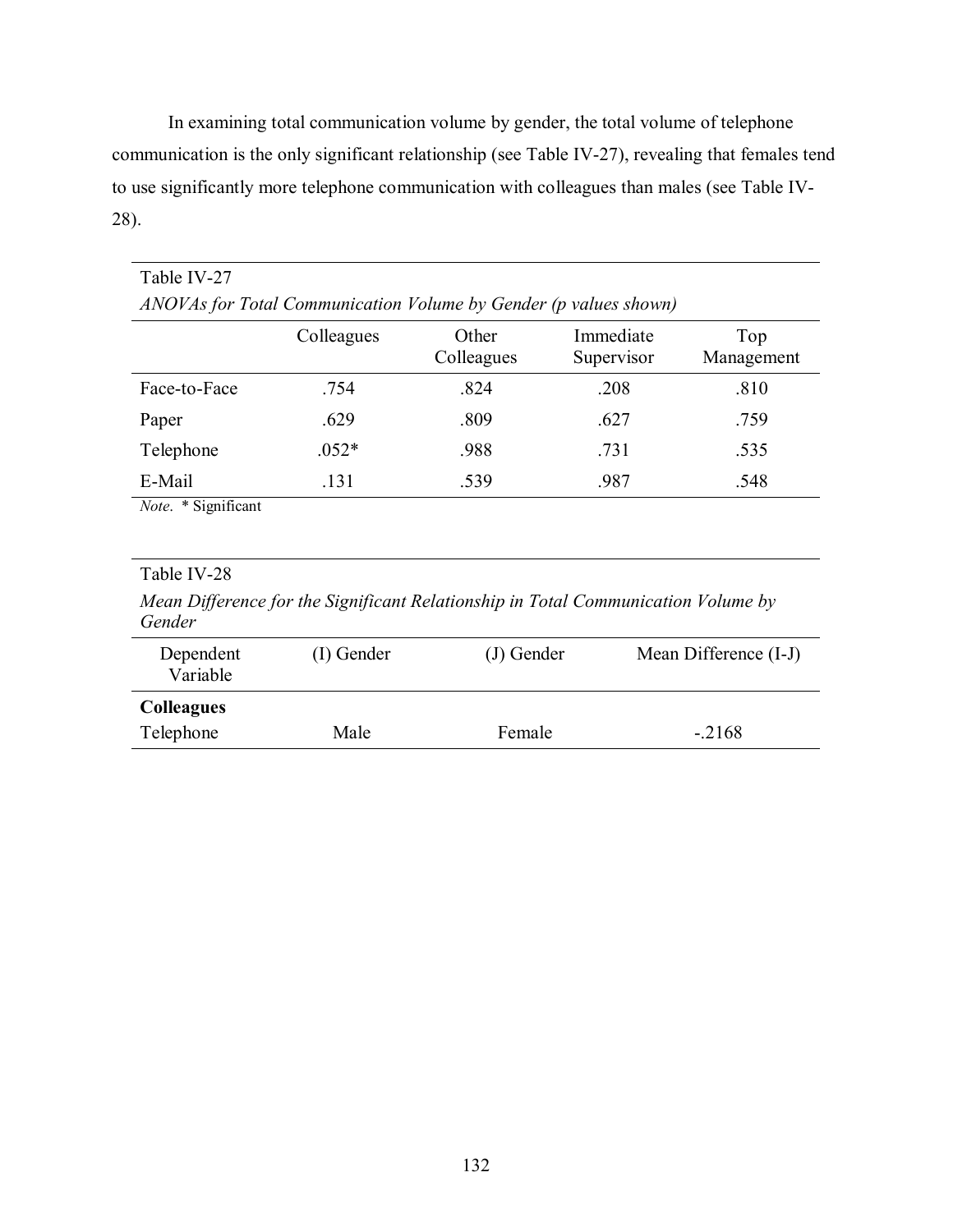Age is significantly related to the total volume of e-mail communication for colleagues and immediate supervisor (see Table IV-29). Employees between the ages of 46 and 68 years use significantly less e-mail to communicate with colleagues and immediate supervisor than their younger counterparts (see Table IV-30).

| Table IV-29                |                                                               |                     |                         |                   |
|----------------------------|---------------------------------------------------------------|---------------------|-------------------------|-------------------|
|                            | ANOVAs for Total Communication Volume by Age (p values shown) |                     |                         |                   |
|                            | Colleagues                                                    | Other<br>Colleagues | Immediate<br>Supervisor | Top<br>Management |
| Face-to-Face               | .057                                                          | .601                | .069                    | .704              |
| Paper                      | .599                                                          | .765                | .840                    | .860              |
| Telephone                  | .318                                                          | .342                | .079                    | .287              |
| E-Mail                     | $.000*$                                                       | .393                | $.007*$                 | .290              |
| <i>Note.</i> * Significant |                                                               |                     |                         |                   |

### Table IV-30

*Mean Differences for the Significant Relationships in Total Communication Volume by Age* 

| Dependent<br>Variable                 | $(I)$ Age     | (J) Age       | Mean Difference (I-J) |
|---------------------------------------|---------------|---------------|-----------------------|
| <b>Colleagues</b>                     |               |               |                       |
| E-Mail                                | $46-68$ years | $21-30$ years | $-.5696*$             |
|                                       |               | $31-45$ years | $-.4617*$             |
| <b>Immediate</b><br><b>Supervisor</b> |               |               |                       |
| E-Mail                                | $46-68$ years | $21-30$ years | $-4633*$              |
|                                       |               | $31-45$ years | $-4459*$              |

*Note*. \* The mean difference is significant at the .05 level.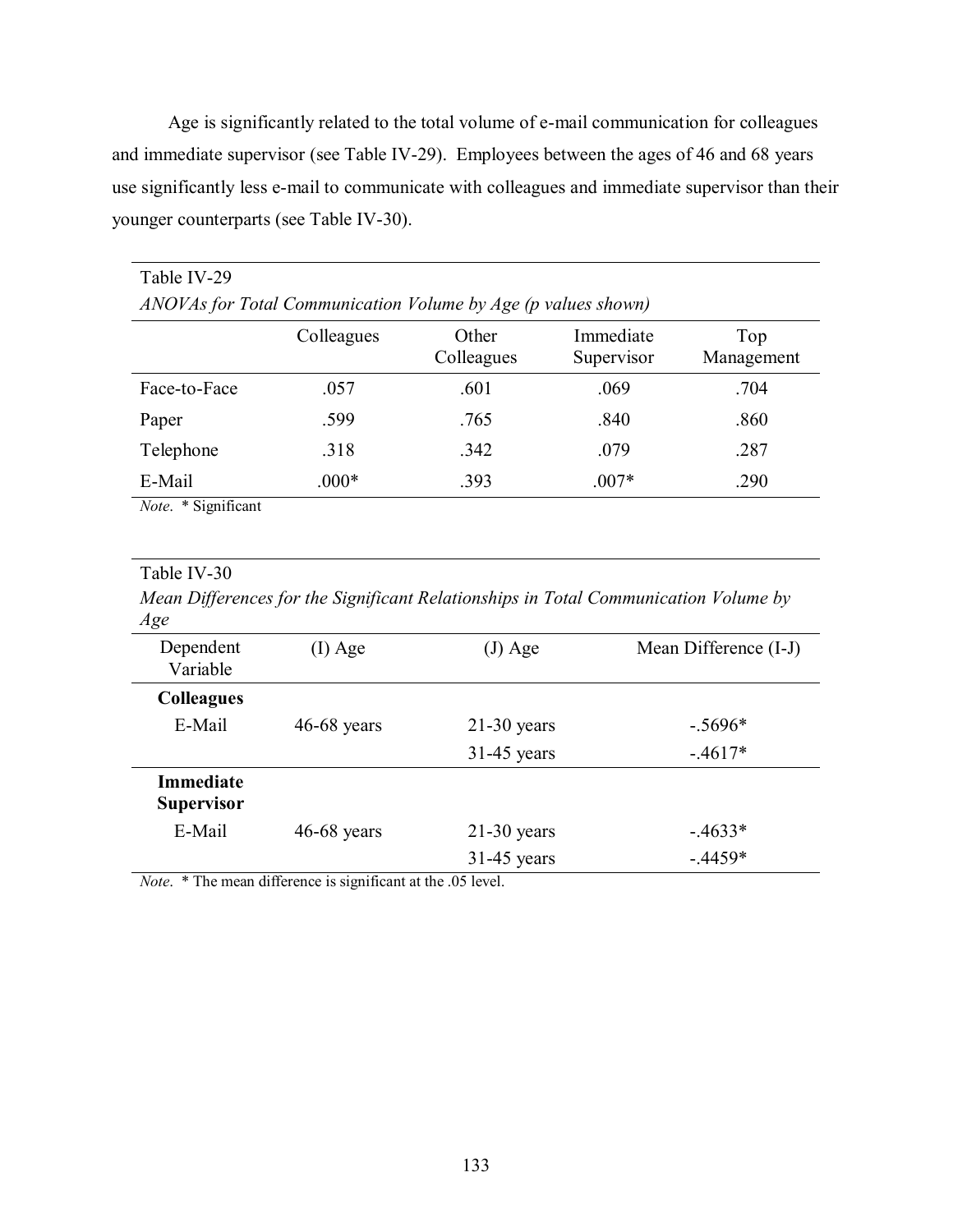| Table IV-31                                                                    |            |                     |                         |                   |
|--------------------------------------------------------------------------------|------------|---------------------|-------------------------|-------------------|
| ANOVAs for Total Communication Volume by Time in Organization (p values shown) |            |                     |                         |                   |
|                                                                                | Colleagues | Other<br>Colleagues | Immediate<br>Supervisor | Top<br>Management |
| Face-to-Face                                                                   | .967       | .242                | .586                    | .906              |
| Paper                                                                          | .198       | .511                | .500                    | .299              |
| Telephone                                                                      | .983       | .418                | .523                    | .679              |
| E-Mail                                                                         | .909       | .555                | .357                    | .085              |

 Total communication volume by time in organization did not yield any significant findings (see Table IV-31).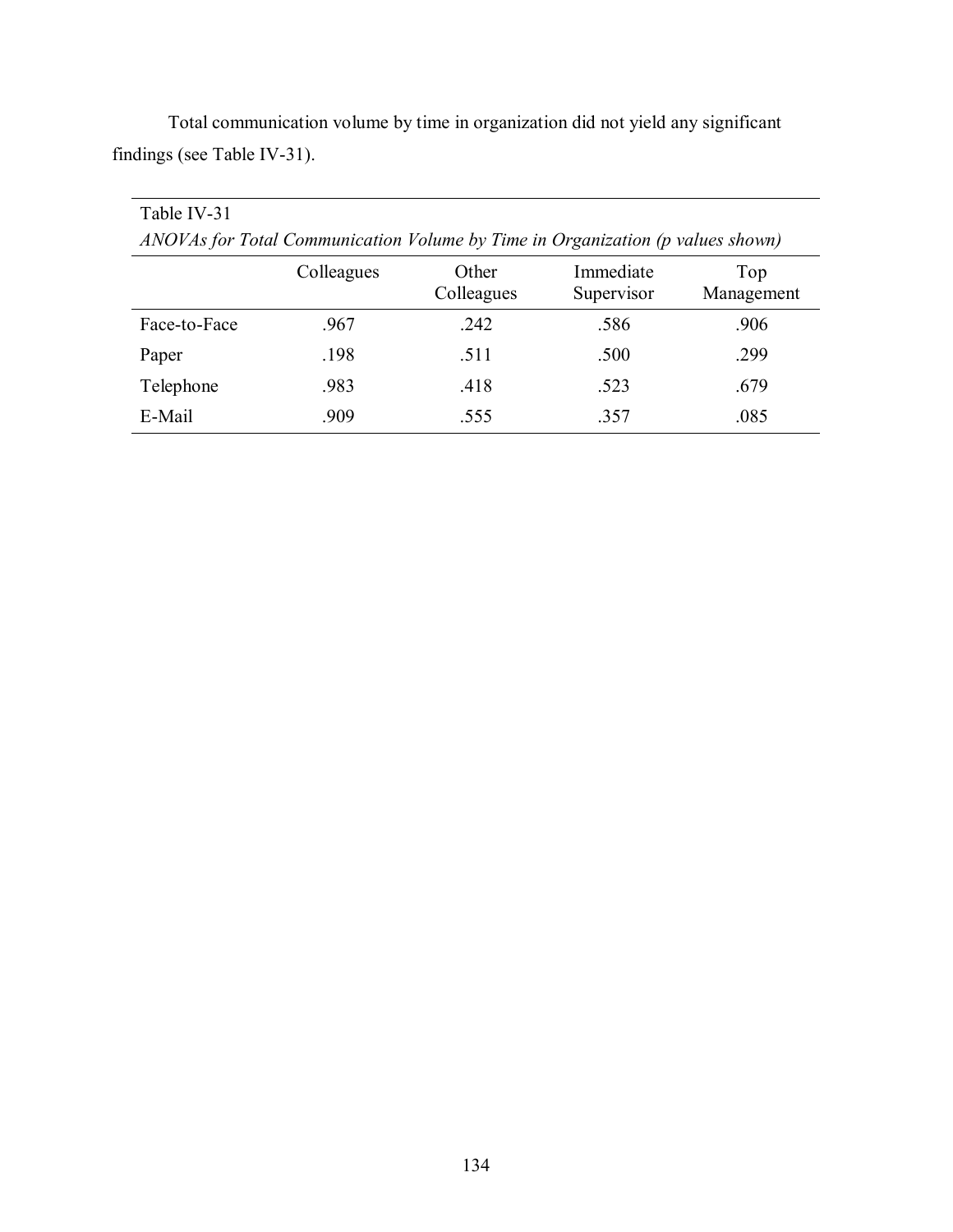Total volume of communication by employment level yields in three significant findings (see Table IV-32). Top management uses more e-mail to communicate with other colleagues than the staff and management (see Table IV-33). Top management also uses more telephone and e-mail to communicate with other top management employees than do staff and management.

| Table IV-32                                                                        |            |                     |                         |                   |  |
|------------------------------------------------------------------------------------|------------|---------------------|-------------------------|-------------------|--|
| ANOVAs for Total Communication Volume by Employment Level (p values shown)         |            |                     |                         |                   |  |
|                                                                                    | Colleagues | Other<br>Colleagues | Immediate<br>Supervisor | Top<br>Management |  |
| Face-to-Face                                                                       | .916       | .904                | .315                    | .073              |  |
| Paper                                                                              | .095       | .608                | .080                    | .797              |  |
| Telephone                                                                          | .288       | .014                | .138                    | $.001*$           |  |
| E-Mail                                                                             | .154       | $.002*$             | .208                    | $.000*$           |  |
| $\cdot$ $\sim$<br>$\mathbf{v}$ $\mathbf{v}$ $\mathbf{v}$ $\mathbf{v}$ $\mathbf{v}$ |            |                     |                         |                   |  |

*Note*. \* Significant

## Table IV-33

*Mean Differences for the Significant Relationships in Total Communication Volume by Employment Level* 

| Dependent<br>Variable             | (I) Employment<br>Level | (J) Employment<br>Level | Mean Difference (I-J) |
|-----------------------------------|-------------------------|-------------------------|-----------------------|
| <b>Other</b><br><b>Colleagues</b> |                         |                         |                       |
| E-Mail                            | <b>Top Management</b>   | <b>Staff</b>            | $.8065*$              |
|                                   |                         | Management              | $.6010*$              |
| Top<br>Management                 |                         |                         |                       |
| Telephone                         | <b>Top Management</b>   | Staff                   | $.5341*$              |
|                                   |                         | Management              | $.4637*$              |
| E-Mail                            | <b>Top Management</b>   | <b>Staff</b>            | $1.0023*$             |
|                                   |                         | Management              | $.8556*$              |

*Note*. \* The mean difference is significant at the .05 level.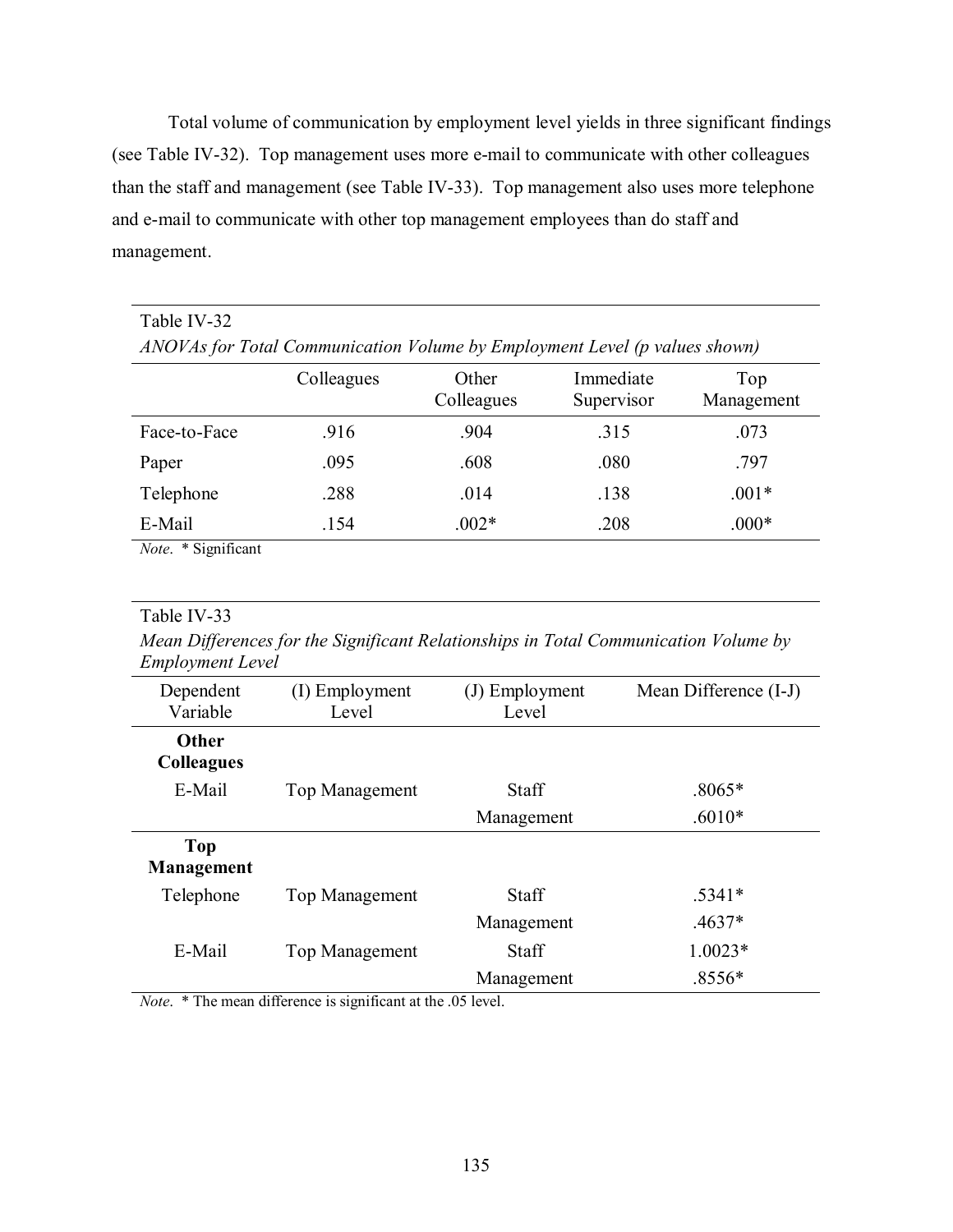Total communication volume by team in organization yields three significant findings (see Table IV-34). Team 1 members use significantly more e-mail and paper to communicate with their immediate supervisor and top management than Team 3 (Table IV-35). Team 1 may also communicate over the telephone more than Team 3.

| Table IV-34                                                                    |            |                     |                         |                   |
|--------------------------------------------------------------------------------|------------|---------------------|-------------------------|-------------------|
| ANOVAs for Total Communication Volume by Team in Organization (p values shown) |            |                     |                         |                   |
|                                                                                | Colleagues | Other<br>Colleagues | Immediate<br>Supervisor | Top<br>Management |
| Face-to-Face                                                                   | .649       | .256                | .230                    | .166              |
| Paper                                                                          | .858       | .166                | .514                    | $.031*$           |
| Telephone                                                                      | .520       | .388                | $.047*$                 | .072              |
| E-Mail                                                                         | .164       | .454                | $.039*$                 | .622              |
| Note. * Significant                                                            |            |                     |                         |                   |

### Table IV-35

*Mean Differences for the Significant Relationships in Total Communication Volume by Team in Organization* 

| Dependent<br>Variable                 | (I) Team | (J) Team | Mean Difference (I-J) |
|---------------------------------------|----------|----------|-----------------------|
| <b>Immediate</b><br><b>Supervisor</b> |          |          |                       |
| E-Mail                                | Team 3   | Team 1   | $-.3298*$             |
|                                       |          | Team 2   | $-.0599$              |
| <b>Top</b><br>Management              |          |          |                       |
| Paper                                 | Team 3   | Team 1   | $-1965*$              |
|                                       |          | Team 2   | $-.2024$              |

*Note*. \* The mean difference is significant at the .05 level.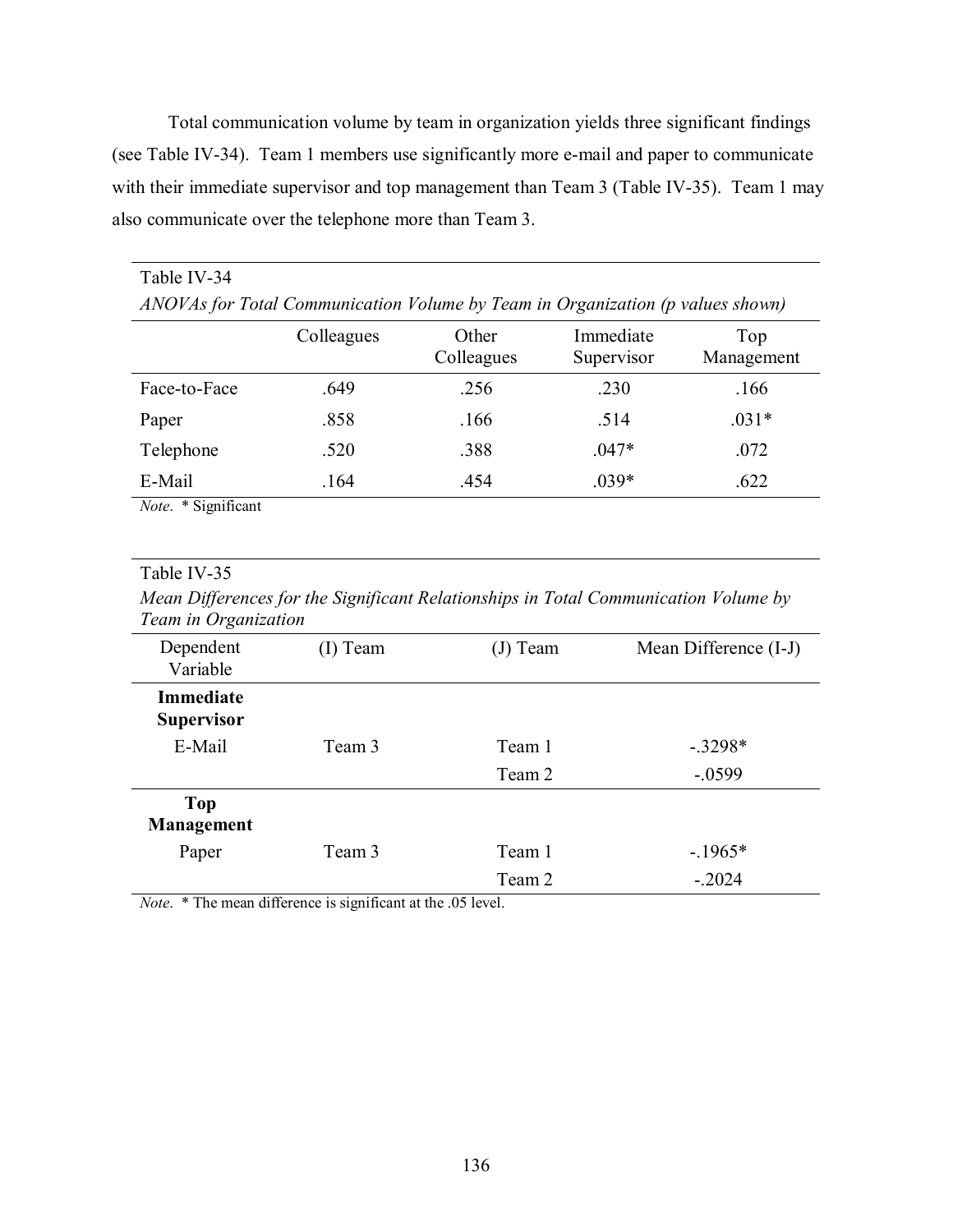Total communication volume by education level yields one significant finding (see Table IV-36). Employees with 12-16 years of education use significantly more paper to communicate with other colleagues than those employees with 16 or more years of education (see Table IV-37).

| Table IV-36                                                               |            |                     |                         |                   |  |
|---------------------------------------------------------------------------|------------|---------------------|-------------------------|-------------------|--|
| ANOVAs for Total Communication Volume by Education Level (p values shown) |            |                     |                         |                   |  |
|                                                                           | Colleagues | Other<br>Colleagues | Immediate<br>Supervisor | Top<br>Management |  |
| Face-to-Face                                                              | .877       | .440                | .092                    | .464              |  |
| Paper                                                                     | .067       | $.014*$             | .281                    | .496              |  |
| Telephone                                                                 | .948       | .576                | .786                    | .976              |  |
| E-Mail                                                                    | .377       | .799                | .611                    | .841              |  |
| <i>Note.</i> * Significant                                                |            |                     |                         |                   |  |

## Table IV-37

*Mean Difference for the Significant Relationship in Total Communication Volume by Education Level* 

| Dependent<br>Variable                      | (I) Education Level | (J) Education Level | Mean Difference (I-J) |
|--------------------------------------------|---------------------|---------------------|-----------------------|
| <b>Other</b><br><b>Colleagues</b><br>Paper | $12-16$ years       | 16 or more years    | 2297                  |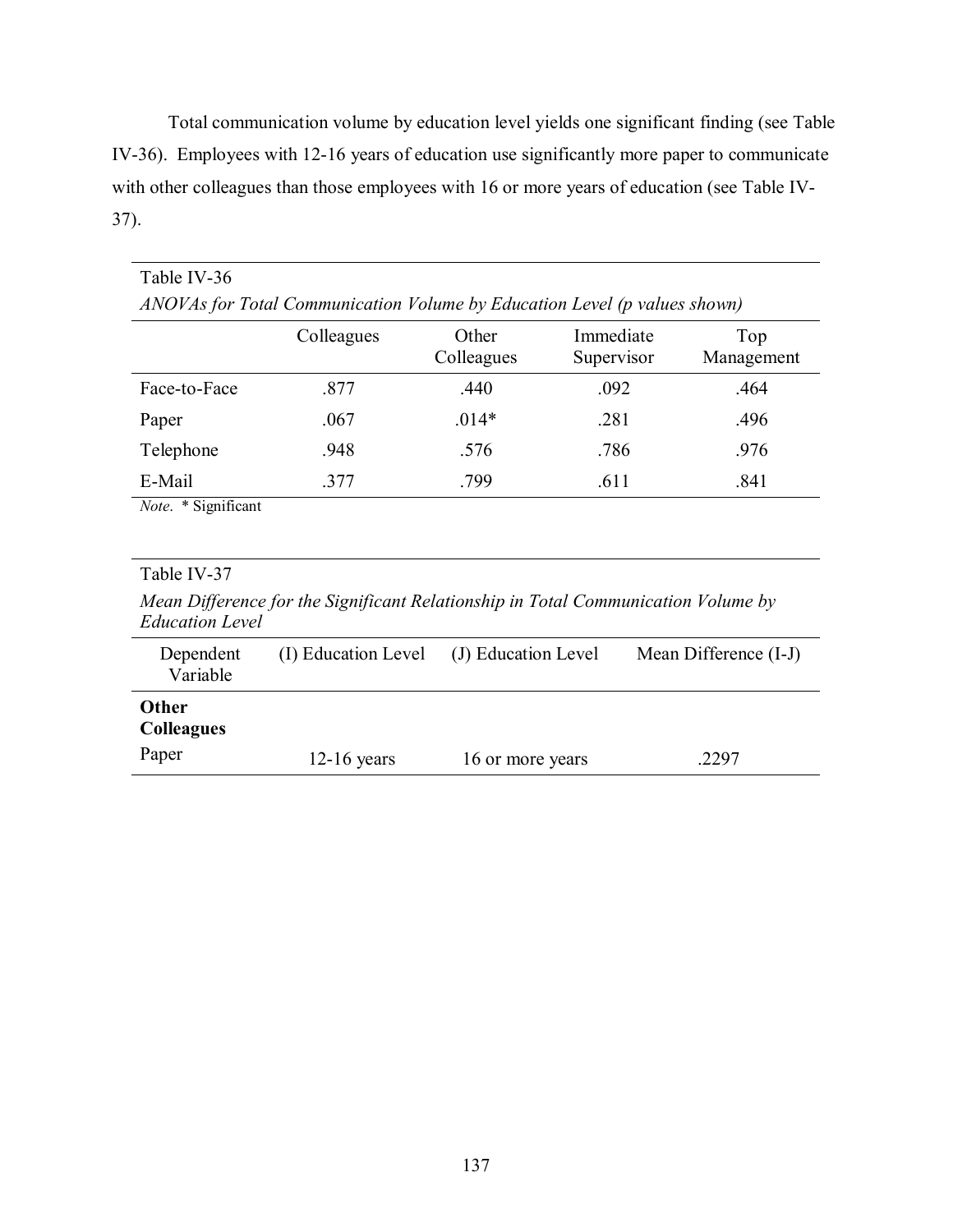Correlations of the three scales and total volume of communication yields significant scores for face-to-face, telephone, and e-mail communications and the psychological sense of community in the workplace measure across the four types of employees (see Tables IV-38—IV-41). The total volume of communication through these three channels is also significantly related to trust in supervisor (see Table IV-40). These findings suggest that the regular use of face-to-face, telephone, and e-mail may relate to trust in supervisor and sense of community in the workplace. Telephone and e-mail communication are significantly related to trust in organization for immediate supervisor. Interestingly, all forms of communication media are significantly related to the three scales for top management (see Table IV-41). This finding may indicate that members of top management already has a high degree of trust and sense of community and, because of the nature of their position, communicate more through all communication channels.

The total volume of communication across the four media for each employment type was summed to create one communication variable for each employment type. Correlations conducted with the sum total of all communication channels by type of employee revealed a significant relationship to psychological sense of community in the workplace across each type of employee (see Table IV-42). The sum total of the communications across the four media by top management results in significant findings across all three scales. This may suggest that more communication in general rather than the type of communication medium is related to organizational trust and psychological sense of community, particularly in receiving from and sending communication to top management.

Table IV-38

| Community in the Workplace by Total Volume of Communication for Colleagues |         |           |         |  |  |
|----------------------------------------------------------------------------|---------|-----------|---------|--|--|
| Face-to-Face                                                               | Paper   | Telephone | E-Mail  |  |  |
| .083                                                                       | .002    | .054      | .094    |  |  |
| .065                                                                       | $-.024$ | .091      | .059    |  |  |
| $.138*$                                                                    | $-.022$ | $.140*$   | $.162*$ |  |  |
|                                                                            |         |           |         |  |  |

*Correlations of Trust in Supervisor, Trust in Organization, and Psychological Sense of* 

 $*p<.05.$  \*\*p $<.01.$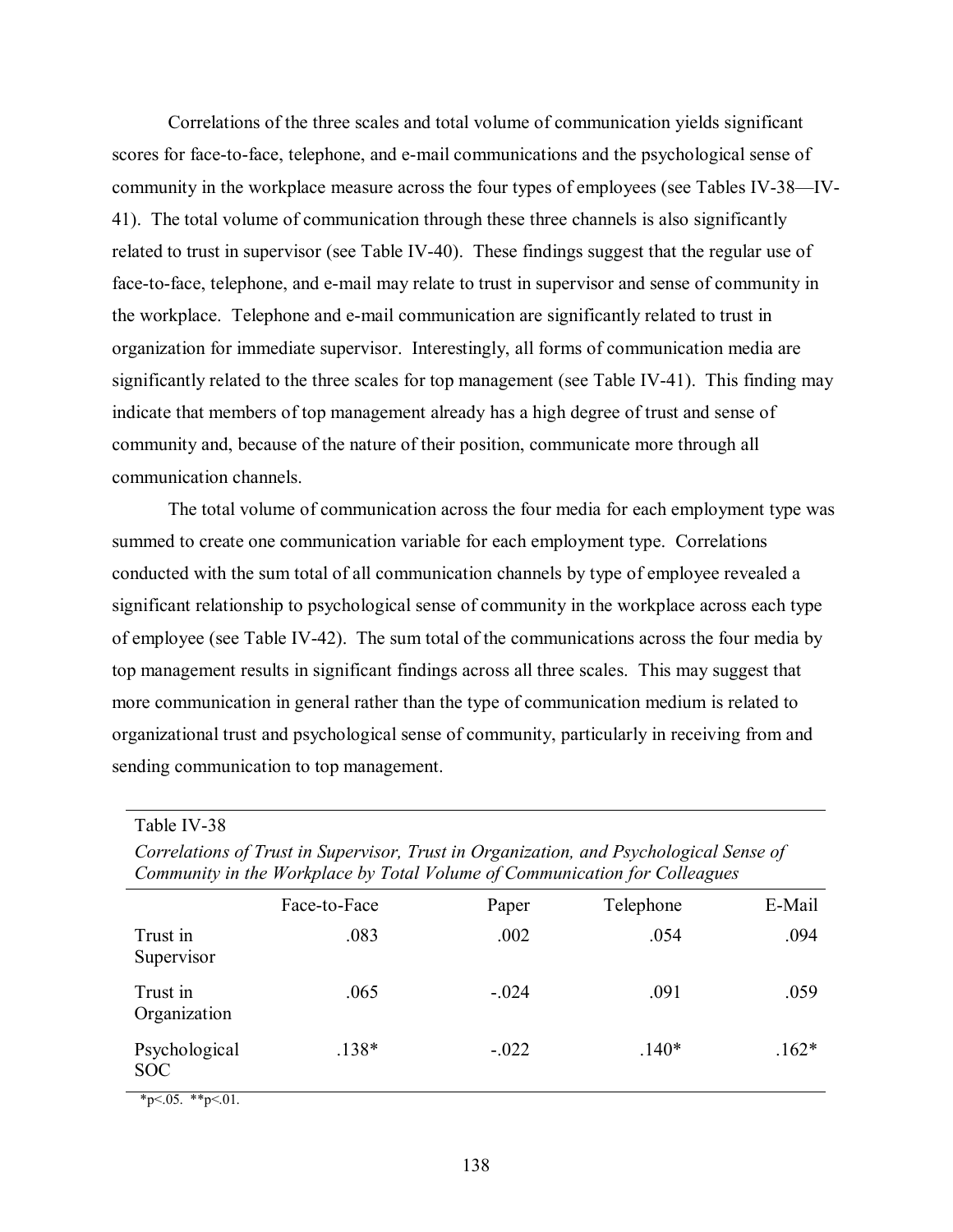## Table IV-39

*Correlations of Trust in Supervisor, Trust in Organization, and Psychological Sense of Community in the Workplace by Total Volume of Communication for Other Colleagues* 

|                             | Face-to-Face | Paper   | Telephone | E-Mail   |
|-----------------------------|--------------|---------|-----------|----------|
| Trust in<br>Supervisor      | $-.024$      | $-.008$ | $-.013$   | .055     |
| Trust in<br>Organization    | .013         | $-.075$ | .037      | .041     |
| Psychological<br><b>SOC</b> | $.116*$      | .009    | $.146*$   | $.156**$ |
| *p<.05. **p<.01.            |              |         |           |          |

## Table IV-40

*Correlations of Trust in Supervisor, Trust in Organization, and Psychological Sense of Community in the Workplace by Total Volume of Communication for Immediate Supervisor* 

|                             | Face-to-Face | Paper   | Telephone | E-Mail   |
|-----------------------------|--------------|---------|-----------|----------|
| Trust in<br>Supervisor      | $.241**$     | .097    | $.267**$  | $.248**$ |
| Trust in<br>Organization    | .056         | $-.002$ | $.127*$   | $.142**$ |
| Psychological<br><b>SOC</b> | $.156**$     | .010    | $.204**$  | $.170**$ |
| *p<.05. **p<.01.            |              |         |           |          |

## Table IV-41

*Correlations of Trust in Supervisor, Trust in Organization, and Psychological Sense of Community in the Workplace by Total Volume of Communication for Top Management* 

|                             | Face-to-Face | Paper   | Telephone | E-Mail   |
|-----------------------------|--------------|---------|-----------|----------|
| Trust in<br>Supervisor      | $.130*$      | $.181*$ | $.126*$   | $.137*$  |
| Trust in<br>Organization    | $.200**$     | $.152*$ | $.152*$   | $.171**$ |
| Psychological<br><b>SOC</b> | $.257**$     | $.145*$ | $.205**$  | $.208**$ |

 $*p<.05.$  \*\*p<.01.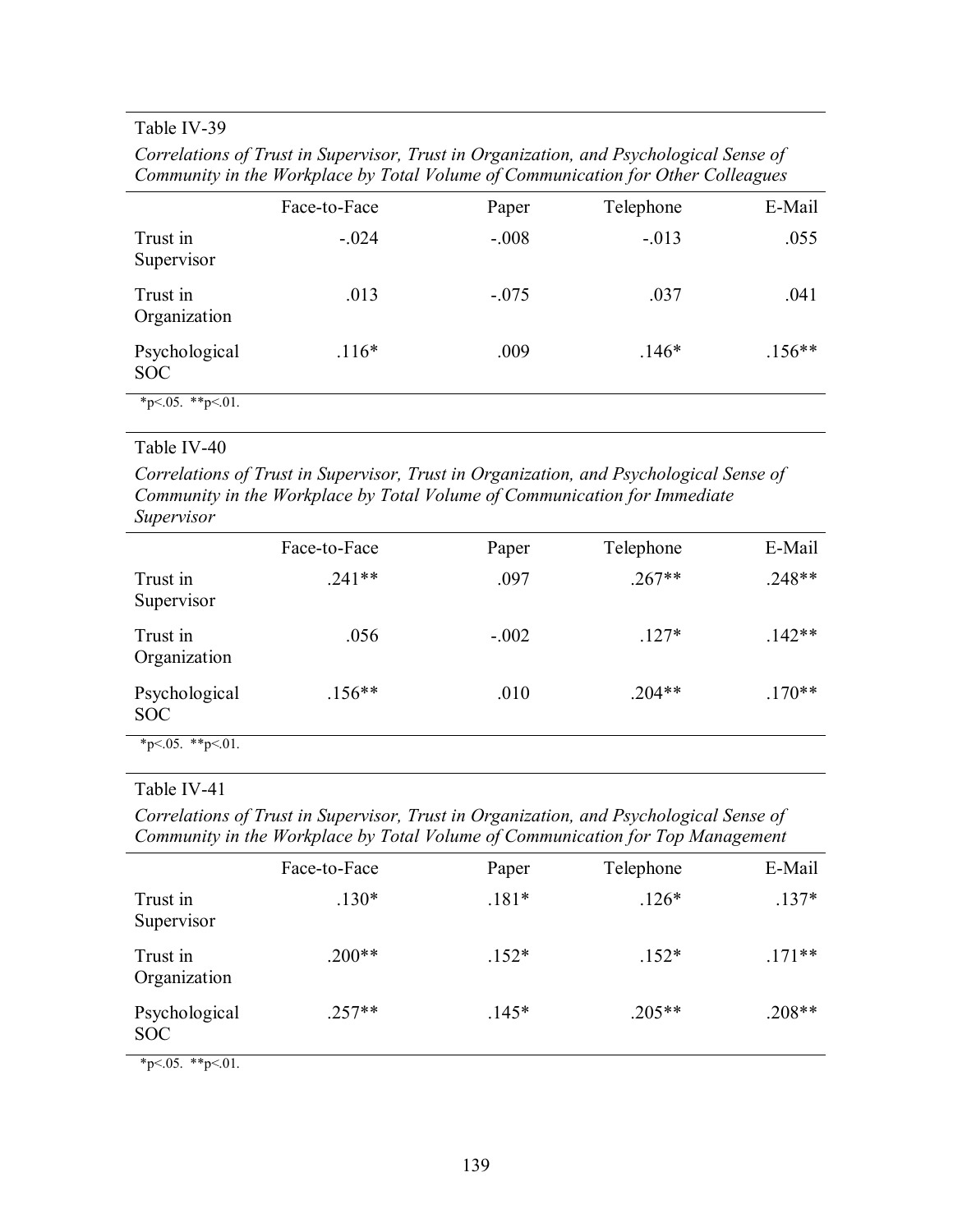# Table IV-42

| Correlations of Trust in Supervisor, Trust in Organization, and Psychological Sense of |
|----------------------------------------------------------------------------------------|
| Community and the Sum of Total Communications Among All Four Communication Media       |
| by Employment Level                                                                    |

| $\tilde{\phantom{a}}$       |              |                       |                           |                     |
|-----------------------------|--------------|-----------------------|---------------------------|---------------------|
|                             | Colleagues-S | Other<br>Colleagues-S | Immediate<br>Supervisor-S | Top<br>Management-S |
| Trust in<br>Supervisor      | .090         | .013                  | .299**                    | $.182**$            |
| Trust in<br>Organization    | .061         | .014                  | .098                      | $.193**$            |
| Psychological<br><b>SOC</b> | $.139*$      | $.150**$              | $.194**$                  | $.233**$            |

*Note.* S denotes sum of total communications among all four communication channels. \*p<.05. \*\*p<.01.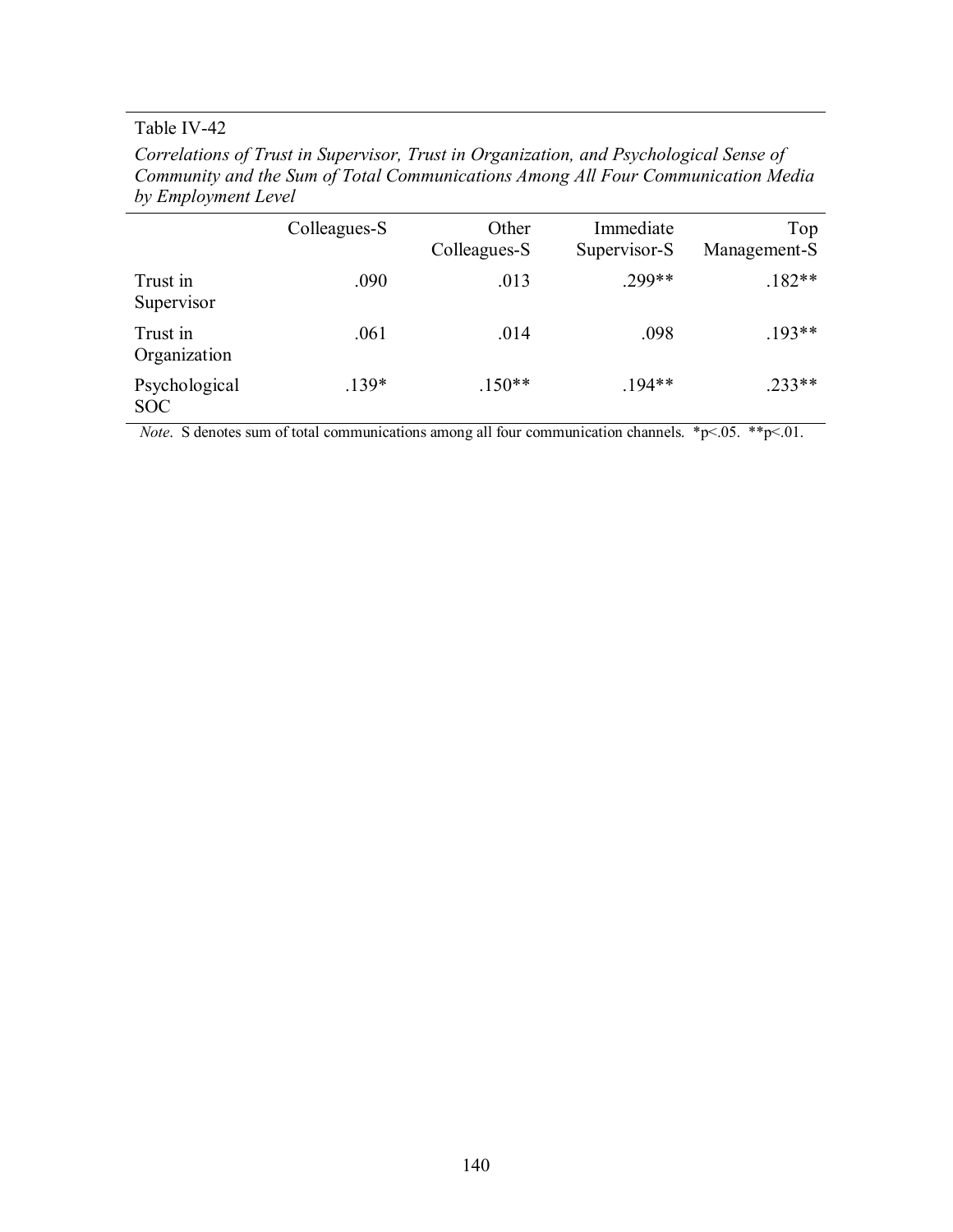While the sum of total communications among the four media results in significant relationships with the three scales, the primary focus of this research was to examine e-mail communication. It would be difficult to state a priori the causal direction in the relationship between total communication and the dependent variables therefore a communication ratio was created to examine the relationship of e-mail versus the three remaining communication channels. The communication ratio formula consisted of total e-mail communication in the numerator and the mean of total face-to-face, paper, and telephone communication in the denominator, divided by three (see Figure IV-11). No direct measure of the proportion of total communication accounted for by e-mail was available, because the bottom and top categories on the ordinal scales measuring the amounts of communication were unbounded. Thus, this ratio was chosen because it provided the best measure of the relative importance of e-mail communication to the other forms of communication. The aim was to further examine the relationship of e-mail to organizational trust and psychological sense of community in the workplace.

## **Total E-Mail Communication**

**Mean of (Total Face-to-Face + Total Paper + Total Telephone Communication)**

**= Communication Ratio**

Figure IV-11: Communication ratio formula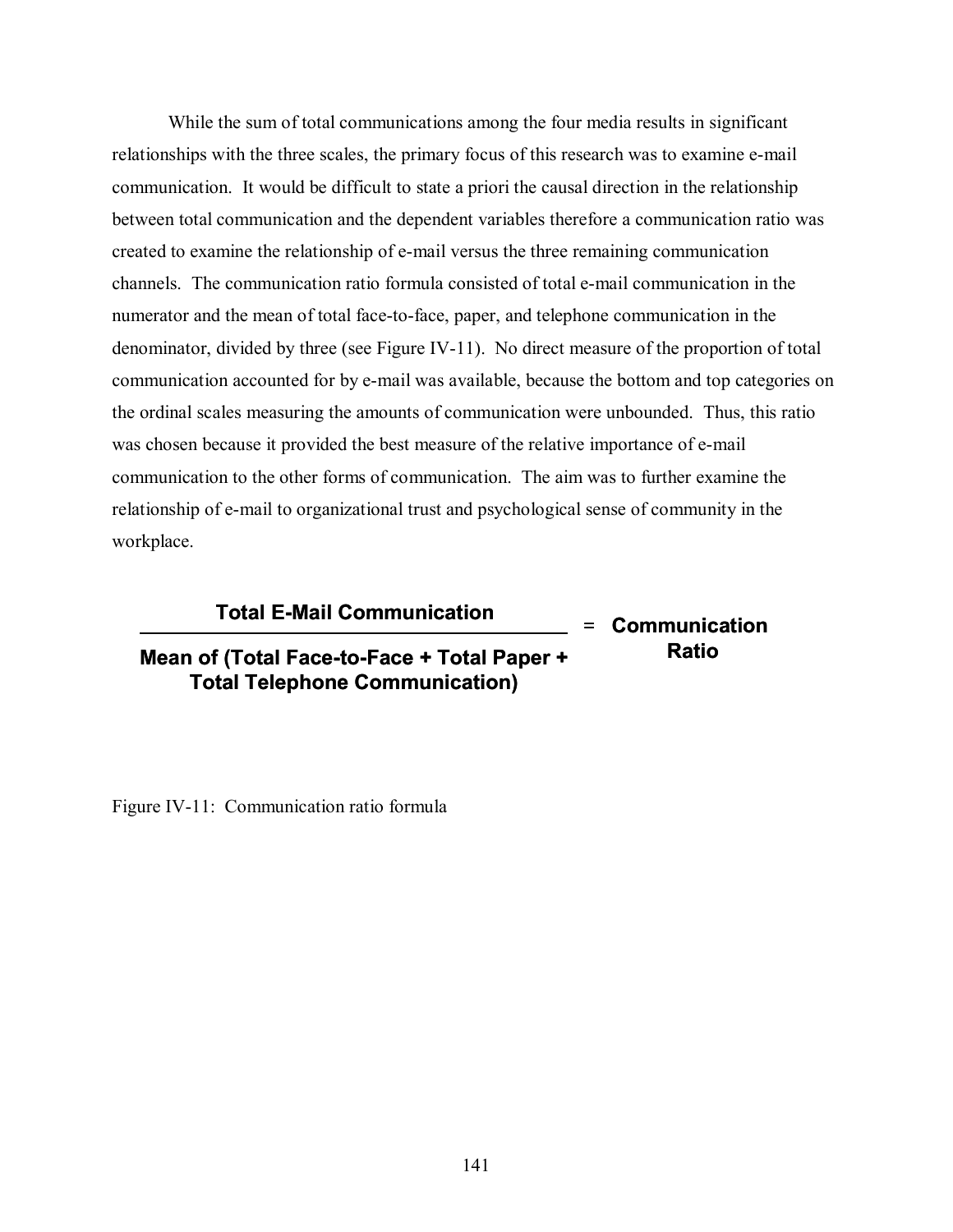The descriptive statistics for the communication ratio among the four types of employees reveal similar values that ranged from 1.4831 to 1.6314 (see Table IV-43), indicating that e-mail is used 50 percent more than other media. Correlations of the three scales by the communication ratio yield no significant findings, suggesting that the use of more e-mail communication over the remaining three channels is not related to trust in supervisor, organization, and psychological sense of community in the workplace (see Table IV-44).

## Table IV-43

*Descriptive Statistics for Communication Ratio Among the Four Types of Employees* 

|                      | Mean   | Standard<br>Deviation |
|----------------------|--------|-----------------------|
| Colleagues           | 1.5618 | .47284                |
| Other Colleagues     | 1.6314 | .63936                |
| Immediate Supervisor | 1.4831 | .41963                |
| Top Management       | 1.6268 | .76781                |

### Table IV-44

*Correlations of Trust in Supervisor, Trust in Organization, and Psychological Sense of Community in the Workplace by Communication Ratios* 

|                             | Colleagues-R | Other<br>Colleagues-R | Immediate<br>Supervisor-R | Top<br>Management-R |
|-----------------------------|--------------|-----------------------|---------------------------|---------------------|
| Trust in<br>Supervisor      | .016         | .085                  | $-.038$                   | .016                |
| Trust in<br>Organization    | .039         | .043                  | .082                      | .042                |
| Psychological<br><b>SOC</b> | .033         | .014                  | $-.010$                   | .036                |

 $*p<.05.$  \*\*p<.01.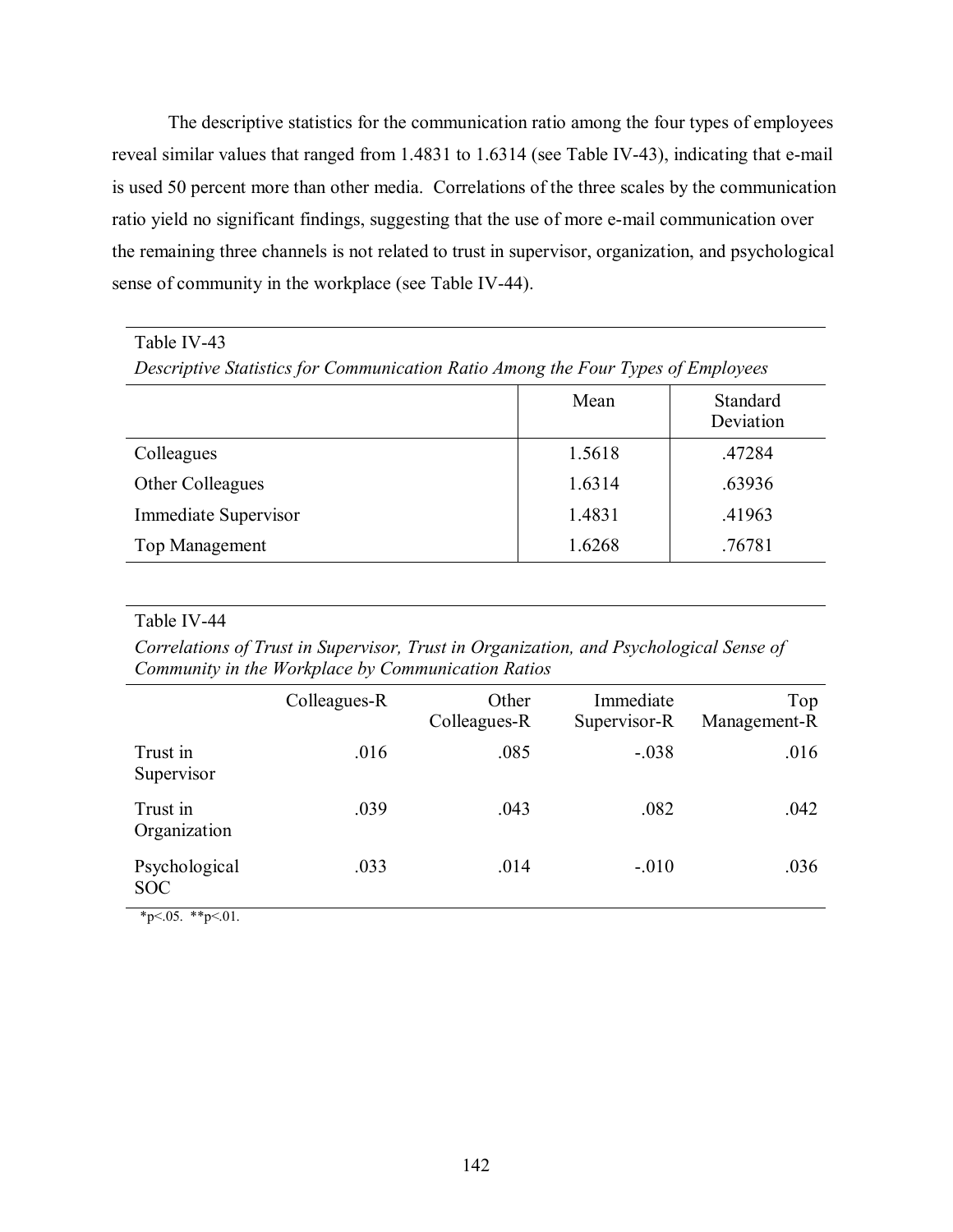However, in using the communication ratio to examine the relationship between selected demographic variables, six significant relationships and several significant linear trends were found (see Table IV-45). While the Tukey's HSD post-hoc did not reveal significant differences in the age groups (see Table IV-46), a significant linear trend is found for the communication ratio for colleagues. This finding indicates that as one's age increases, so does their communication with colleagues via e-mail. Top management uses more e-mail to communicate with other colleagues and top management than staff, and more e-mail to communicate with top management than management. Two linear trends are also found with time in organization and level in organization. As both increase, so does the communication ratio for other colleagues and top management. Employees located at headquarters tend to use more e-mail to communicate with other colleagues than their off-site counterparts.

| <i>THVOTTIST01</i> Communication Ratio by Demographic Fariables (p value shown) |              |                 |                       |                 |                           |                 |                  |                 |
|---------------------------------------------------------------------------------|--------------|-----------------|-----------------------|-----------------|---------------------------|-----------------|------------------|-----------------|
|                                                                                 | Colleagues-R |                 | Other<br>Colleagues-R |                 | Immediate<br>Supervisor-R |                 | Top Management-R |                 |
|                                                                                 | <b>ANOVA</b> | Linear<br>Trend | <b>ANOVA</b>          | Linear<br>Trend | <b>ANOVA</b>              | Linear<br>Trend | <b>ANOVA</b>     | Linear<br>Trend |
| Gender                                                                          | .562         |                 | .999                  |                 | .379                      |                 | .547             |                 |
| Age                                                                             | $.043*$      | $.022*$         | .591                  | .804            | .522                      | .506            | .522             | .922            |
| Time in<br>Organization                                                         | .633         | .793            | $.033*$               | $.045*$         | .703                      | .720            | $.007*$          | $.001*$         |
| Level in<br>Organization                                                        | .540         | .613            | $.012*$               | $.003*$         | .729                      | .499            | $.007*$          | $.002*$         |
| Team within<br>Organization                                                     | .730         |                 | .918                  |                 | .876                      |                 | .479             |                 |
| <b>Education Level</b>                                                          | .412         | .412            | .318                  | .318            | .994                      | .994            | .450             | .450            |
| <b>Work Location</b>                                                            | .123         |                 | $.012*$               |                 | .836                      |                 | .353             |                 |

Table IV-45 *ANOVAs for Communication Ratio by Demographic Variables (p value shown)* 

*Note*. R denotes communication ratio. \*Significant. For education, the ANOVA and Linear Trend resulted in the same p value because education was recoded into two categories.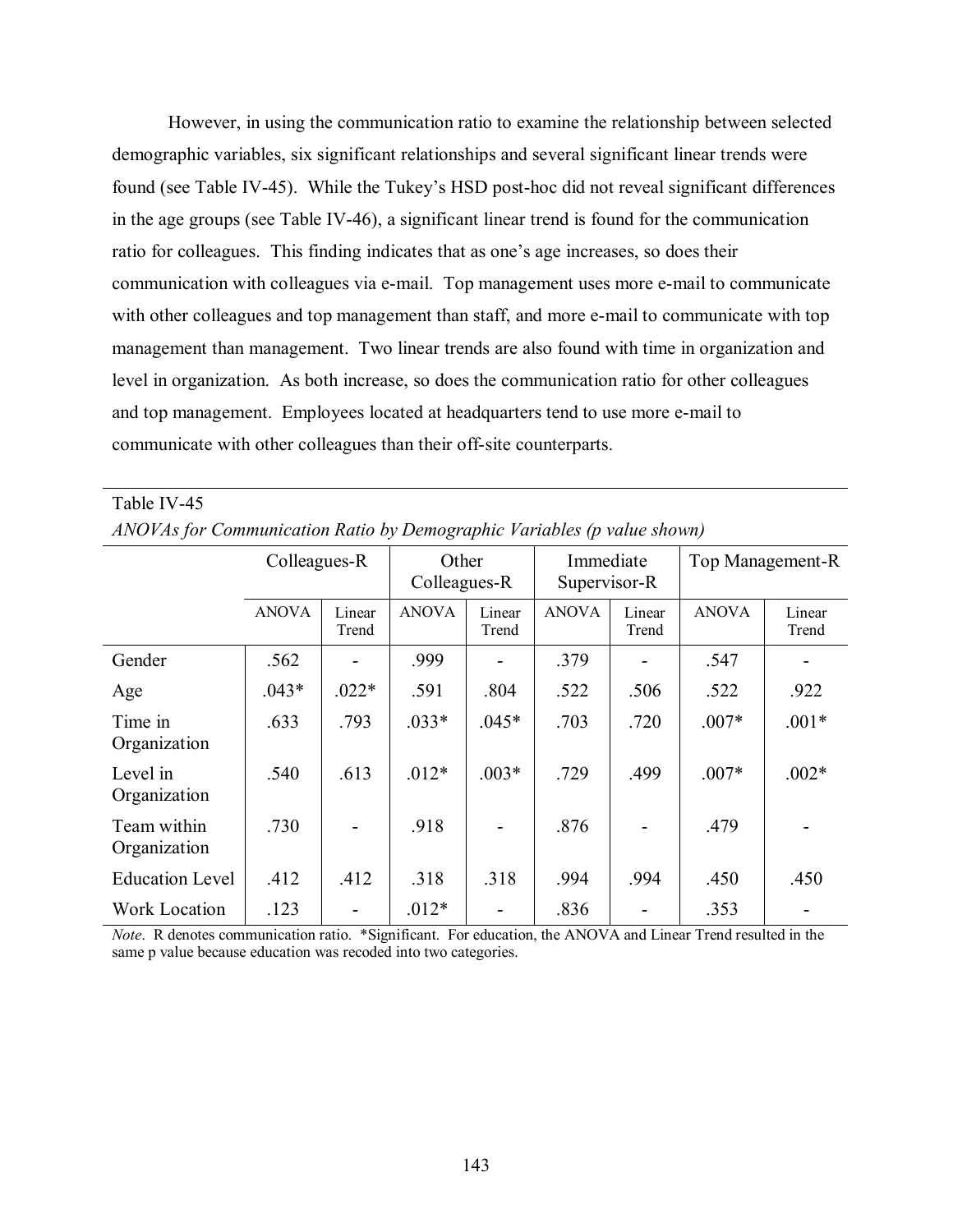# Table IV-46

| Dependent<br>Variable | $\rm (I)$             | $\left( \mathrm{J}\right)$ | Mean Difference (I-J) |
|-----------------------|-----------------------|----------------------------|-----------------------|
| Colleagues-R          | $46-68$ years         | $21-30$ years              | $-1668$               |
|                       |                       | $31-45$ years              | $-1599$               |
| Other                 |                       |                            |                       |
| Colleagues-R          | 7 years or more       | Less than 1 year           | .3122                 |
|                       |                       | 1 year                     | .3747                 |
|                       |                       | 2 years                    | $-.0330$              |
|                       |                       | 3 years                    | .2960                 |
|                       |                       | 4 years                    | .1363                 |
|                       |                       | 5 years                    | .1621                 |
|                       |                       | 6 years                    | .1651                 |
|                       | <b>Top Management</b> | Staff                      | .3455*                |
|                       |                       | Management                 | .2538                 |
|                       | Off-Site 5-days       | HQ 5-days                  | $-1764$               |
|                       |                       | HQ 4-days                  | $-.2824$              |
|                       |                       | HQ 3-days                  | $-.2838$              |
|                       |                       | HQ 2-days                  | $-.4488$              |
|                       |                       | HQ 1-day                   | $-.3547$              |
| Top                   |                       |                            |                       |
| Management-R          | 7 years or more       | Less than 1 year           | .5039                 |
|                       |                       | 1 year                     | .6368*                |
|                       |                       | 2 years                    | $.6778*$              |
|                       |                       | 3 years                    | .6881*                |
|                       |                       | 4 years                    | .5712                 |
|                       |                       | 5 years                    | .1590                 |
|                       |                       | 6 years                    | .4876*                |
|                       | Top Management        | Staff                      | .4686*                |
|                       |                       | Management                 | $.3644*$              |

*Mean Differences for the Significant Relationships in the Communication Ratio by Demographic Variables* 

*Note.* R denotes communication ratio. \*The mean difference is significant at the .05 level.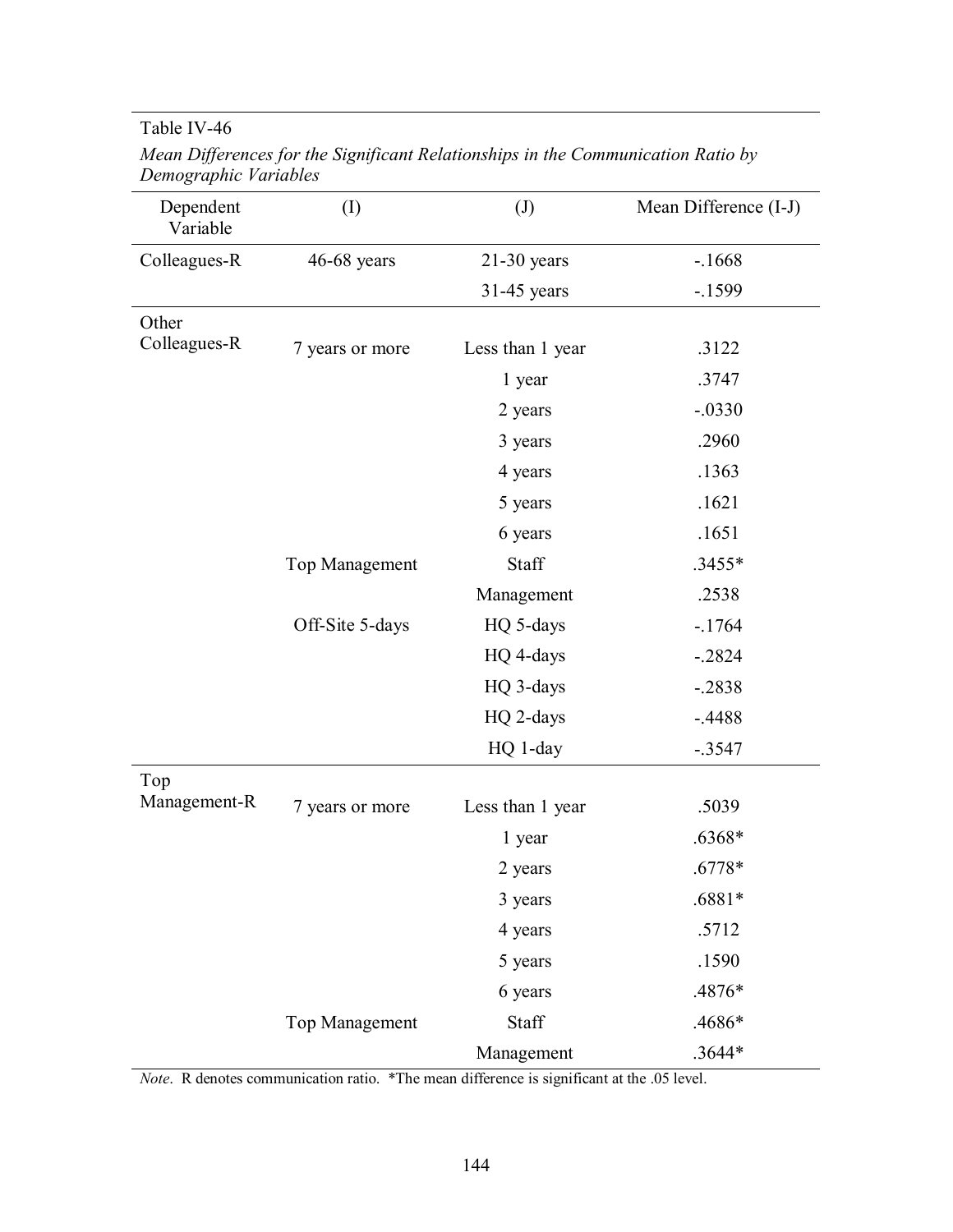## **IV.4 Analyses with Multiple Independent Variables**

The GLM was selected to perform the analyses between multiple important variables in this study. This model underlies most of the statistical analyses that are used in applied and social research like t-tests, ANOVA, Analyses of Covariance, and regression analyses. Unlike multiple regression analysis, GLM allows for the simultaneous presentation of results for continuous and categorically independent variables. The purpose of using the GLM was to draw inferences about which independent variables were related to the communication ratios as well as trust and psychological sense of community in the workplace. The Type III sum of square option in GLM, which was used here, adjusts a term's sum of squares for the contributions of all other terms. In other words, each term's effect is as if it is entered last into the model.

The first set of models attempted to explain the variance in the communication ratios for each of the employment types (see Table IV-47). Given the theory being tested, the ratios were considered important intermediate variables for explaining a respondent's level of trust and psychological sense of community. In the second set of models, the two trust scales and the psychological sense of community measure served as the dependent variables and were hypothesized to be related to the ratios (see Table IV-48). Thus, seven models were examined four in the first stage and three in the second stage.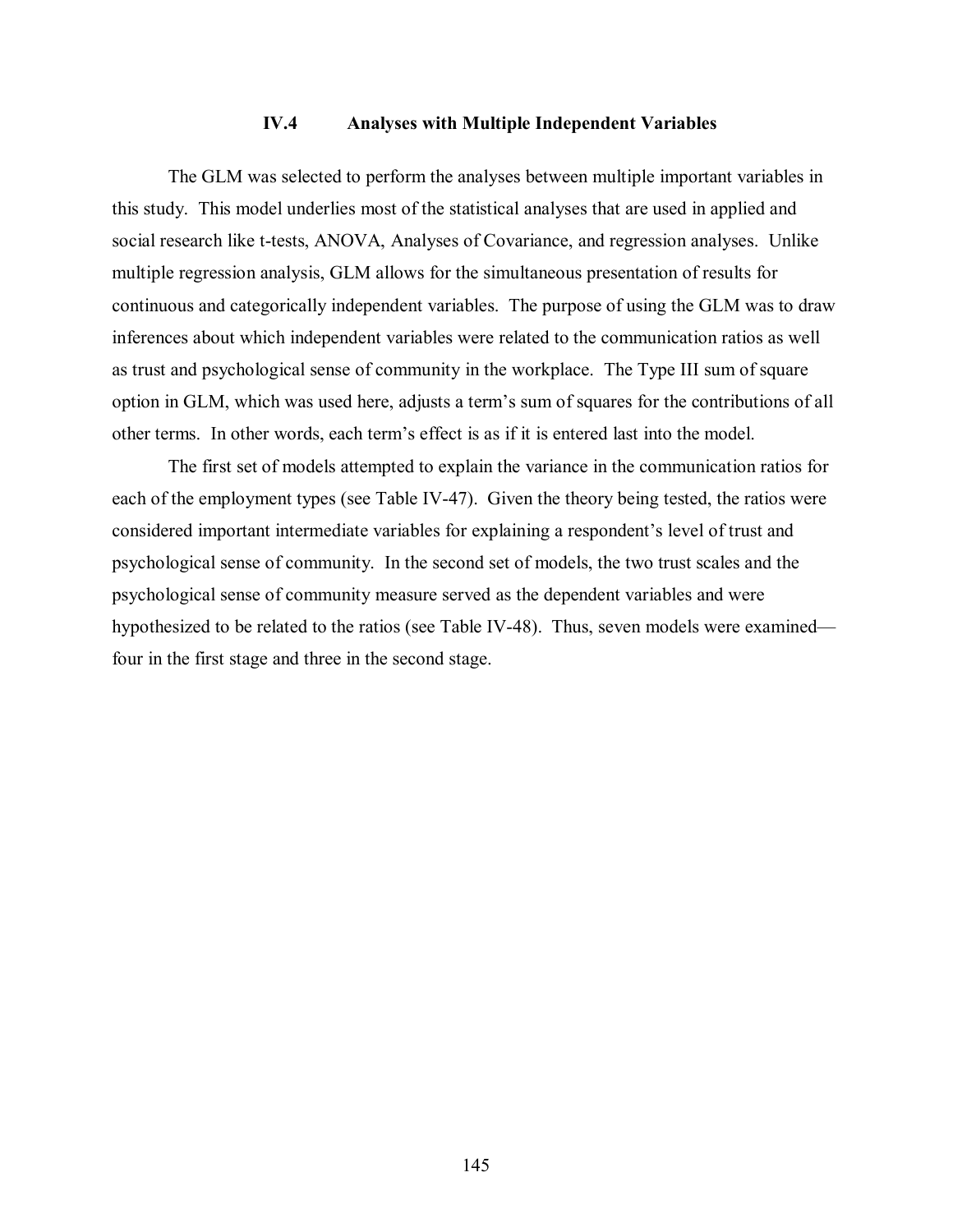Table IV-47

|  |  | Independent and Dependent Variables for Final GLMs by Communication Ratios |
|--|--|----------------------------------------------------------------------------|
|  |  |                                                                            |

| <b>Dependent Variable</b>                                                  | <b>Independent Variables</b> |
|----------------------------------------------------------------------------|------------------------------|
| Colleagues-R                                                               | <b>Work Location</b>         |
|                                                                            | Physical Proximity           |
| Other Colleagues-R                                                         | Gender                       |
|                                                                            | Education                    |
|                                                                            | Level in Organization        |
|                                                                            | Team in Organization         |
| Immediate Supervisor-R                                                     | Work Location                |
|                                                                            | <b>Physical Proximity</b>    |
| Top Management-R                                                           | Gender                       |
|                                                                            | Education                    |
|                                                                            | Level in Organization        |
| the company's company's company's<br>$\sim$ $\sim$ $\sim$<br>$\sim$ $\sim$ | Team in Organization         |

*Note*. R denotes communication ratio.

## Table IV-48

*Independent and Dependent Variables for Final GLMs by Scales* 

| <b>Dependent Variable</b>        | <b>Independent Variables</b> |
|----------------------------------|------------------------------|
| Trust in Supervisor              | Gender                       |
|                                  | Team in Organization         |
| Trust in Organization            | Gender                       |
|                                  | Age                          |
|                                  | Education                    |
|                                  | Level in Organization        |
|                                  | Team in Organization         |
| Psychological Sense of Community | Level in Organization        |

The specification of the initial models in each stage was based on both theoretical and empirical considerations. Of course, the communication ratios were not only the dependent variables in the first stage but also were the independent variables in the second. Because previous studies had indicated that links between feelings of trust and sense of community and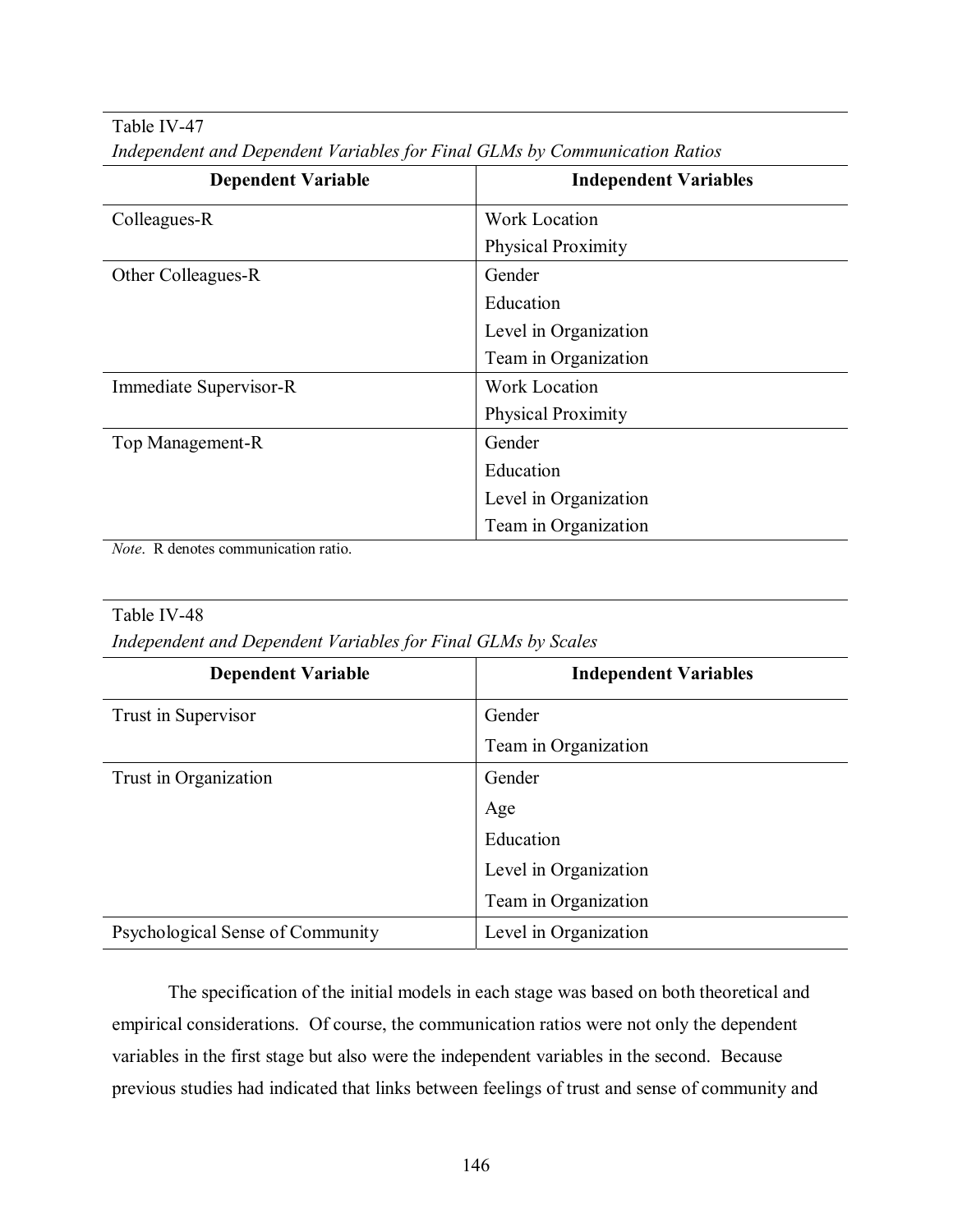both physical proximity and characteristics of the work environment may exist, the proximity and work location measures were included in the second set of models. However, these same variables also were expected to influence the types of communication used in the workplace, so they also were considered to be important for explaining the communication ratios. In fact, the gamma analysis of the relationships between physical proximity, work location, and the levels of different forms of communication indicated that these two variables were significantly related to amount of communication in a number of instances. When total volumes of communication was considered using ANOVA, the same was true, especially for face-to-face and e-mail communication.

 A number of questions measuring demographic and organizational characteristics were included on the questionnaire in order to describe the sample. At the same time, these variables could be related to communication patterns. More importantly, they not only could be related to level of trust and sense of community but also could affect the relationships between the communication ratios and the scales. As an example, younger employees may be more comfortable using e-mail than their older counterparts. This may or may not be related to how they feel about the organization. The bi-variate analyses indicated that at least some of these respondent characteristics were indeed related to the communication ratios and feelings of trust and sense of community. So, in the models for explaining the variance in the communication ratios, not only work location and physical proximity were included but also gender, age, education, level in organization, time in organization, and team in organization.

The analysis proceeded in three phases. In the first phase, all independent variables were entered into the equation. Although degrees of freedom were limited, all interactions between the categorical independent variables were included. Some of the higher order interactions could not be estimated. All terms with a p-value of .20 or less were retained in this phase if they had substantive meaning and if their retention could be justified based on the results of the bi-variate analyses. In some cases, interactions were significant but main effects of the interacting variables were not. The number of terms remaining at this point varied across the four models. In the second phase, terms with a p-value of less than .10 were retained. In the third phase, which produced the final models, only terms that were significant at the .05 level were analyzed using plots, but significant four-way interactions were deemed too difficult to interpret given the small sample sizes.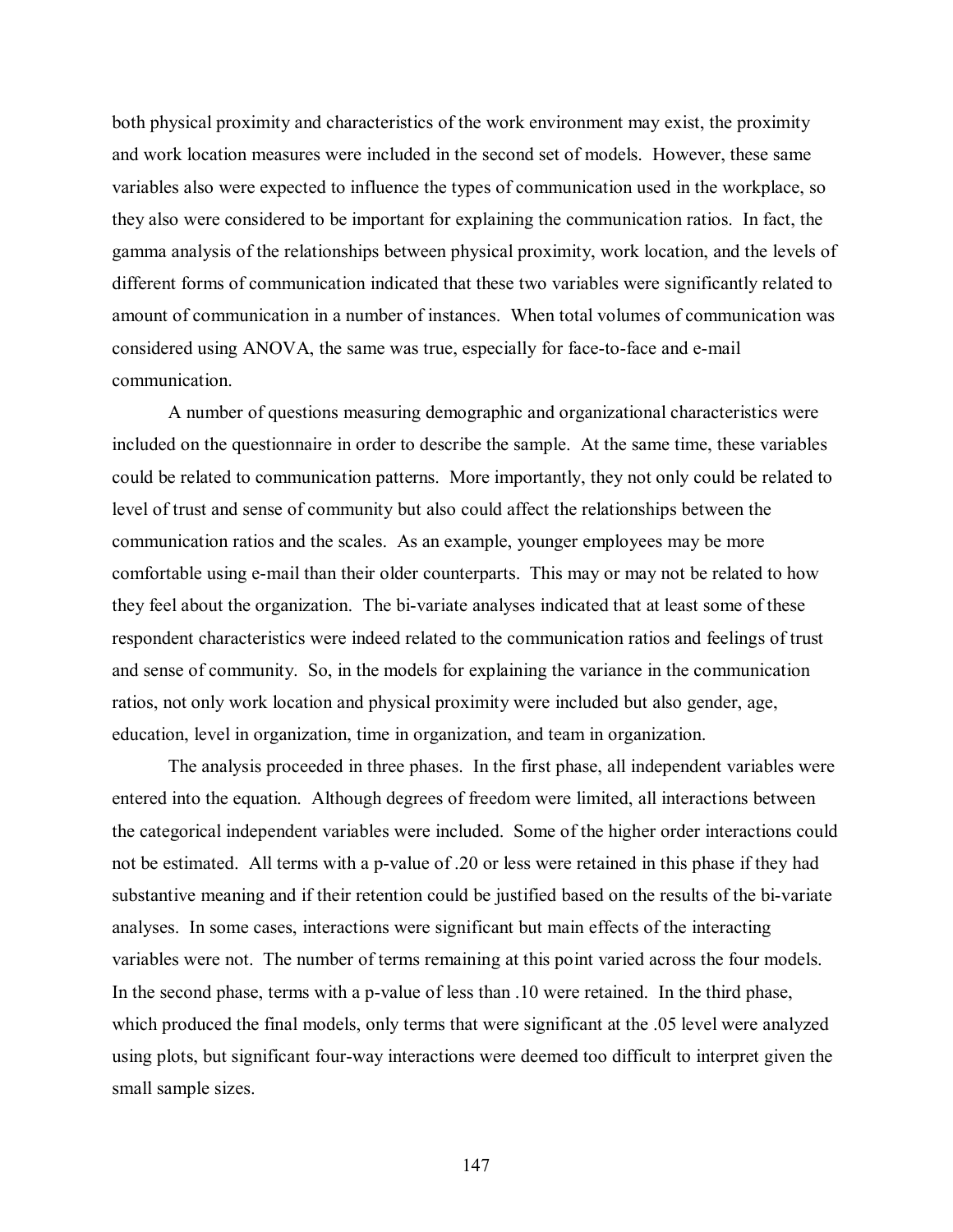In the second stage, the three initial models used for analyzing the trust and sense of community scales included the same variables as those from the models in the first stage that examined the communication ratios. However, all four of the communication ratios also served as independent variables, and all four proximity measures were included. The same three-phase process was followed to produce the final models at this stage of the analysis.

From a theoretical point of view, the communication ratios were expected to have relationships with trust and sense of community independent of the effects of the demographic and organizational characteristics. For this reason, only the main effects of the communication ratios were entered into the equations. However, based on the first stage analyses and the results from the second stage, it appeared that the communication ratios could be related to the scales within certain subgroups even though their main effects were insignificant. Therefore, separate analyses of the effects of the ratios within some subgroups were undertaken.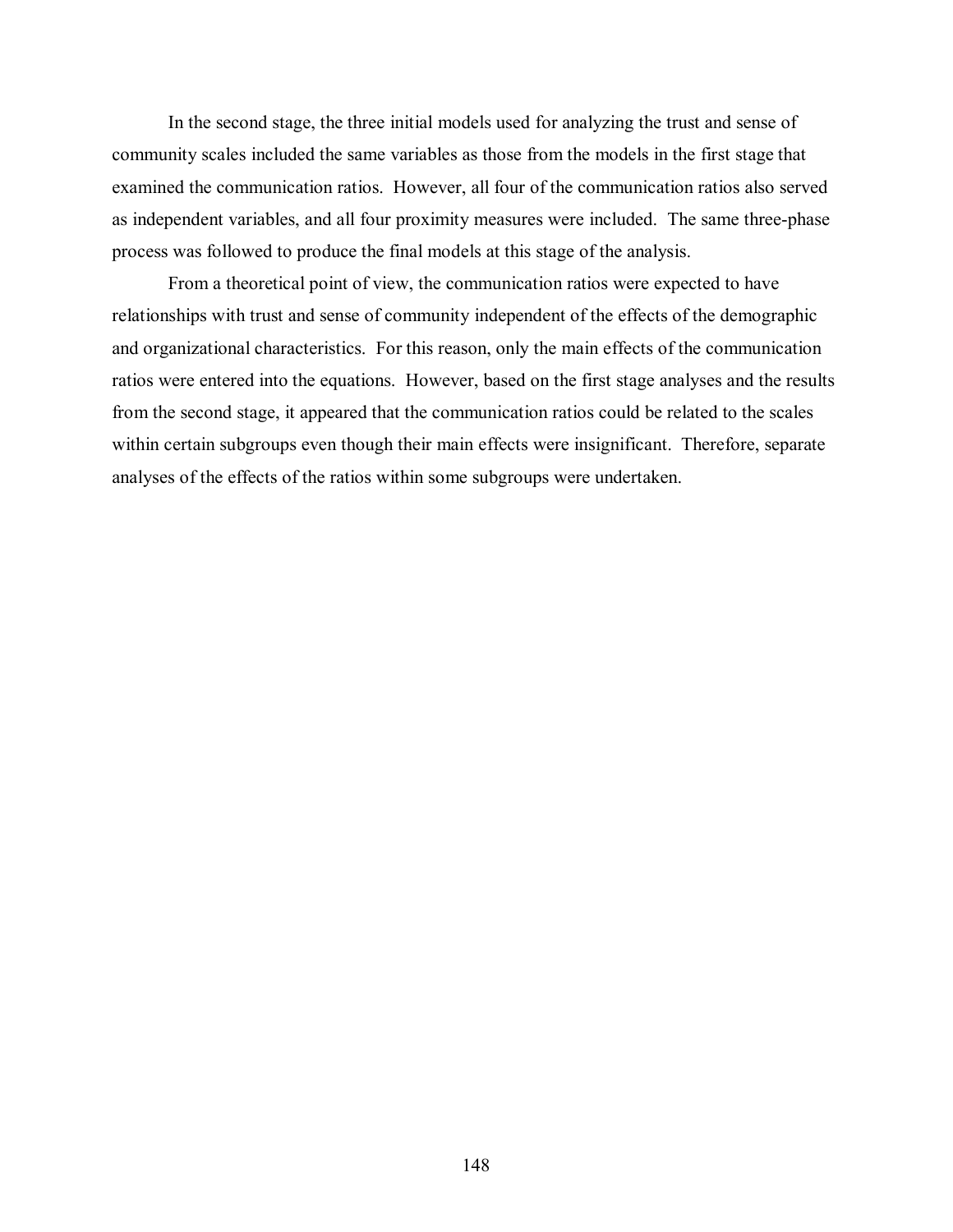In examining the communication ratio for colleagues, only continuous variables were significant in the initial analysis of the data, so GLM was reduced to multiple regression analysis in this case. The regression resulted in significant relationships to physical proximity and work location (see Table IV-49-Table 51). These findings suggest that the greater the physical proximity with colleagues, the higher the communication ratio or e-mail used to communicate with them (see Figure IV-12). In terms of work location, employees that work at headquarters 3 days or more have a higher communication ratio than those employees that work at headquarters 2 days or less (see Figure IV-13), suggesting that employees who work more at a location other than headquarters use relatively less e-mail to communicate with colleagues than those that work at headquarters. This may mean that employees that are working off-site are communicating with their colleagues in close proximity through face-to-face or other media.

#### Table IV-49

*Coefficients for the Regression Analysis of Colleagues Communication Ratio* 

|                      | Unstandardized<br>Coefficients |            | Standardized<br>Coefficients |          |      |
|----------------------|--------------------------------|------------|------------------------------|----------|------|
|                      | B                              | Std. Error | Beta                         |          | Sig  |
| (Constant)           | 1.466                          | .062       |                              | 23.644   | .000 |
| <b>Work Location</b> | $-.031$                        | .012       | $-145$                       | $-2.526$ | .012 |
| Physical Proximity   | .104                           | .023       | .262                         | 4.572    | .000 |

### Table IV-50

*ANOVAb for the Regression Analysis of Colleagues Communication Ratio* 

|            | Sum of Squares | df  | Mean Square |        | Sig               |
|------------|----------------|-----|-------------|--------|-------------------|
| Regression | 4.857          |     | 2.429       | 11.436 | .000 <sup>a</sup> |
| Residual   | 64.346         | 303 | .212        |        |                   |
| Total      | 69.204         | 305 |             |        |                   |

### Table IV-51

*Model Summary for the Regression Analysis of Colleagues Communication Ratio* 

|               | R Square | <b>Adjusted R Square</b> | Std. Error of the Estimate |
|---------------|----------|--------------------------|----------------------------|
| $265^{\circ}$ | 070      | 064                      | 46083                      |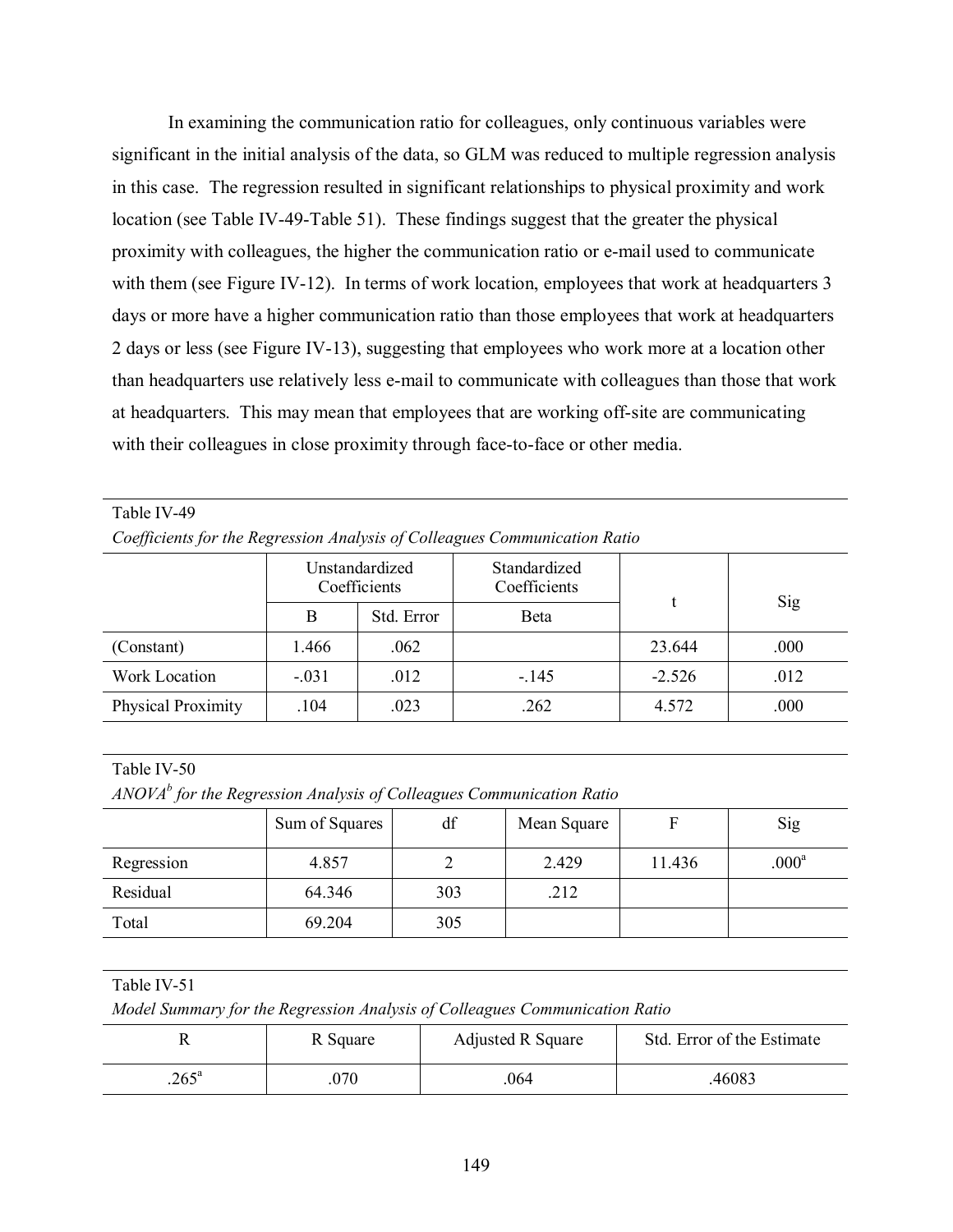

Figure IV-12: GLM of communication ratio for colleagues by physical proximity



Figure IV-13: GLM of communication ratio for colleagues by work location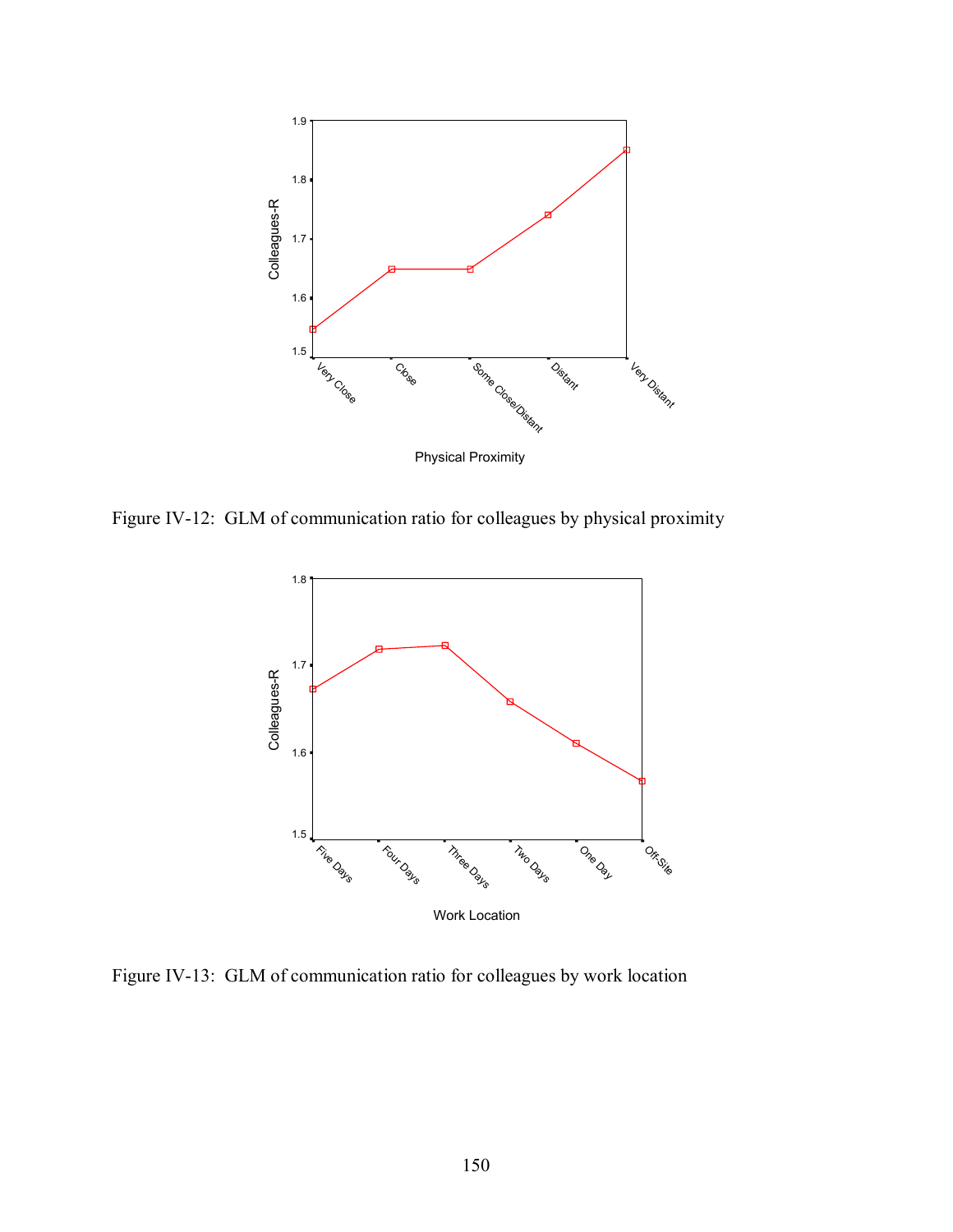In communicating with other colleagues, three main effects and some interactions are significant (see Table IV-52). Education level, level in organization, and team in organization are the three main effects that resulted in positive significant relationships. More highly educated employees use more e-mail than their less educated peers (see Figure IV-14), employees in the higher ranks tend to use more e-mail than lower ranking employees (see Figure IV-15), and Team 3 uses significantly more e-mail than Teams 1 and 2 (see Figure IV-16).

Table IV-52

*Results of GLM for Other Colleagues Communication Ratio by Important Independent Variables*

|                              | Type III Sum |                |             |         |      |
|------------------------------|--------------|----------------|-------------|---------|------|
| Source                       | of Squares   | df             | Mean Square | F       | Sig. |
| <b>Corrected Model</b>       | $27.567^a$   | 32             | .861        | 2.559   | .000 |
| Intercept                    | 329.338      | 1              | 329.338     | 978.281 | .000 |
| LEVEL2                       | 4.302        | $\overline{2}$ | 2.151       | 6.390   | .002 |
| Q57                          | 2.958        | $\overline{2}$ | 1.479       | 4.394   | .013 |
| <b>EDUC</b>                  | 1.744        | 1              | 1.744       | 5.179   | .024 |
| Q53                          | .234         | 1              | .234        | .694    | .405 |
| LEVEL2 * Q57                 | 7.313        | 4              | 1.828       | 5.431   | .000 |
| LEVEL2 * EDUC                | 1.848        | $\overline{2}$ | .924        | 2.745   | .066 |
| LEVEL2 * Q53                 | 2.778        | $\overline{2}$ | 1.389       | 4.126   | .017 |
| Q57 * EDUC                   | 1.457        | $\overline{2}$ | .729        | 2.164   | .117 |
| Q57 * Q53                    | 4.812        | $\overline{2}$ | 2.406       | 7.148   | .001 |
| <b>EDUC * Q53</b>            | 3.001        | 1              | 3.001       | 8.915   | .003 |
| LEVEL2 * Q57 * EDUC          | 2.070        | 3              | .690        | 2.050   | .107 |
| LEVEL2 * Q57 * Q53           | 5.113        | 3              | 1.704       | 5.062   | .002 |
| LEVEL2 * EDUC * Q53          | 2.817        | $\overline{2}$ | 1.408       | 4.184   | .016 |
| Q57 * EDUC * Q53             | 1.119        | $\overline{2}$ | .559        | 1.661   | .192 |
| LEVEL2 * Q57 * EDUC<br>* Q53 | 3.065        | 3              | 1.022       | 3.034   | .030 |
| Error                        | 86.182       | 256            | .337        |         |      |
| Total                        | 874.679      | 289            |             |         |      |
| <b>Corrected Total</b>       | 113.749      | 288            |             |         |      |

#### **Tests of Between-Subjects Effects**

Dependent Variable: OTHFINAL

a. R Squared = .242 (Adjusted R Squared = .148)

#### **Legend for Independent Variables**

LEVEL2 = Level in Organization EDUC = Education Level Q57 = Team in Organization  $Q53 = \text{Gender}$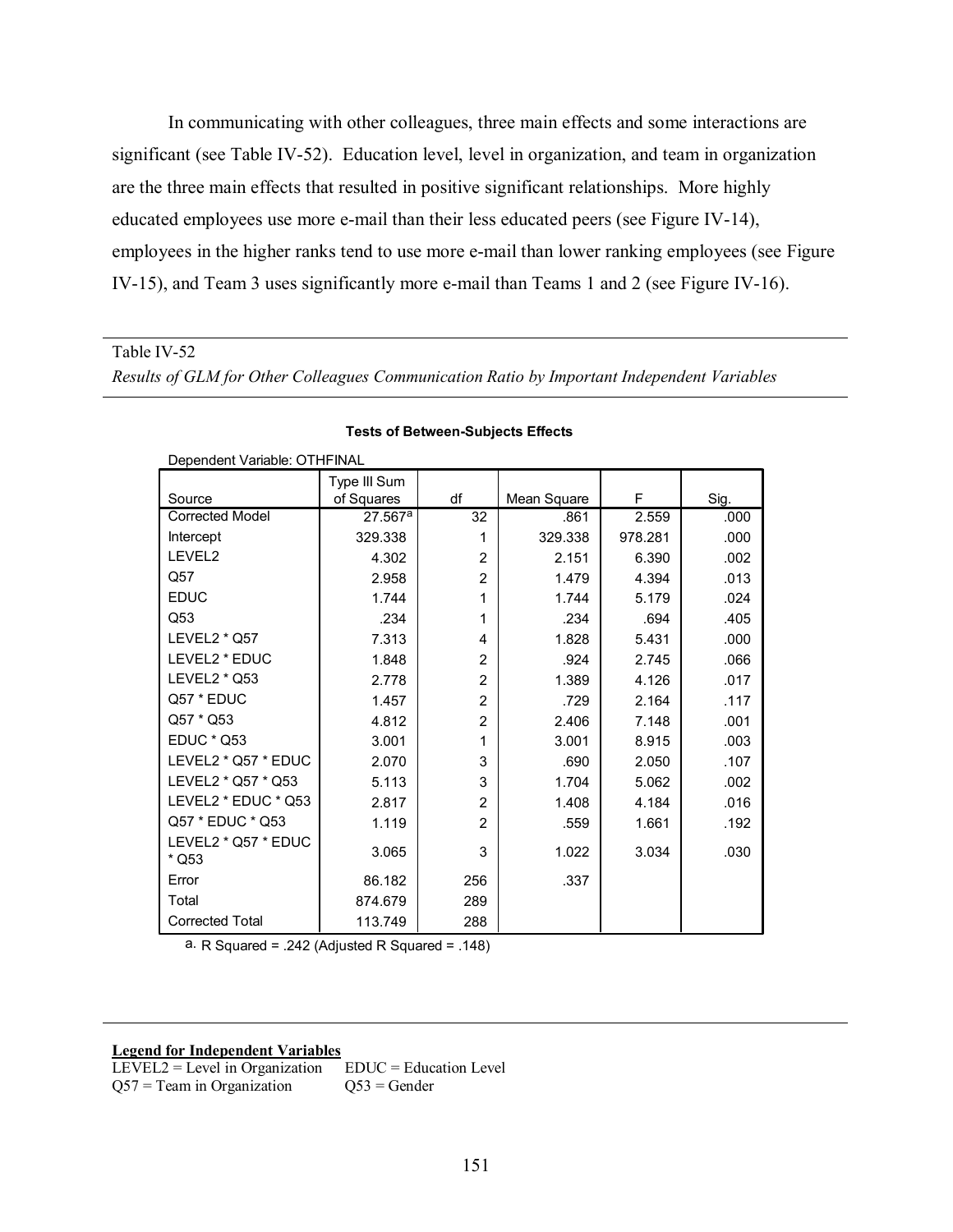

Figure IV-14: GLM of communication ratio for other colleagues by education level



Figure IV-15: GLM of communication ratio for other colleagues by level in organization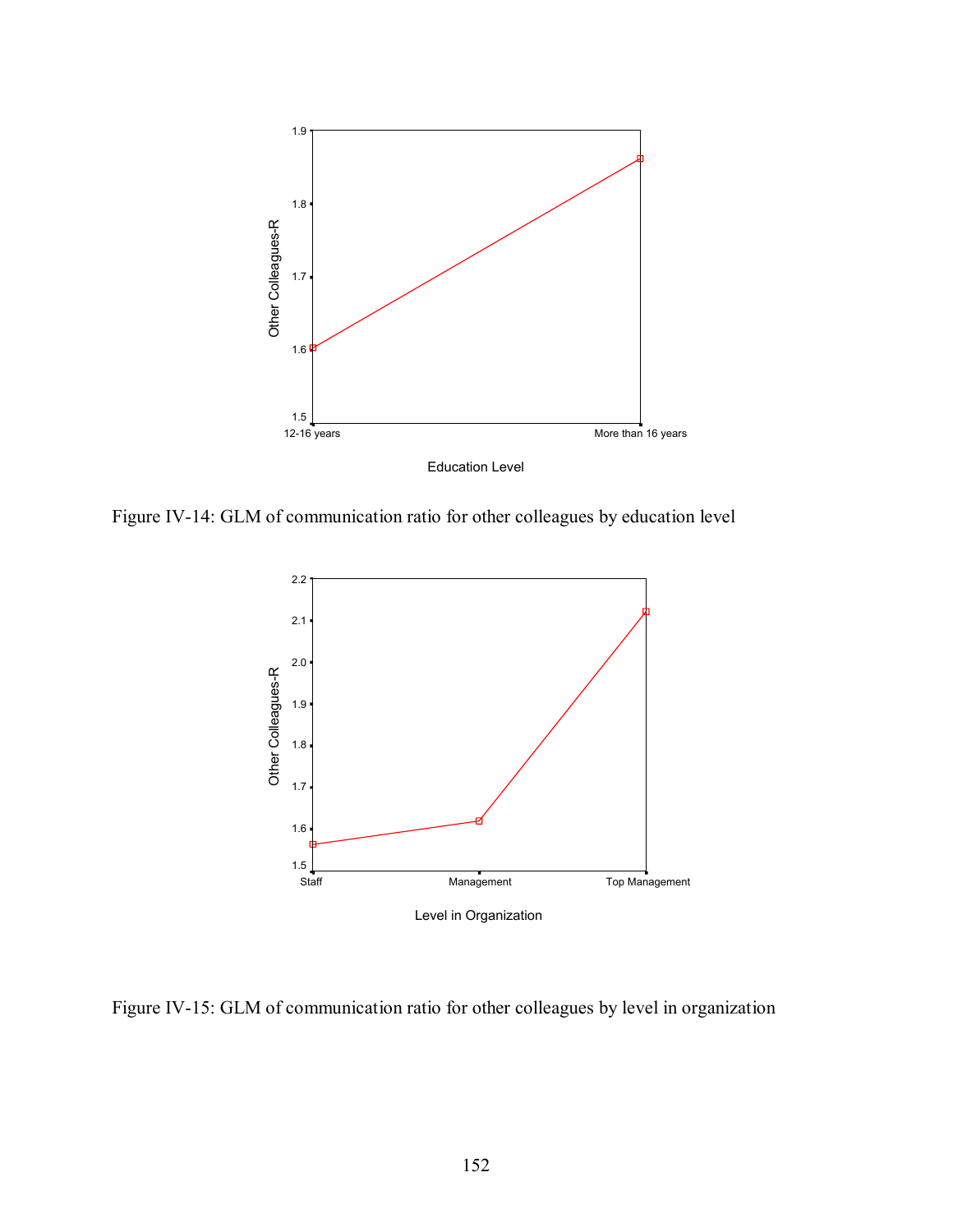

Figure IV-16: GLM of communication ratio for other colleagues by team in organization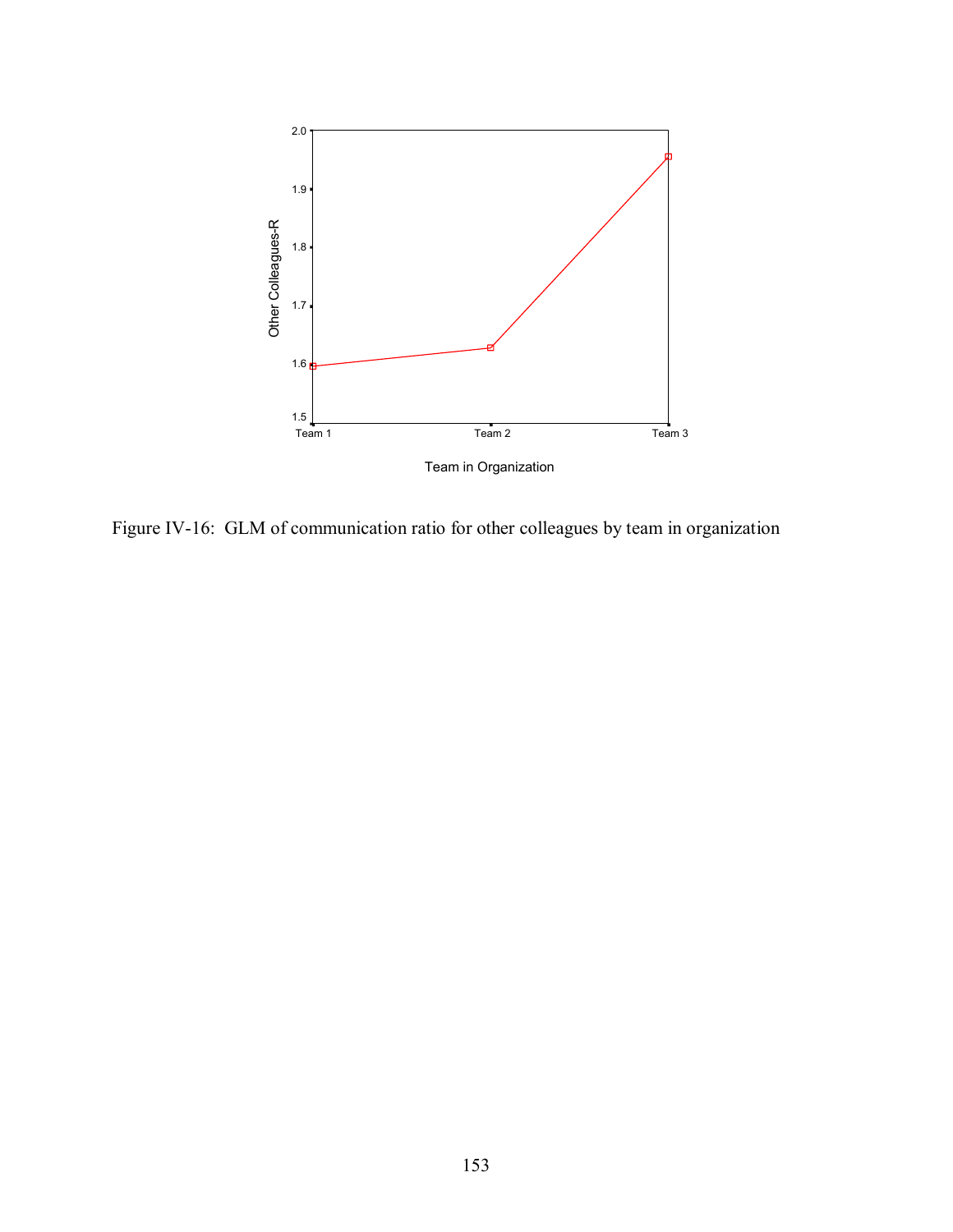Level in organization show significant interactions with team in organization and education level (see Figures IV-17 and IV-18). Top management in Teams 2 and 3 use significantly more e-mail than Team 1, and members of top management with more education use significantly more e-mail than their less educated counterparts.



Figure IV-17: GLM of communication ratio for other colleagues by level and team in organization



Level in Organization

Figure IV-18: GLM of communication ratio for other colleagues by level in organization and education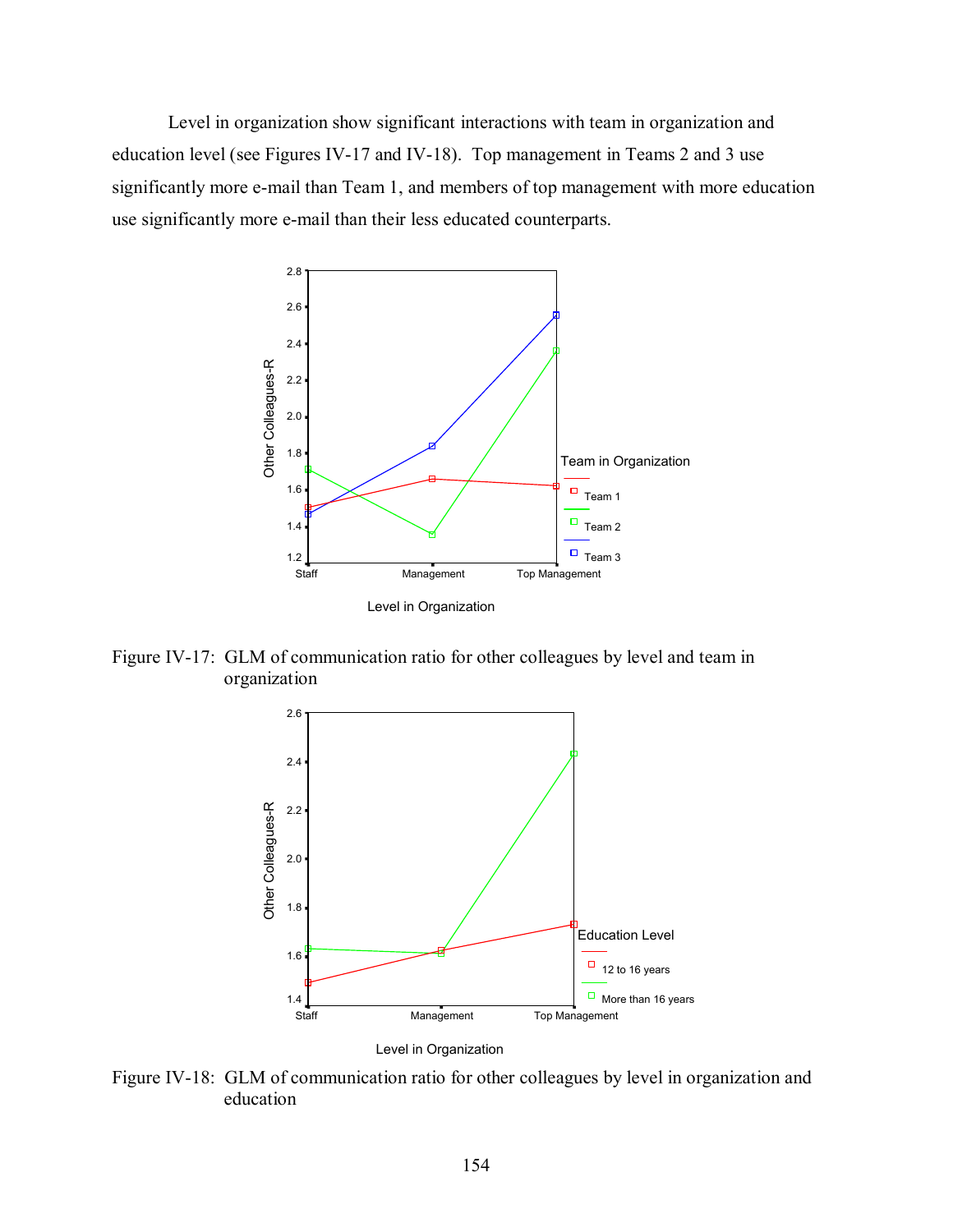While gender as a main effect does not result in a significant relationship, several interactions with gender are significant. For instance, males in staff and management positions have a higher communication ratio than their female counterparts, suggesting that males use email more than females (see Figure IV-19). However, as males and females reach top management positions, females use significantly more e-mail than males.



Figure IV-19: GLM of communication ratio for other colleagues by level in organization and gender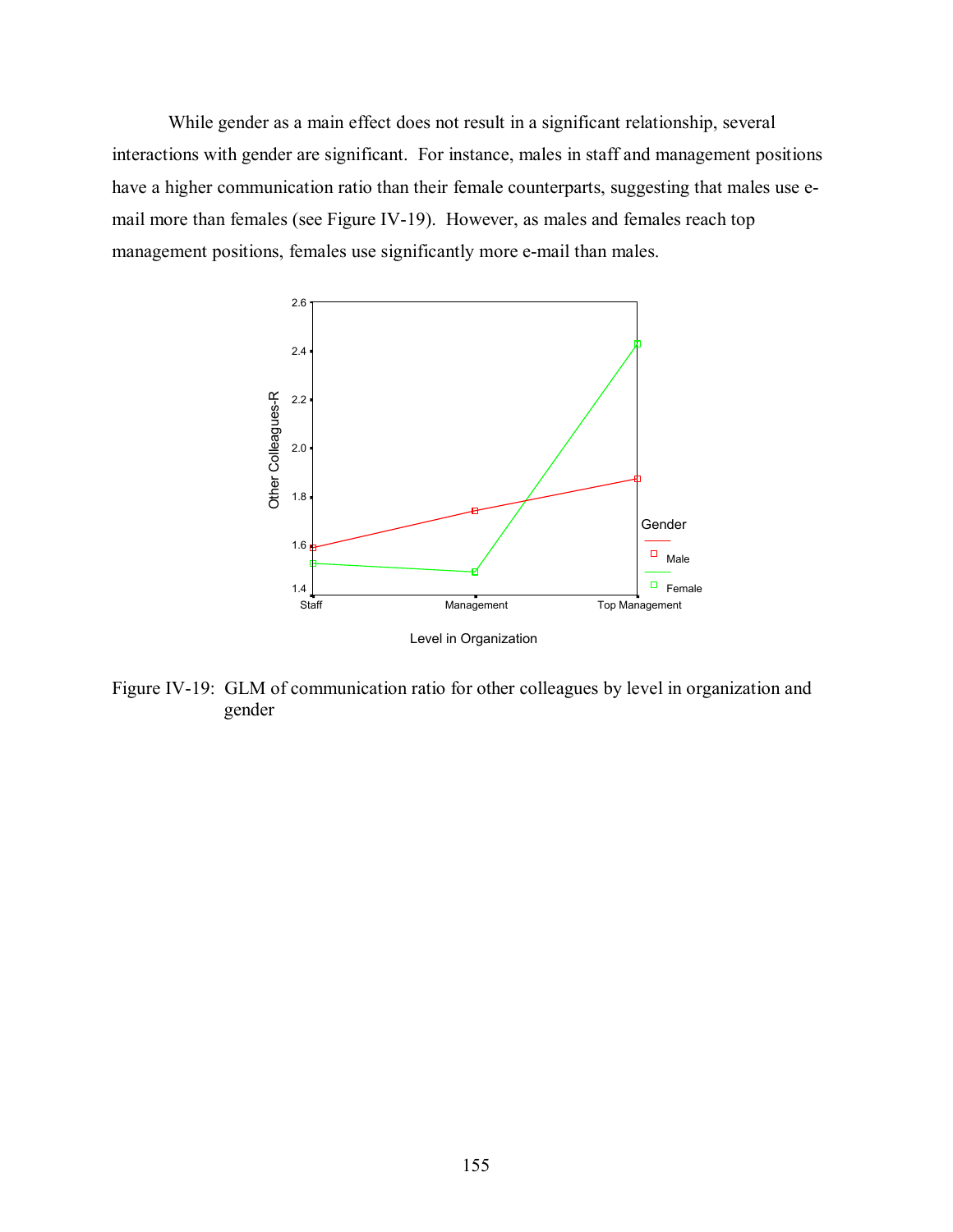Gender also resulted in a significant interaction with level and team in organization (see Figure IV-20). The most apparent difference is between males and females on Team 3, indicating that as female members of Team 3 advance in level, so does their use of e-mail communication. In contrast, males on Team 3 decrease the amount of e-mail as they advance in rank. While the communication ratios of males on Team 1 show little difference across the three employment levels, the females on Team 1 show a significant increase in e-mail use as they move from staff to management positions. Team 2 shows relatively little difference between males and females in staff and management positions. However, as males move into top management, there is a significant increase in e-mail communication for males on Team 2. Unfortunately, not enough data were available to gauge the communication ratio for Team 2 females in top management positions.



Figure IV-20: GLM of communication ratio for other colleagues by gender, level, and team in organization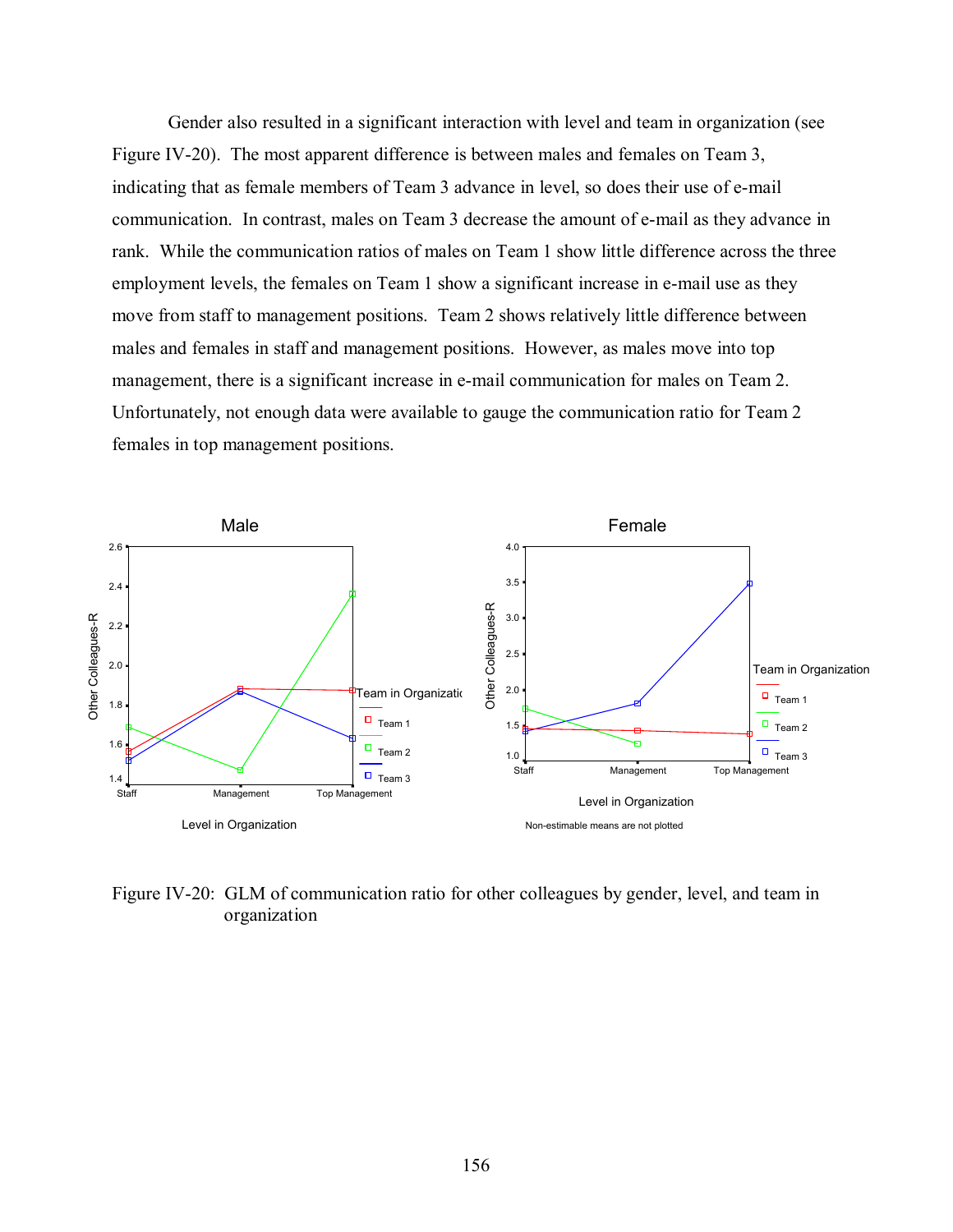Level in organization and education level result in a positive interaction for gender (see Figure IV-21). As their education level and level in organization increases, females have a higher communication ratio. On the other hand, males with lower education levels at the management level have higher communication ratios than their more educated peers. However, as males reach top management positions, the more educated males have slightly higher communication ratios than their lower educated counterparts. Not surprisingly, then, a four-way interaction between gender, level in organization, team in organization, and education level result in a significant relationship. This interaction is not discussed because the data were too difficult to interpret.



Figure IV-21: GLM of communication ratio for other colleagues by gender, level in organization, and education level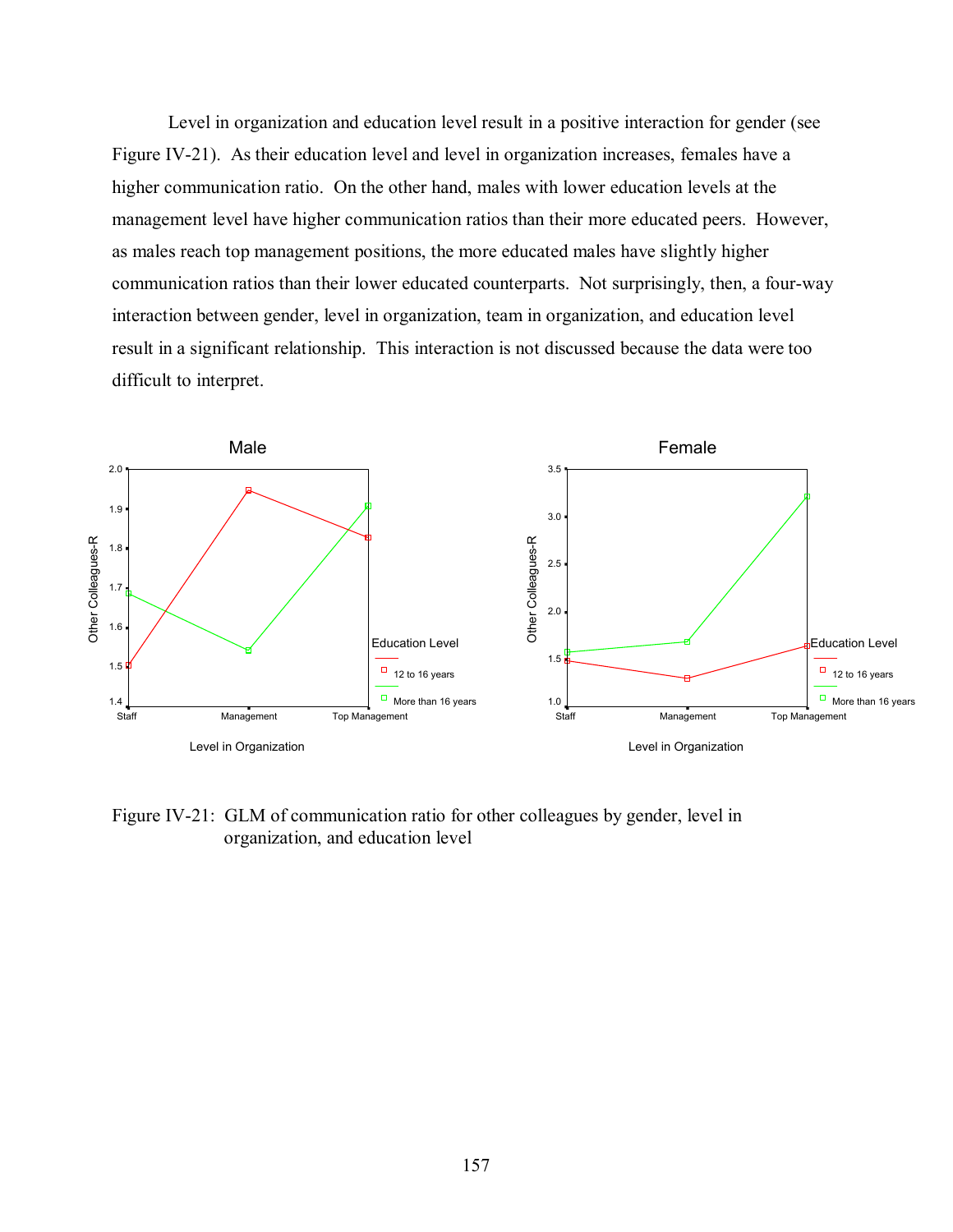As with the data for colleagues, the significant variables for immediate supervisor were continuous, and GLM was reduced to regression analysis. Similar to the previous findings with colleagues, physical proximity and work location are both significantly related to the communication ratio for immediate supervisor, but in opposite directions (see Tables IV-53-IV-55). Physical proximity results in a positive significant relationship, and work location yields a negative significant relationship. These findings suggest that as physical proximity with immediate supervisor becomes more distant, more e-mail is used (see Figure IV-22). In contrast, the more days that employees work away from headquarters, the less e-mail is used to communicate with immediate supervisor (see Figure IV-23).

Table IV-53

|  |  | Coefficients for the Regression Analysis of Immediate Supervisor Communication Ratio |
|--|--|--------------------------------------------------------------------------------------|
|  |  |                                                                                      |

|                           | Unstandardized<br>Coefficients |            | Standardized<br>Coefficients |          |      |  |
|---------------------------|--------------------------------|------------|------------------------------|----------|------|--|
|                           | B                              | Std. Error | <b>B</b> eta                 |          | Sig  |  |
| (Constant)                | 1.387                          | .053       |                              | 26.410   | .000 |  |
| Work Location             | $-.027$                        | .012       | $-.142$                      | $-2.319$ | .021 |  |
| <b>Physical Proximity</b> | 8.729E-02                      | .019       | .278                         | 4.539    | .000 |  |
|                           |                                |            |                              |          |      |  |

Table IV-54

*ANOVAb for the Regression Analysis of Immediate Supervisor Communication Ratio* 

|            | Sum of Squares | df  | Mean Square |        | Sig               |
|------------|----------------|-----|-------------|--------|-------------------|
| Regression | 3.474          |     | 1.737       | 10.513 | .000 <sup>a</sup> |
| Residual   | 47.745         | 289 | .165        |        |                   |
| Total      | 51.219         | 291 |             |        |                   |

Table IV-55

*Model Summary for the Regression Analysis of Immediate Supervisor Communication Ratio* 

|               | R Square | Adjusted R Square | Std. Error of the Estimate |  |
|---------------|----------|-------------------|----------------------------|--|
| $260^{\circ}$ | 068      | 061               | .40646                     |  |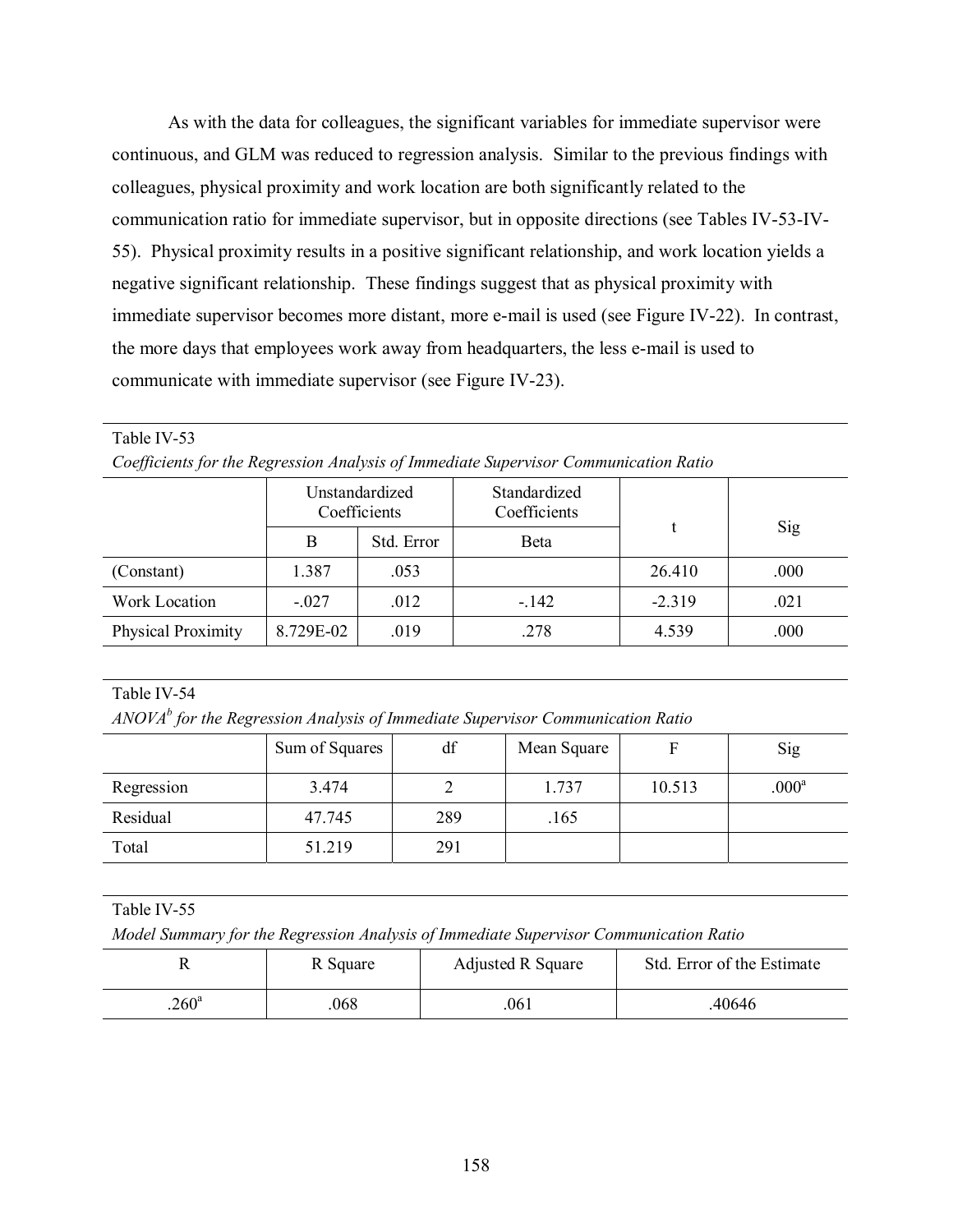

Figure IV-22: GLM of communication ratio for immediate supervisor by physical proximity



Figure IV-23: GLM of communication ratio for immediate supervisor by work location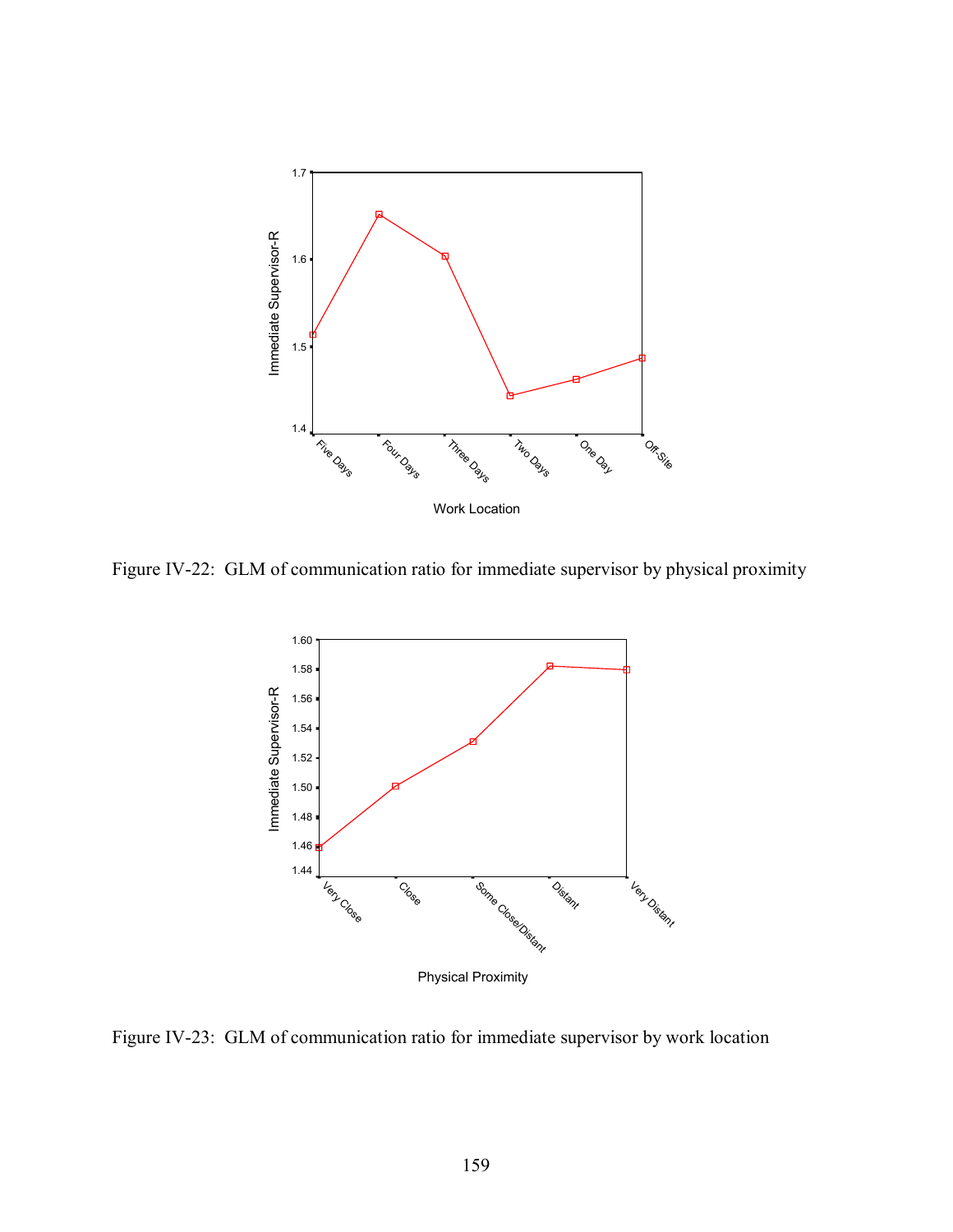Gender, level in organization, and team in organization result in positive significant relationships for the top management communication ratio (see Table IV-56). Females have a higher communication ratio than males, suggesting that more females use e-mail than males to communicate with top management (see Figure IV-24). As employees move higher in position, the communication ratio increases, indicating that higher ranked employees use more e-mail to communicate with top management (see Figure IV-25). Similar to previous findings, Team 3 uses significantly more e-mail than Teams 1 and 2 (see Figure IV-26).

Table IV-56 *Results of GLM for Top Management Communication Ratio by Important Independent Variables*

| Dependent Variable: TOPFINAL |                            |                |             |         |      |
|------------------------------|----------------------------|----------------|-------------|---------|------|
| Source                       | Type III Sum<br>of Squares | df             | Mean Square | F       | Sig. |
| <b>Corrected Model</b>       | 17.458a                    | 16             | 1.091       | 1.949   | .017 |
| Intercept                    | 388.133                    |                | 388.133     | 693.243 | .000 |
| Q53                          | 3.088                      |                | 3.088       | 5.515   | .020 |
| Q57                          | 5.053                      | $\overline{2}$ | 2.527       | 4.513   | .012 |
| LEVEL2                       | 7.616                      | $\overline{2}$ | 3.808       | 6.802   | .001 |
| Q53 * Q57                    | 5.581                      | $\overline{2}$ | 2.791       | 4.984   | .008 |
| <b>Q53 * LEVEL2</b>          | 1.288                      | $\overline{2}$ | .644        | 1.150   | .318 |
| Q57 * LEVEL2                 | 2.806                      | 4              | .701        | 1.253   | .289 |
| Q53 * Q57 * LEVEL2           | 6.416                      | 3              | 2.139       | 3.820   | .011 |
| Error                        | 129.892                    | 232            | .560        |         |      |
| Total                        | 812.908                    | 249            |             |         |      |
| <b>Corrected Total</b>       | 147.350                    | 248            |             |         |      |

#### **Tests of Between-Subjects Effects**

a. R Squared = .118 (Adjusted R Squared = .058)

#### **Legend for Independent Variables**

 $Q53 = \text{Gender}$ Q57 = Team in Organization  $LEVEL2 = Level in Organization$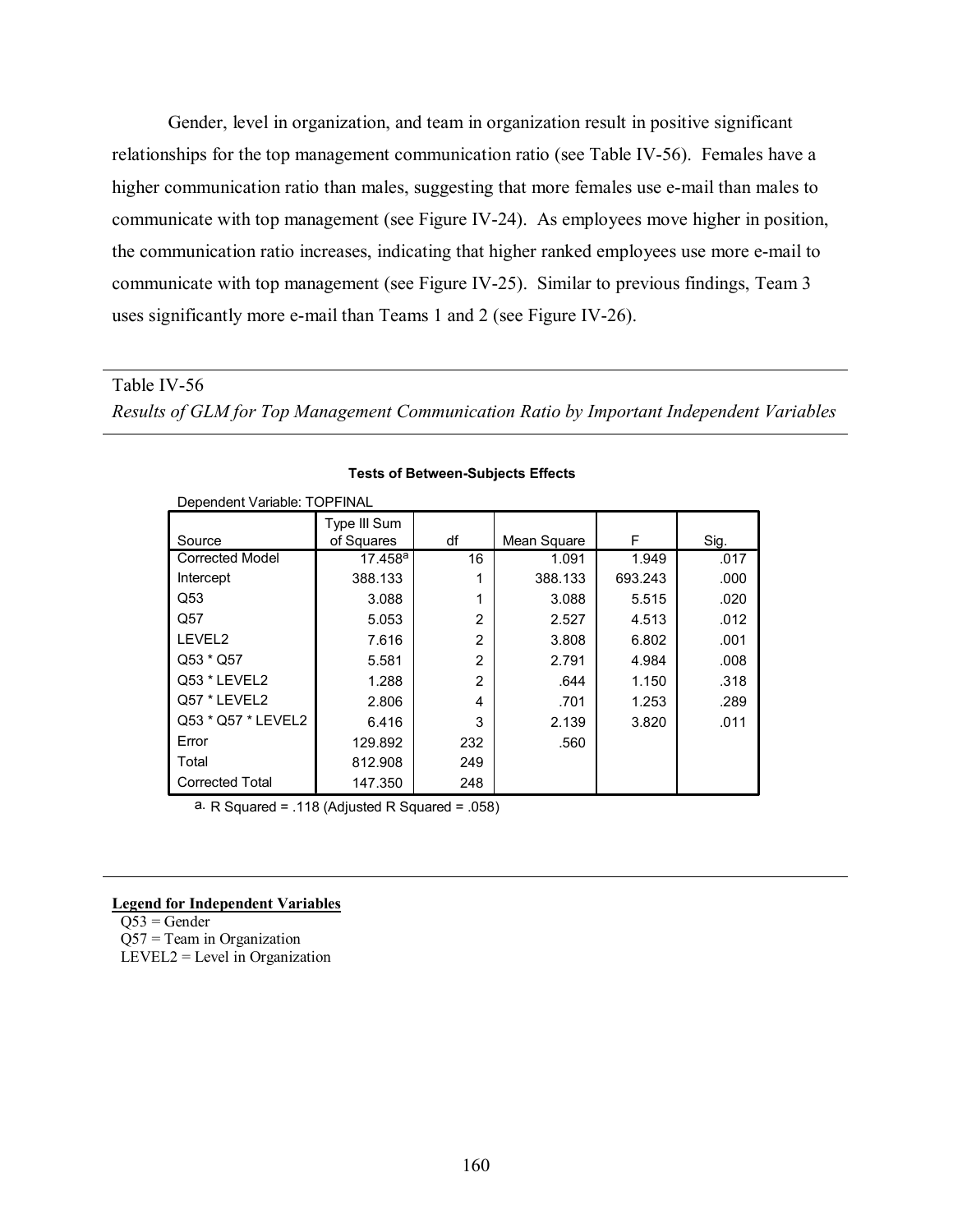

Figure IV-24: GLM of communication ratio for top management by gender



Figure IV-25: GLM of communication ratio for top management by level in organization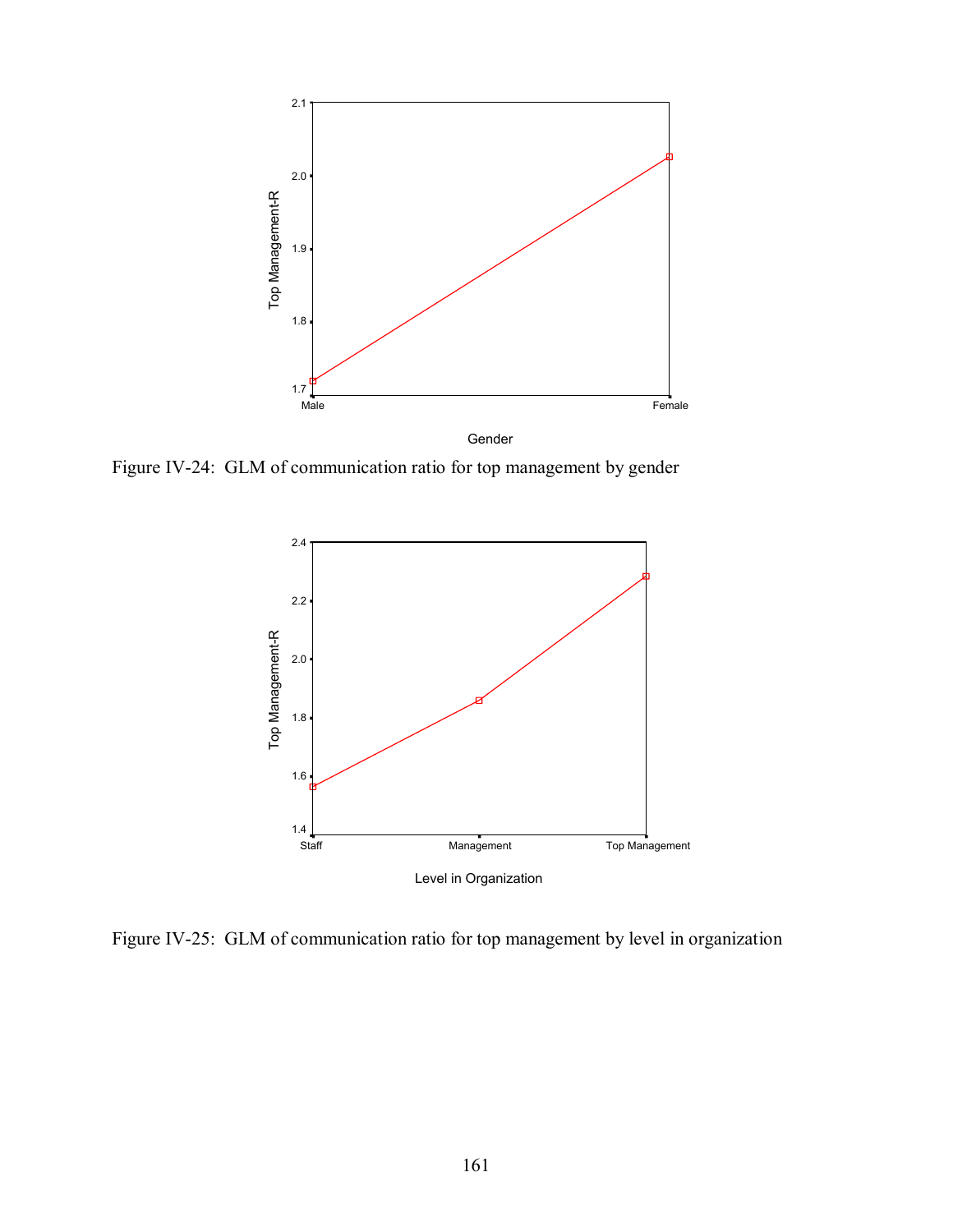

Figure IV-26: GLM of communication ratio for top management by team in organization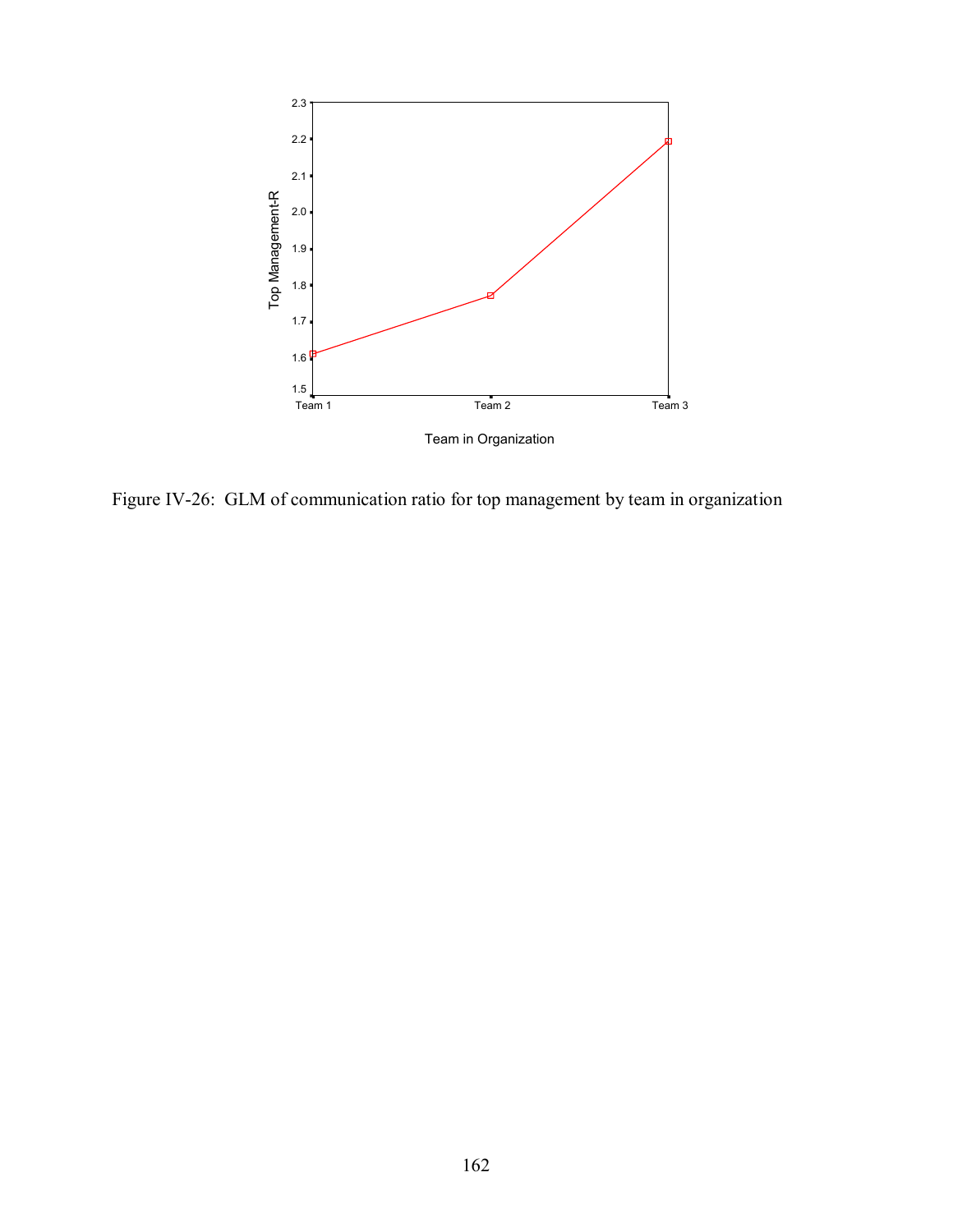The GLM resulted in one significant two-way interaction. Gender is significantly related to the top management ratio (see Figure IV-27). Females on Team 3 use more e-mail to communicate with top management than females on Teams 1 and 2. No matter which team they are on, males communicate by e-mail about the same rate.



Figure IV-27: GLM of communication ratio for top management by team in organization and gender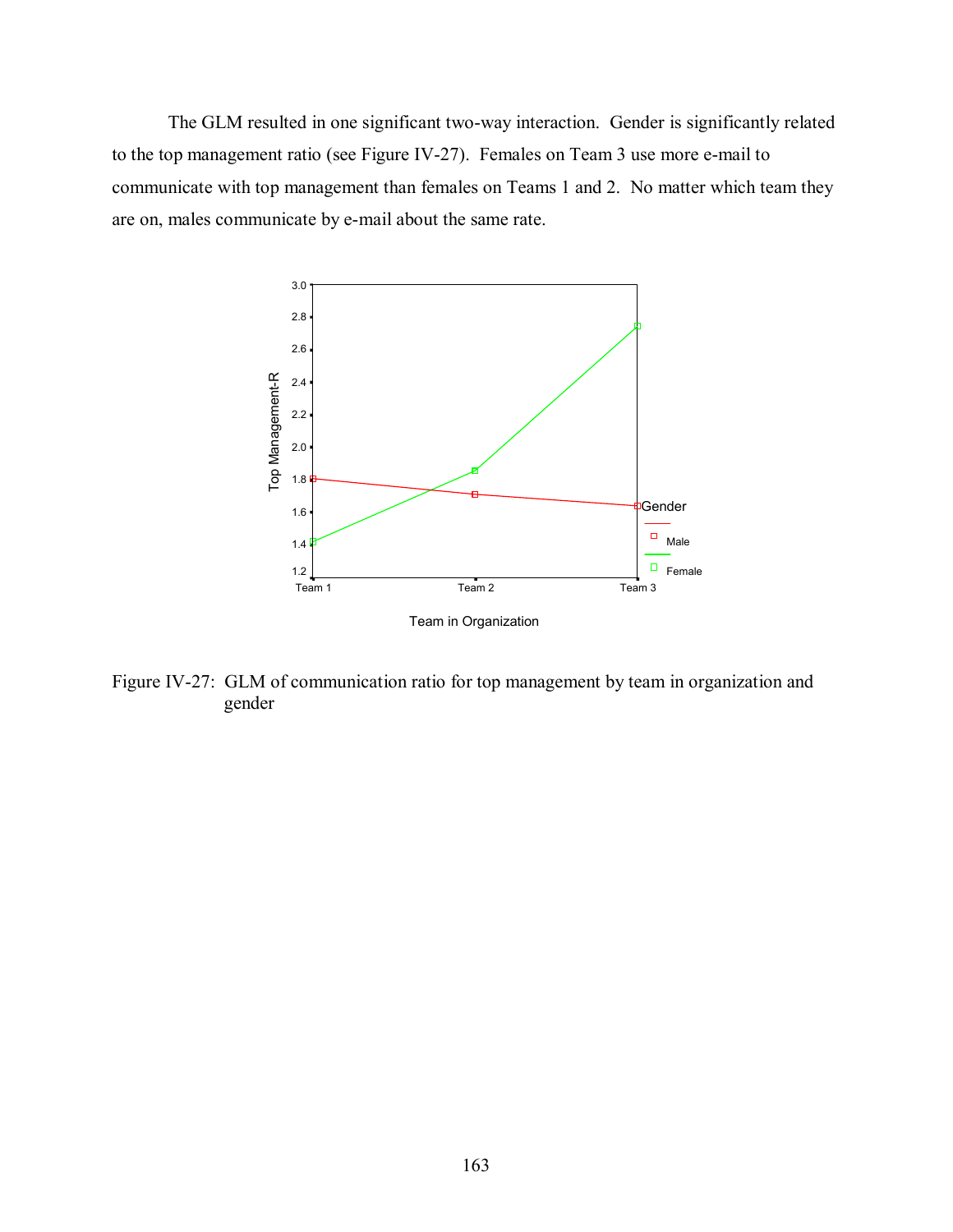The communication ratios are not important intermediate values for explaining trust and psychological sense of community in the workplace. This finding indicates that more e-mail and less communication through other media does not necessarily relate to organizational trust and sense of community. Similarly, the relationship between the communication ratios and employees who are physically very close and close to others in the workplace are not important variables for explaining organizational trust and psychological sense of community in the workplace. While the communication ratios are not important intermediate values for explaining trust and sense of community, there are interesting explanatory relationships between each of the scales and other important variables.

First, trust in supervisor results in one significant main effect and one significant interaction (see Table IV-57). Team 3 has significantly less trust in supervisor than Teams 1 and 2 (see Figure IV-28). Interestingly, as found in the previous analyses, Team 3 also has a higher communication ratio or uses more e-mail than Teams 1 and 2. Gender is strongly related to team in organization for trust in supervisor on Team 3 (see Figure IV-29). Females on Team 3 have less trust in supervisor than males. Trust in supervisor for males and females on the other teams are about the same.

While these findings suggest that a relationship may exist between the communication ratios and team in organization, gender, and trust in supervisor, further analyses show no significant relationship between these variables. There may be additional interactions that exist but because of the size of the sample in this study, they cannot be detected. These findings do suggest that factors other than communication medium exist, like team culture, that may influence feelings of trust and sense of community among employees.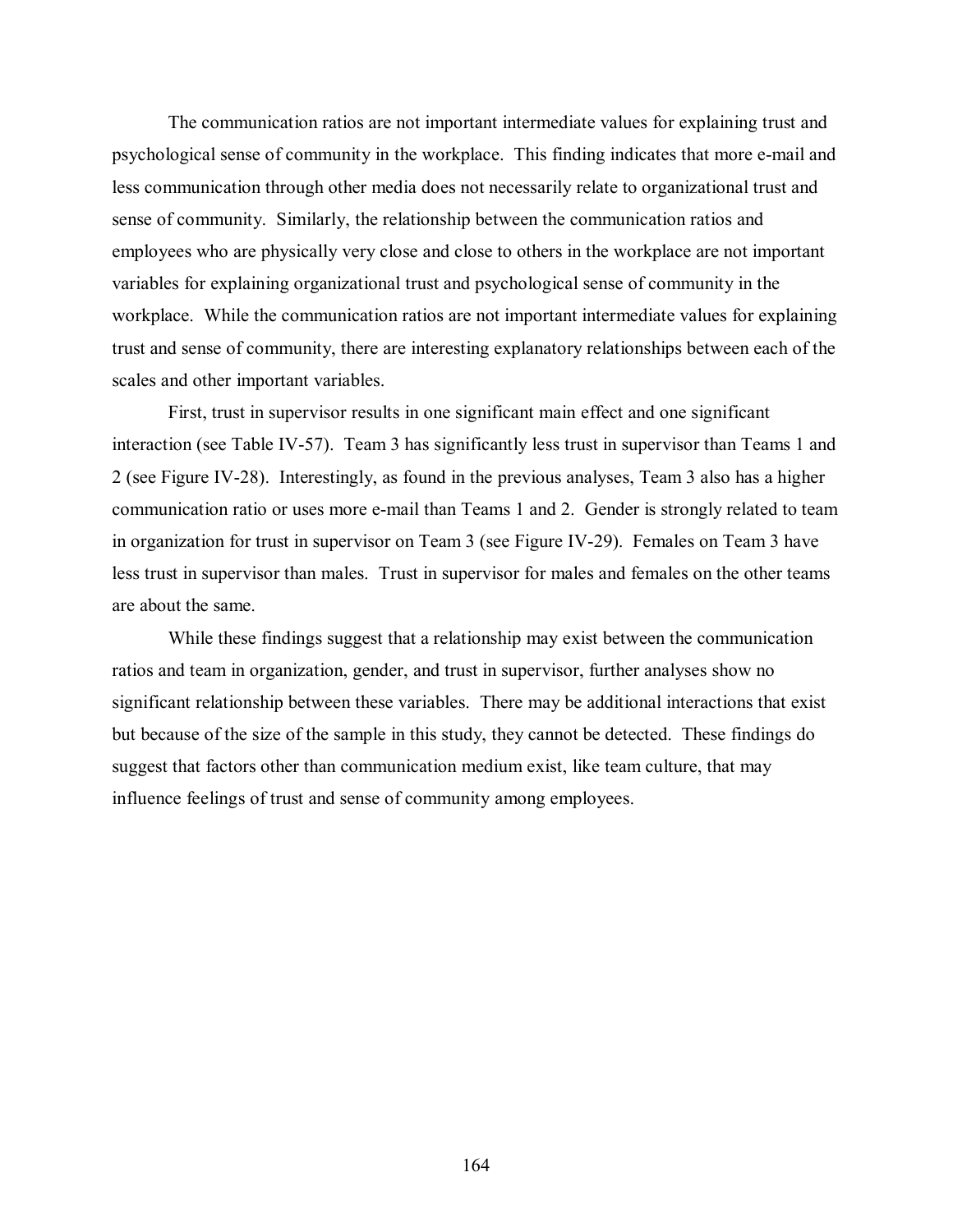| Dependent Variable: AVESUPER |              |     |             |          |      |
|------------------------------|--------------|-----|-------------|----------|------|
|                              | Type III Sum |     |             |          |      |
| Source                       | of Squares   | df  | Mean Square | F        | Sig. |
| <b>Corrected Model</b>       | 9.240a       | 5   | 1.848       | 3.268    | .007 |
| Intercept                    | 4666.749     |     | 4666.749    | 8254.207 | .000 |
| Q57                          | 5.820        | 2   | 2.910       | 5.147    | .006 |
| Q53                          | .702         |     | .702        | 1.241    | .266 |
| Q57 * Q53                    | 3.116        | 2   | 1.558       | 2.755    | .065 |
| Error                        | 190.532      | 337 | .565        |          |      |
| Total                        | 5769.272     | 343 |             |          |      |
| <b>Corrected Total</b>       | 199.772      | 342 |             |          |      |

### **Tests of Between-Subjects Effects**

a. R Squared = .046 (Adjusted R Squared = .032)

### **Legend for Independent Variables**

Q57 = Team in Organization Q53 = Gender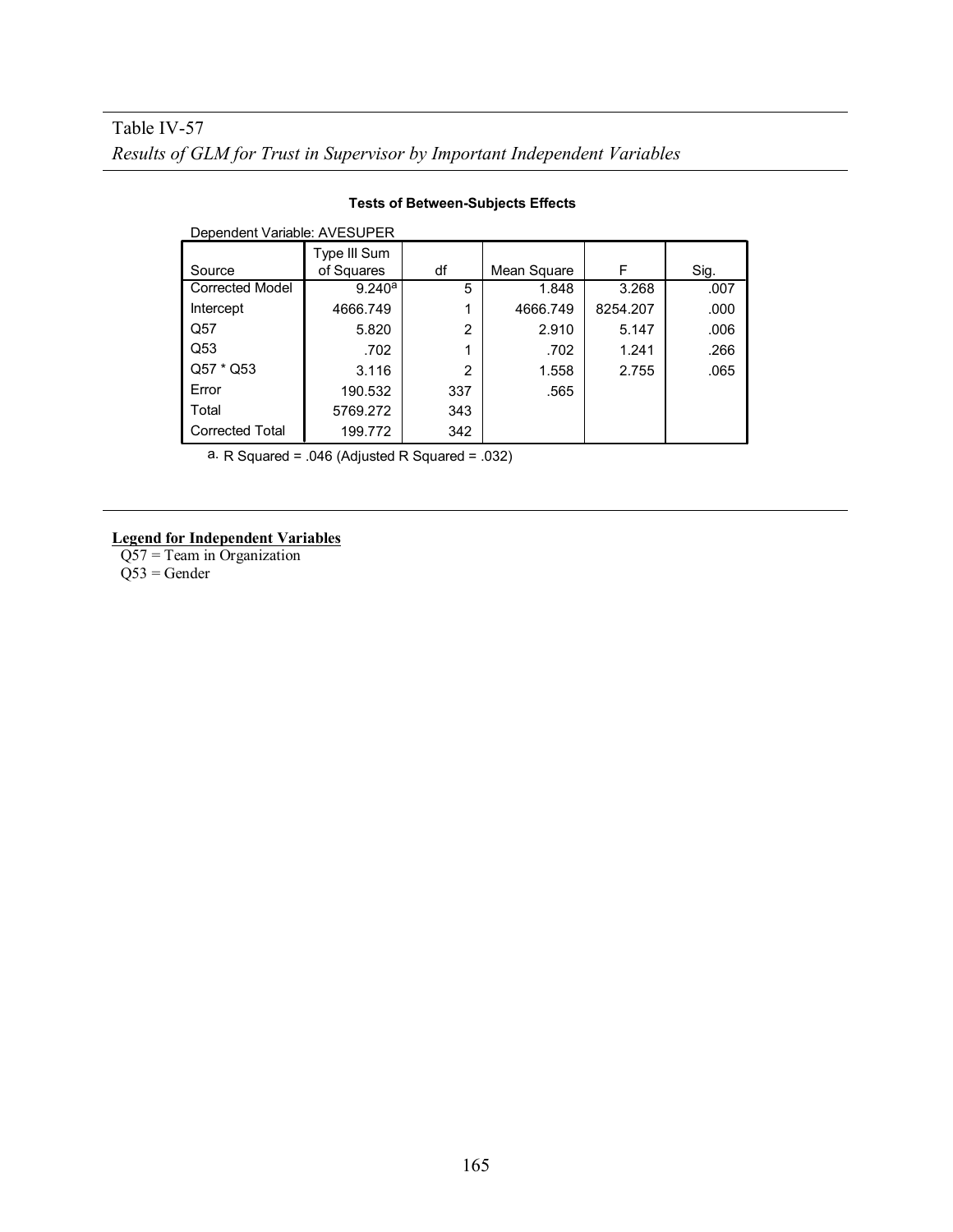

Figure IV-28: GLM of trust in supervisor by team in organization



Figure IV-29: GLM of trust in supervisor by team in organization and gender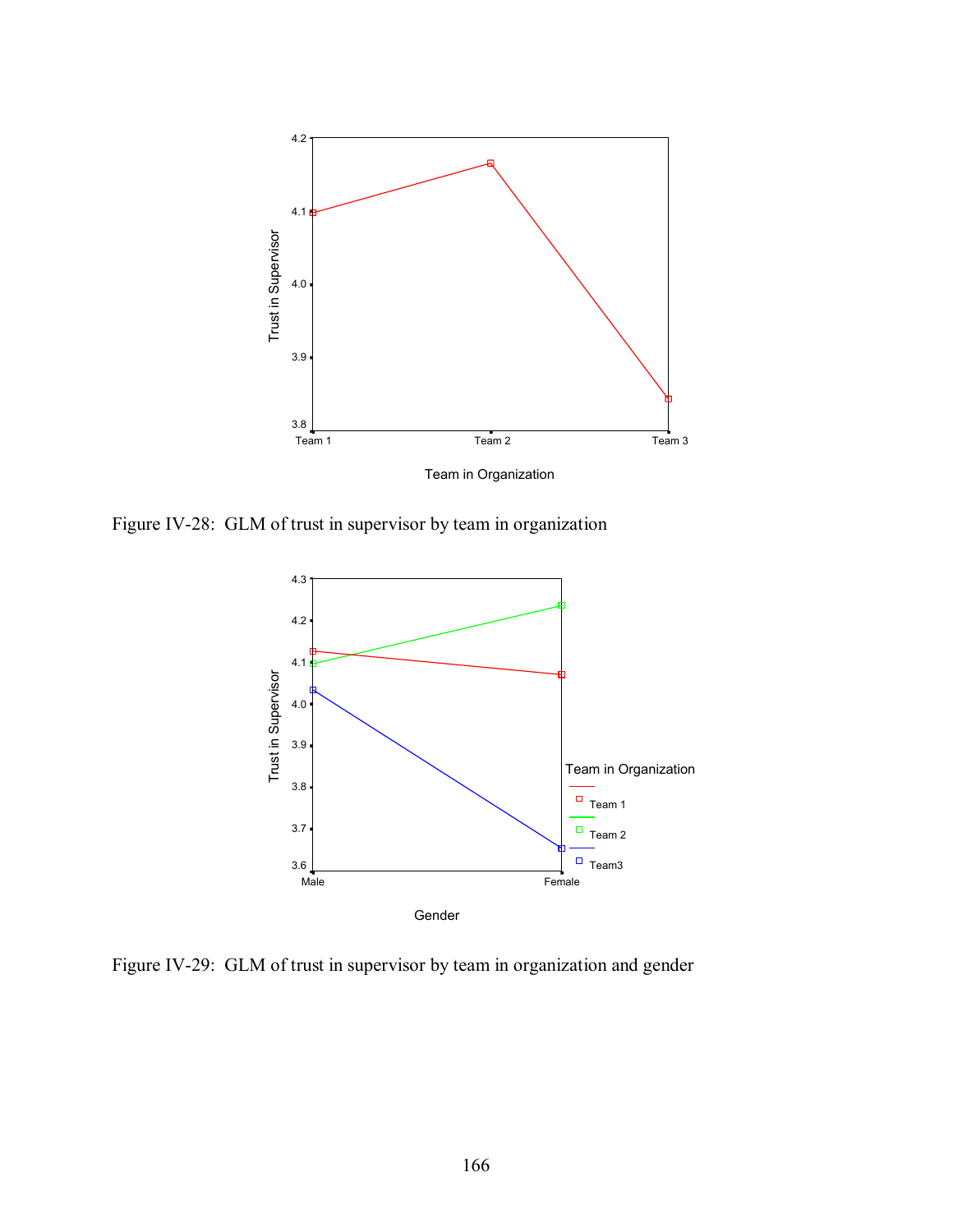The GLM for trust in organization results in one significant main effect and several significant interactions (see Table IV-58). As employees advance in the organization, trust in organization increases (see Figure IV-30). This finding may result from top management having more invested in the organization than staff. For instance, staff tends to be younger at the beginning of their careers and may seek new opportunities outside the organization. On the other hand, management and top management may be more seasoned and settled in their careers, and may seek stability and career growth within the organization. Also, organizational benefits, like bonuses, additional vacation time, social gatherings, and other amenities increase as one moves up the ladder and may foster greater feelings of trust in organization among those in higher positions. It is also possible that those who seek to rise in the organization are inherently different than others.

Two main effects, team in organization and gender, are close to significant and deemed worthy of examining. As with the trust in supervisor, Teams 1 and 2 have significantly more trust in organization than Team 3 (see Figure IV-31). In general, females tend to have less trust in organization than their male counterparts (see Figure IV-32). Team in organization also has a significant three-way interaction with gender and age, suggesting that these factors together may influence trust in organization (see Figure IV-33). Males between the ages of 21 and 30 have considerably more trust in organization than their female counterparts on all three teams. Females between the ages of 31 and 45 only have more trust in organization than males on Team 2. Females between the ages of 46 and 68 on Teams 2 and 3 have less trust in organization than males. Gender also is in a significant three-way interaction with level in organization and education level (see Figure IV-34). For instance, among employees that have 12 to 16 years of education, females in management positions have considerably less trust in organization than males. For employees that have 16 or more years of education, females consistently have less trust across all employment levels than their male counterparts, although this is less so at the top management level. A significant four-way interaction with team in organization, level in organization, age, and education level was found, but the details of the interaction are too complex to interpret.

The communication ratios were not involved in any of these interactions. However, there may be other interactions that cannot be detected. For instance, there appears to be a trend among more highly educated employees between the ages of 46 and 68 and the three scales.

167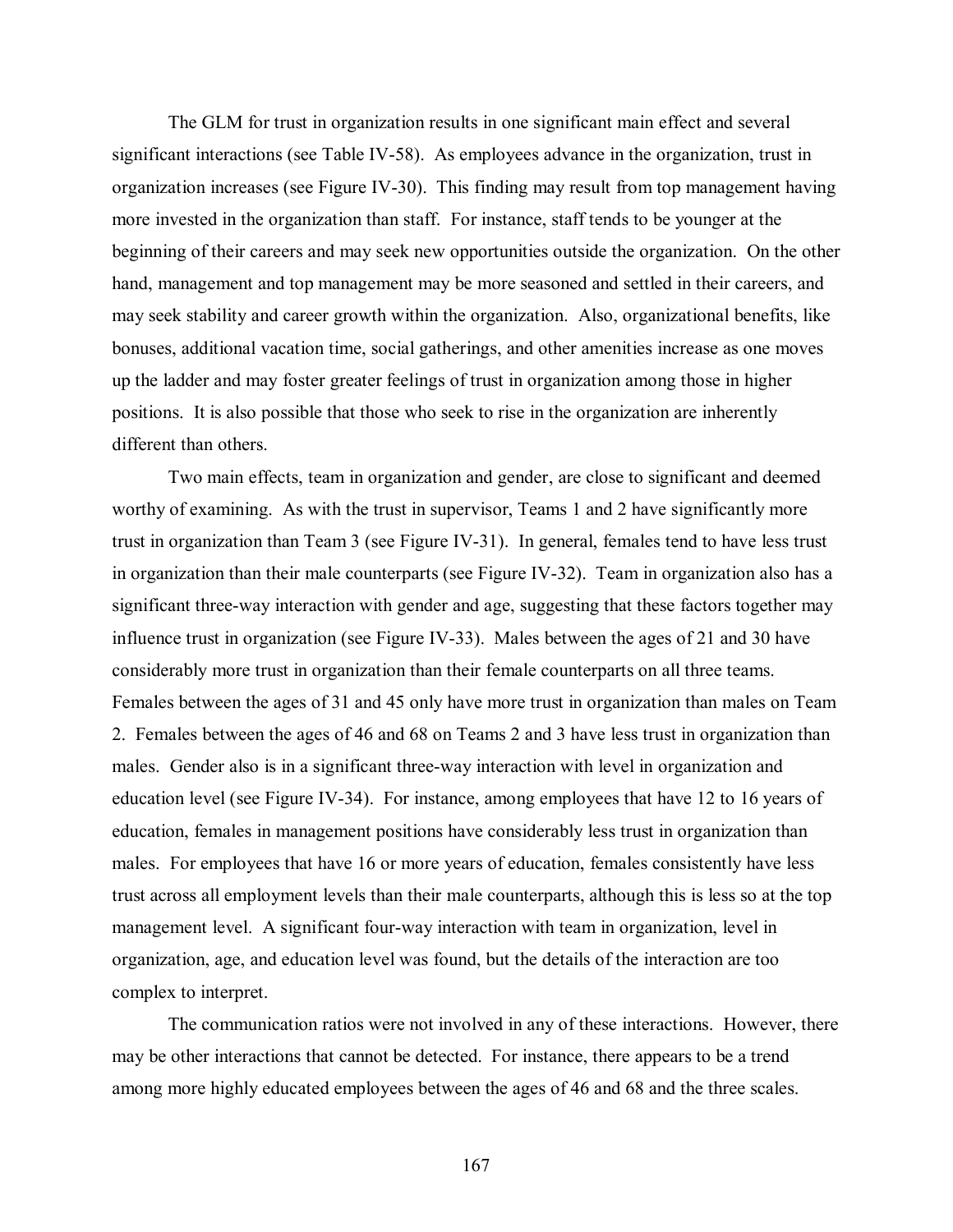Although not statistically significant, these employees consistently have a noticeable drop in trust and sense of community across all teams and with both genders. As with trust in supervisor, these findings suggest that factors other than communication media may be present that influence feelings of trust and community.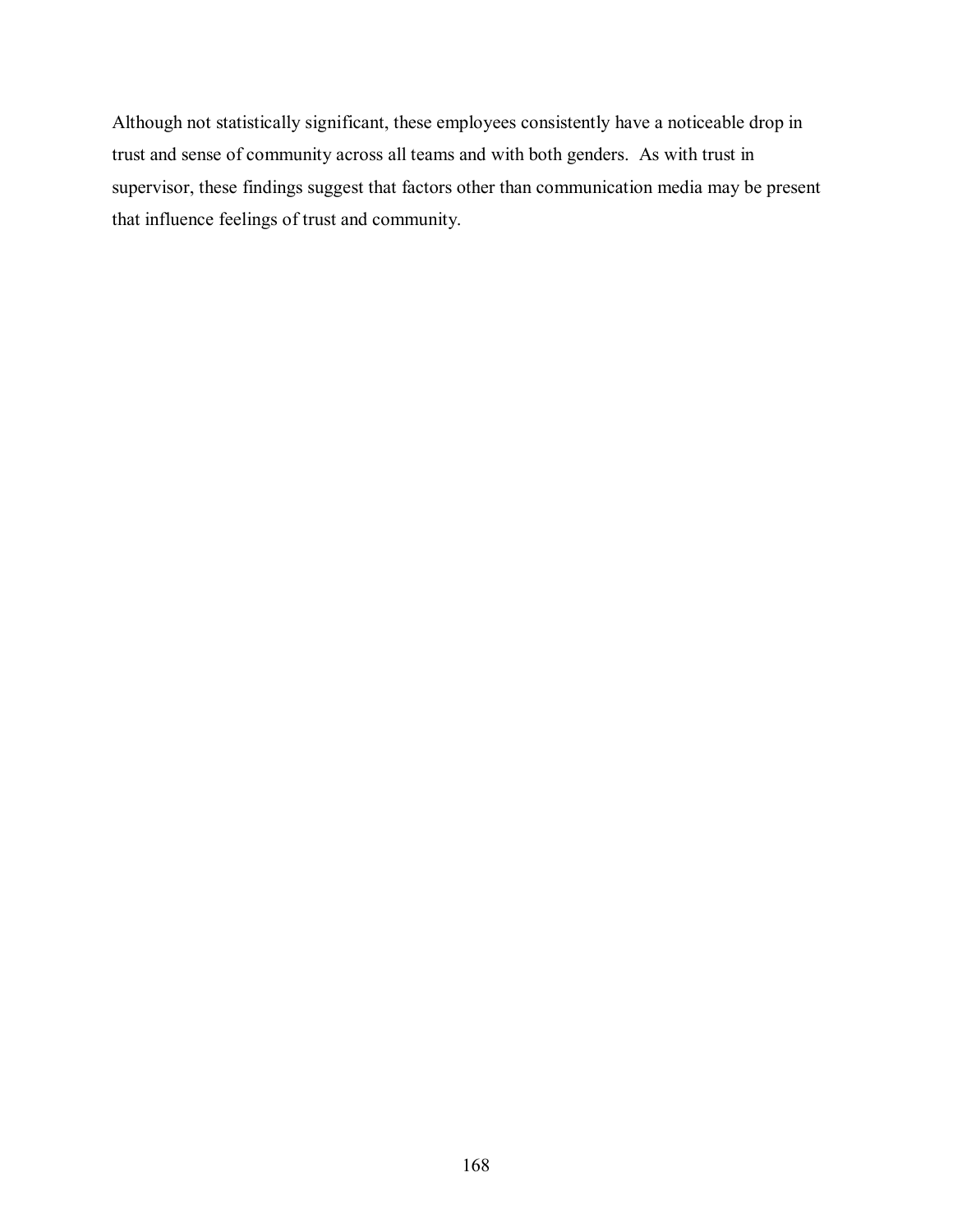| Dependent Variable: AVEORG          |                     |                |             |          |      |  |
|-------------------------------------|---------------------|----------------|-------------|----------|------|--|
|                                     | Type III Sum        |                |             |          |      |  |
| Source                              | of Squares          | df             | Mean Square | F        | Sig. |  |
| <b>Corrected Model</b>              | 53.963 <sup>a</sup> | 70             | 771         | 1.610    | .004 |  |
| Intercept                           | 1181.323            | $\mathbf{1}$   | 1181.323    | 2466.821 | .000 |  |
| Q57                                 | 2.622               | $\overline{2}$ | 1.311       | 2.737    | .067 |  |
| LEVEL2                              | 3.377               | $\overline{2}$ | 1.688       | 3.526    | .031 |  |
| Q53                                 | 1.635               | 1              | 1.635       | 3.414    | .066 |  |
| <b>AGE</b>                          | 1.590               | $\overline{2}$ | .795        | 1.660    | .192 |  |
| <b>EDUC</b>                         | 7.872E-03           | 1              | 7.872E-03   | .016     | .898 |  |
| Q57 * LEVEL2                        | 1.363               | 4              | .341        | .711     | .585 |  |
| Q57 * Q53                           | .294                | $\overline{2}$ | .147        | .306     | .736 |  |
| Q57 * AGE                           | 3.307               | 4              | .827        | 1.726    | .144 |  |
| Q57 * EDUC                          | .613                | $\overline{2}$ | .307        | .640     | .528 |  |
| LEVEL2 * Q53                        | 3.908E-02           | $\overline{2}$ | 1.954E-02   | .041     | .960 |  |
| LEVEL2 * AGE                        | 1.258               | 3              | .419        | .876     | .454 |  |
| LEVEL2 * EDUC                       | 1.878               | $\overline{2}$ | .939        | 1.960    | .143 |  |
| Q53 * AGE                           | 1.722               | $\overline{2}$ | .861        | 1.797    | .168 |  |
| Q53 * EDUC                          | .273                | 1              | .273        | .570     | .451 |  |
| AGE * EDUC                          | .534                | $\overline{2}$ | .267        | .558     | .573 |  |
| Q57 * LEVEL2 * Q53                  | .919                | 3              | .306        | .639     | .590 |  |
| Q57 * LEVEL2 * AGE                  | 3.764               | 4              | .941        | 1.965    | .100 |  |
| Q57 * LEVEL2 * EDUC                 | 2.242               | 3              | .747        | 1.560    | .199 |  |
| Q57 * Q53 * AGE                     | 4.491               | 4              | 1.123       | 2.344    | .055 |  |
| Q57 * Q53 * EDUC                    | 1.811               | $\overline{2}$ | .905        | 1.891    | .153 |  |
| Q57 * AGE * EDUC                    | .324                | 3              | .108        | .226     | .879 |  |
| LEVEL2 * Q53 * AGE                  | .203                | $\overline{2}$ | .101        | .211     | .810 |  |
| LEVEL2 * Q53 * EDUC                 | 2.759               | $\overline{2}$ | 1.380       | 2.881    | .058 |  |
| LEVEL2 * AGE * EDUC                 | 6.532E-02           | $\mathbf{1}$   | 6.532E-02   | .136     | .712 |  |
| Q53 * AGE * EDUC                    | .582                | $\overline{2}$ | .291        | .608     | .545 |  |
| Q57 * LEVEL2 * Q53 *                |                     | 1              |             |          |      |  |
| AGE                                 | .764                |                | .764        | 1.595    | .208 |  |
| Q57 * LEVEL2 * Q53 *                | .146                | 1              | .146        | .305     | .582 |  |
| <b>EDUC</b>                         |                     |                |             |          |      |  |
| Q57 * LEVEL2 * AGE *                | 2.221               | 1              | 2.221       | 4.638    | .032 |  |
| <b>EDUC</b>                         |                     |                |             |          |      |  |
| Q57 * Q53 * AGE * EDUC              | 1.521               | 1              | 1.521       | 3.177    | .076 |  |
| LEVEL2 * Q53 * AGE *<br><b>EDUC</b> | .000                | 0              |             |          |      |  |
| Q57 * LEVEL2 * Q53 *<br>AGE * EDUC  | .000                | 0              |             |          |      |  |
| Error                               | 128.820             | 269            | .479        |          |      |  |
| Total                               | 4791.861            | 340            |             |          |      |  |
| <b>Corrected Total</b>              | 182.783             | 339            |             |          |      |  |

#### **Tests of Between-Subjects Effects**

a. R Squared = .295 (Adjusted R Squared = .112)

### **Legend for Independent Variables**

 $Q57$  = Team in Organization  $Q53$  = Gender  $LEVEL2 = Level in Organization$   $EDUC = Education Level$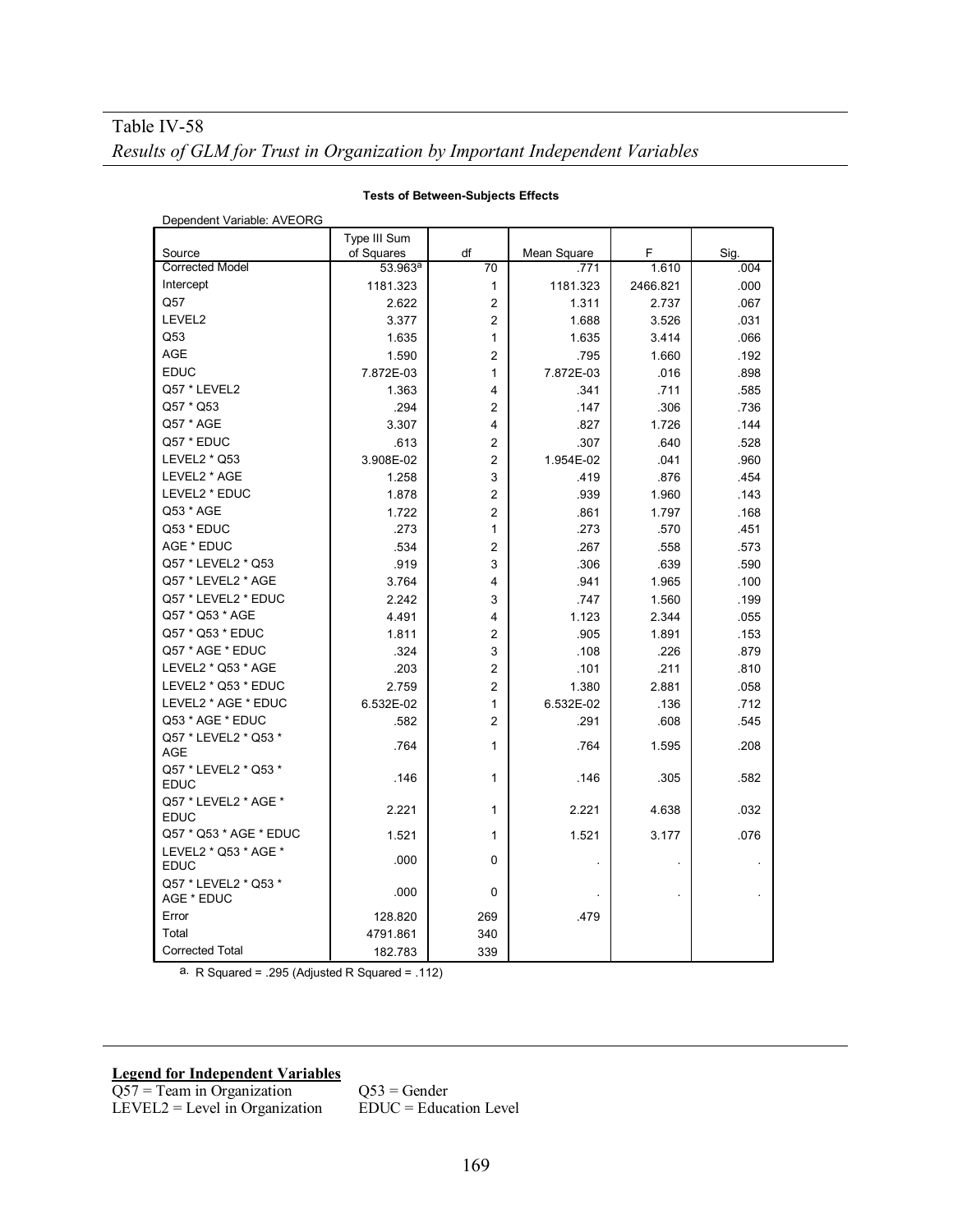

Figure IV-30: GLM of trust in organization by level in organization



Figure IV-31: GLM of trust in organization by team in organization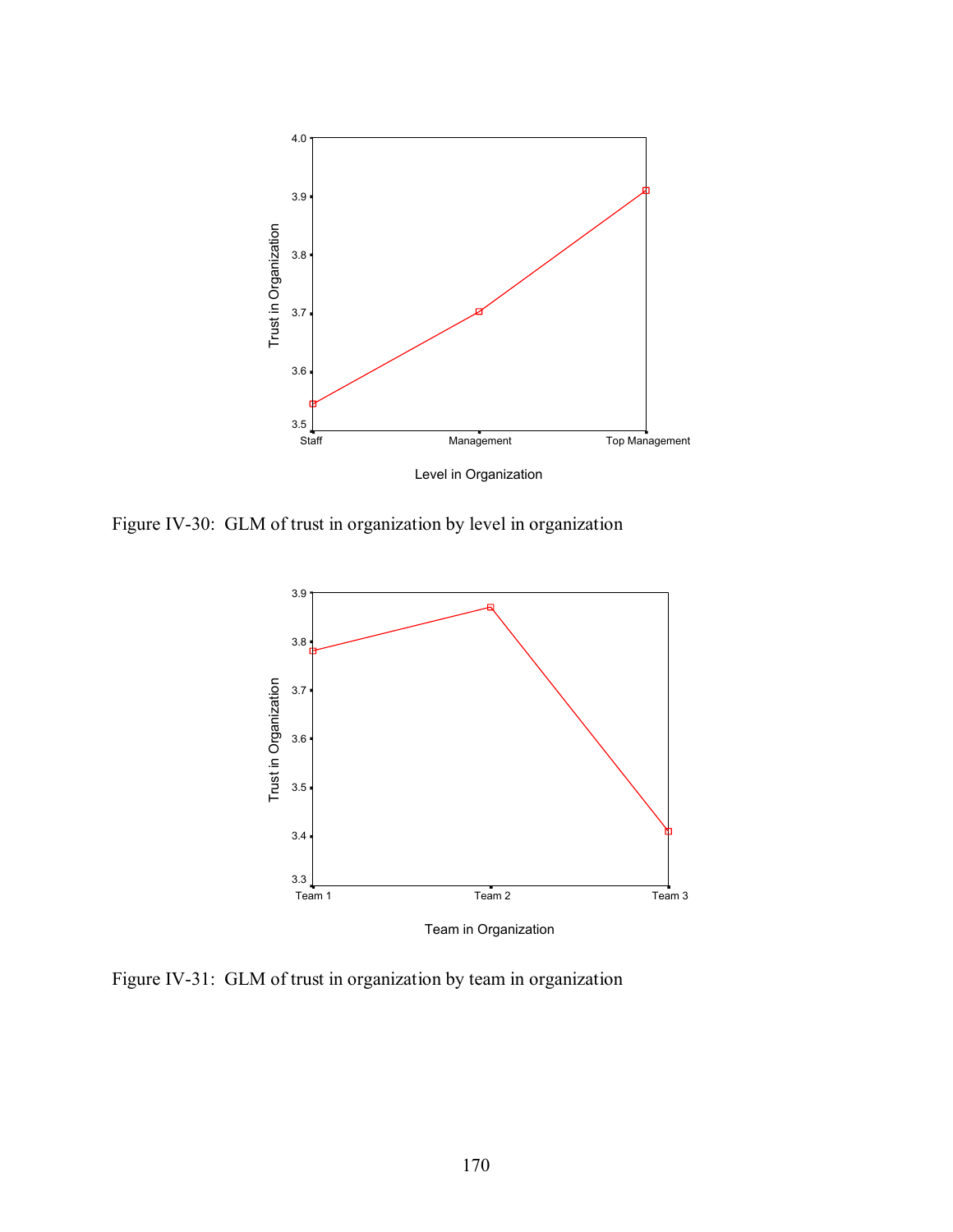

Figure IV-32: GLM of trust in organization by gender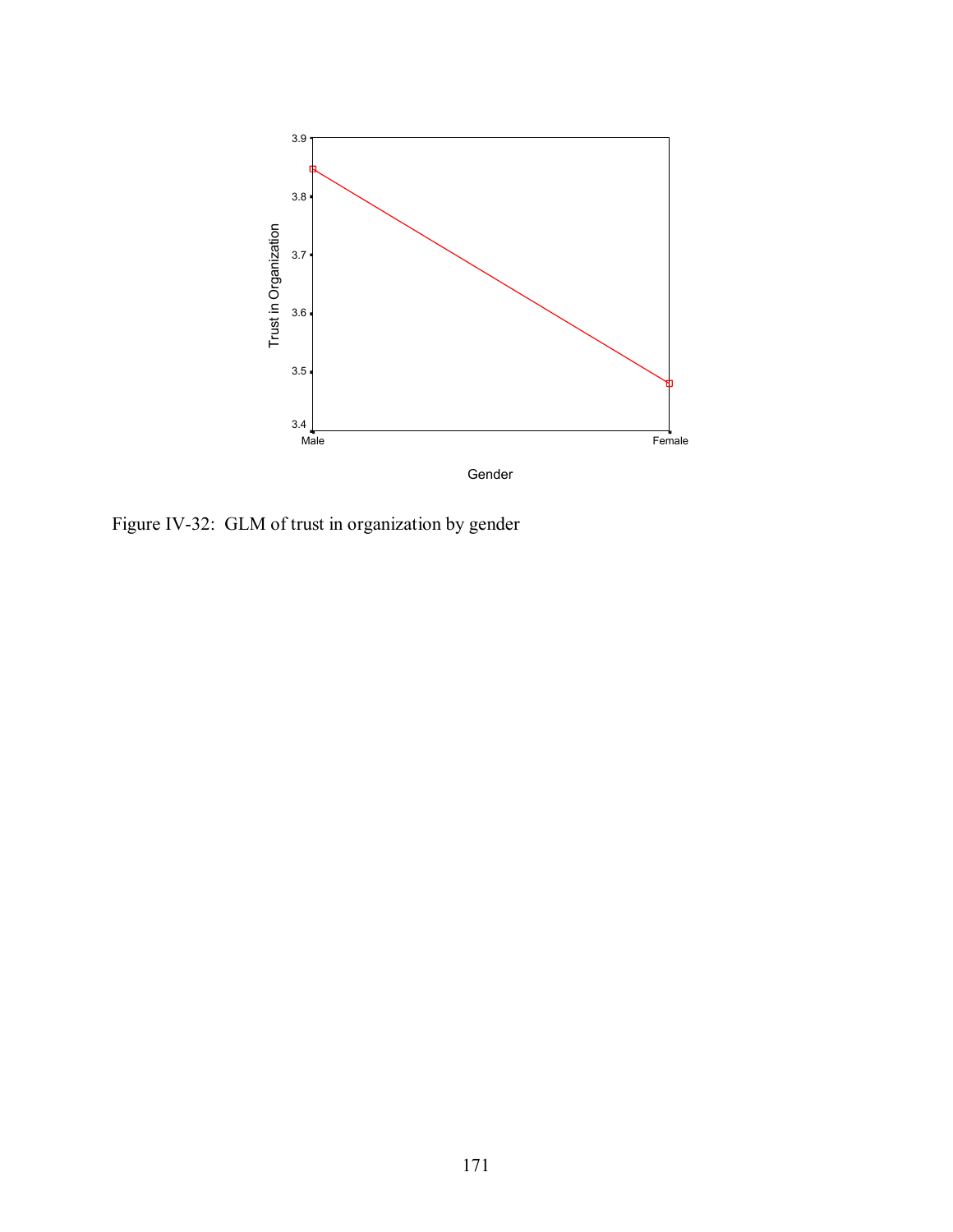

Figure IV-33: GLM of trust in organization by gender, age, and team in organization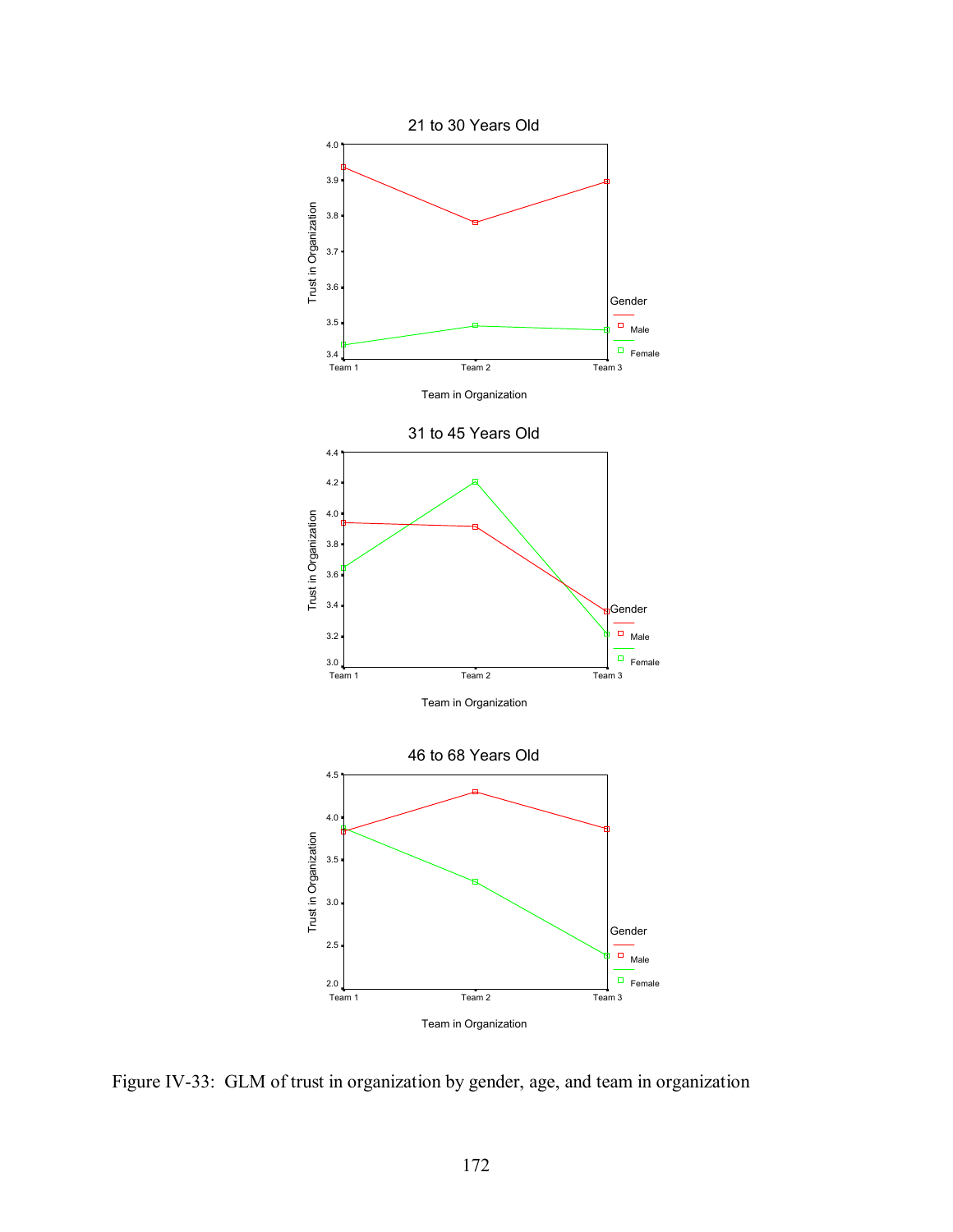

Figure IV-34: GLM of trust in organization by gender, education, and level in organization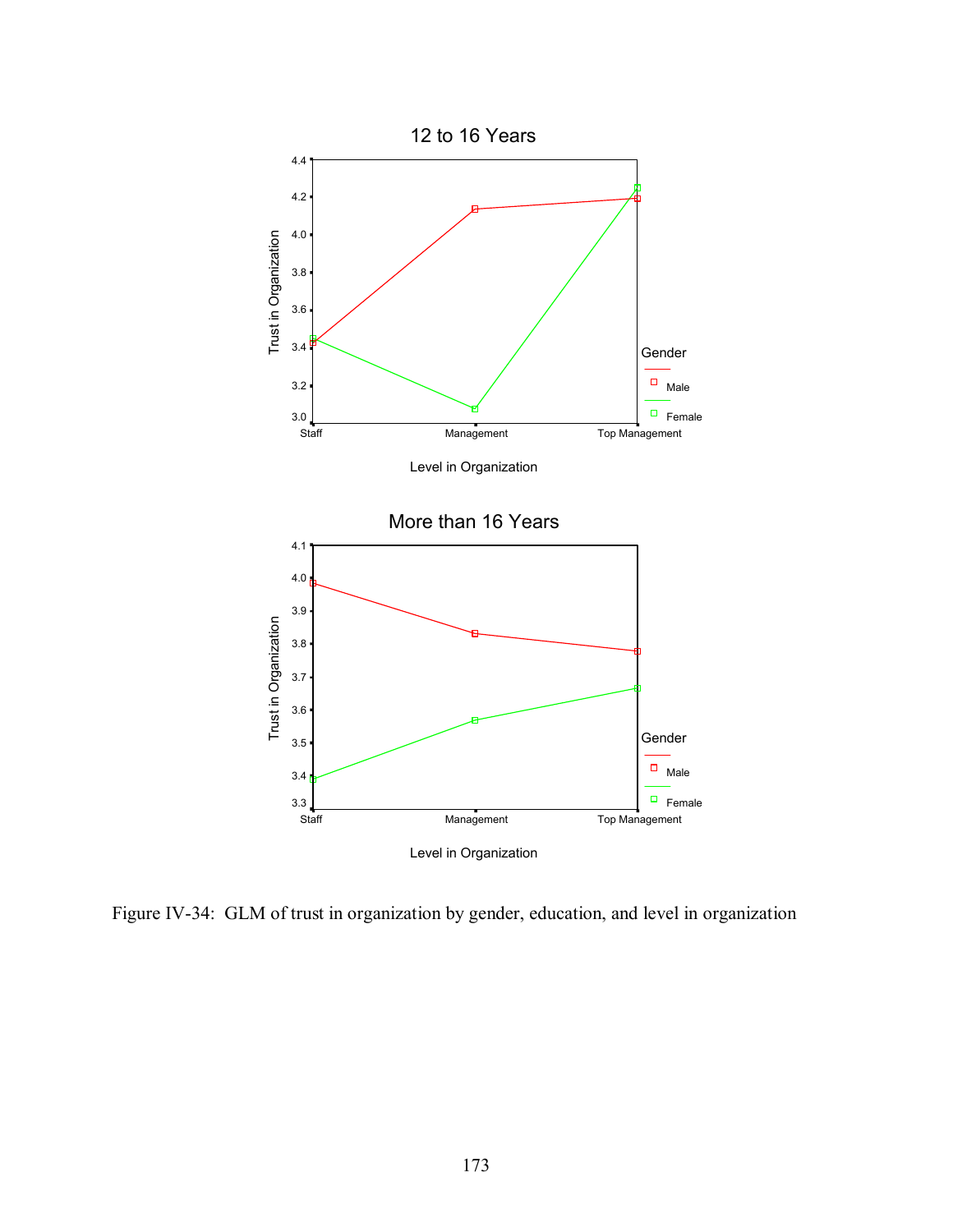The only variable that has explanatory value for psychological sense of community was level in organization (see Table IV-59). Given all the previous data, and the results of the trust scales, it is surprising not to find more variables with explanatory value. However, consistent with trust in organization, level in organization does relate to one's sense of community. Top management has significantly more sense of community than staff and management (see Figure IV-35). Like trust in organization, members of top management may feel a greater sense of community because of their commitment to and investment in the organization. This also may reflect the organization's commitment to and investment in persons in top management positions.

# Table IV-59

*Results of GLM for Psychological Sense of Community by Important Independent Variables* 

| Dependent Variable: AVEPSOC |              |     |             |           |      |
|-----------------------------|--------------|-----|-------------|-----------|------|
|                             | Type III Sum |     |             |           |      |
| Source                      | of Squares   | df  | Mean Square | F         | Sig. |
| <b>Corrected Model</b>      | 2.642a       | 2   | 1.321       | 4.935     | .008 |
| Intercept                   | 3420.851     | 1   | 3420.851    | 12780.376 | .000 |
| LEVEL2                      | 2.642        | 2   | 1.321       | 4.935     | .008 |
| Error                       | 92.612       | 346 | .268        |           |      |
| Total                       | 4901.203     | 349 |             |           |      |
| <b>Corrected Total</b>      | 95.254       | 348 |             |           |      |

#### **Tests of Between-Subjects Effects**

a. R Squared =  $.028$  (Adjusted R Squared =  $.022$ )

## **Legend for Independent Variables**

LEVEL2 = Level in Organization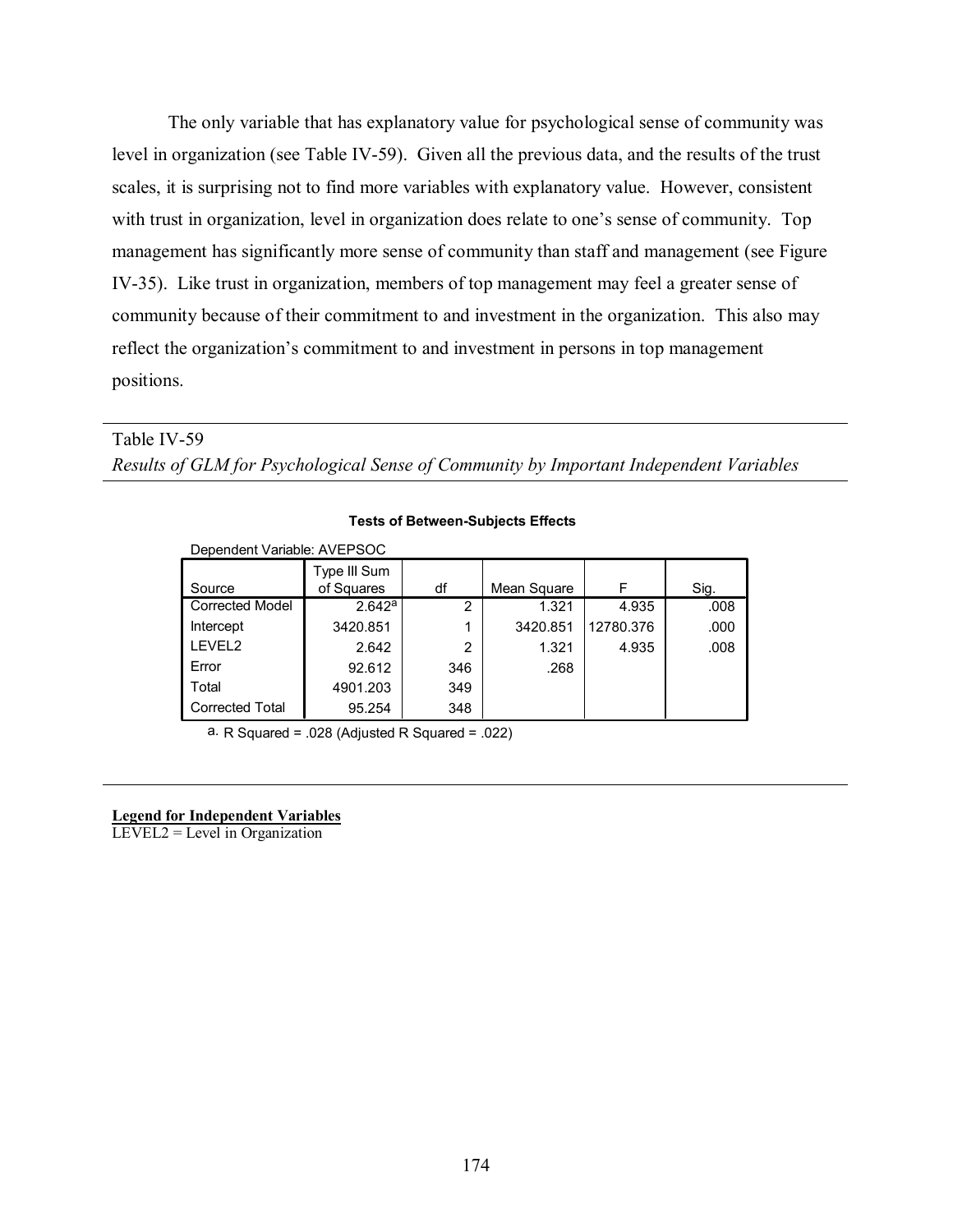

Figure IV-35: GLM of psychological sense of community by level in organization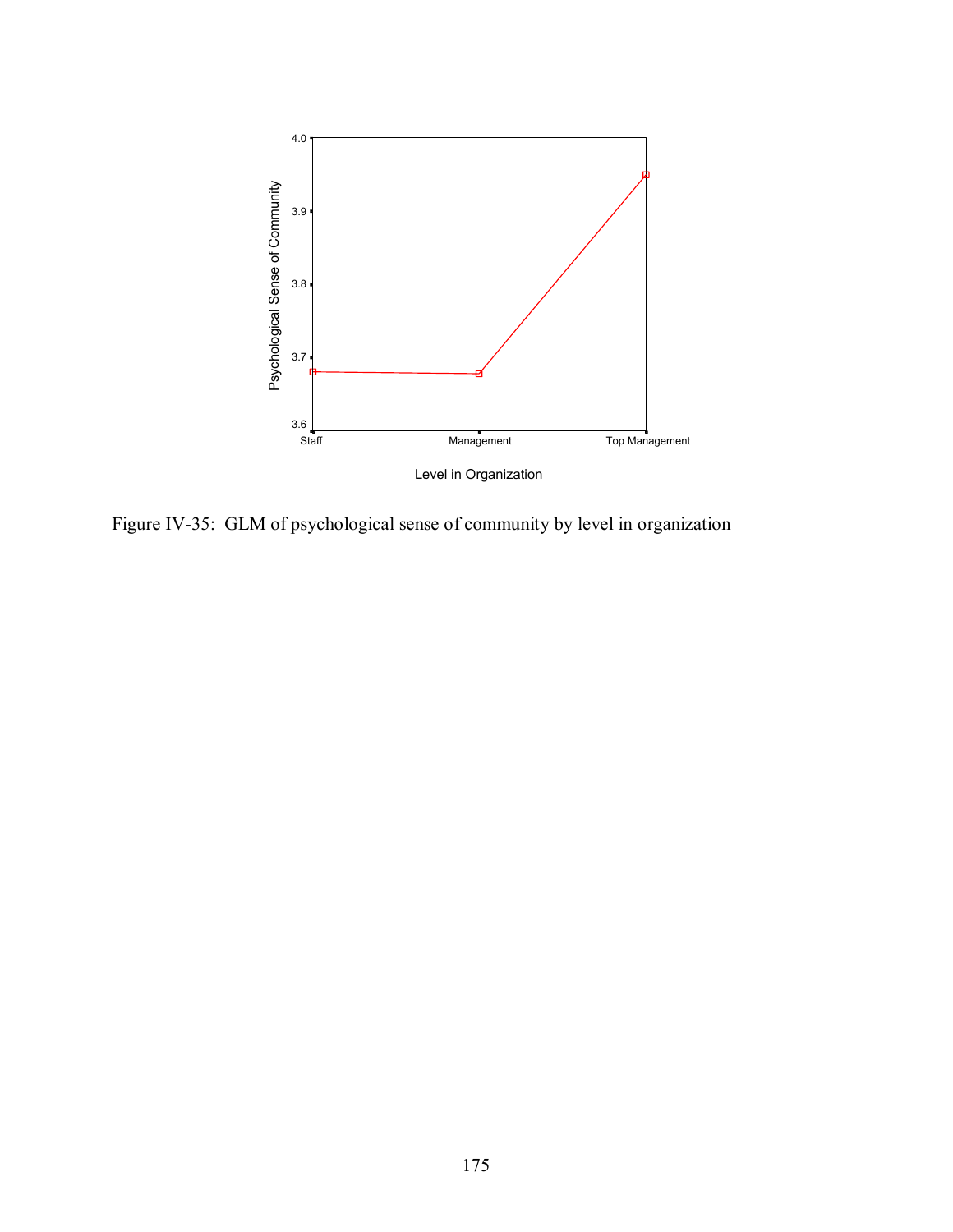#### **IV.5 Cross-Validation of the Models**

The models in the previous section were cross-validated (CV) by randomly subsetting the file and repeating the multi-variable analysis. A new, random variable following a uniform distribution from 0 to 9 was created, and all cases with a value from 0 to 6 on this variable were selected for analysis. Approximately 64 percent of the cases were used, and Appendix B contains the results from this exercise.

The final CV models for two of the communications ratios, communications with colleagues and supervisor, were identical to the original ones. Both work location and physical proximity were significantly related to the ratios. For communications with others, team and education were still related to the ratio, but level in the organization seems to have been replaced by the time in organization (i.e., years) variable. Certainly the two are related, and the smaller sample size, especially in the top management category, could explain the fact that the level variable is not as powerful as it was in the original sample. The interactions involving the gender are no longer significant, but, again, the level variable played a role in those interactions. Only the time in organization variable is marginally related to communications with top management. This is the one case where the CV model for the communications ratios differs substantially from the original model. This could be explained by the substitution of time in organization for level in organization, but neither team nor gender is significant.

As for the trust and sense of community scales, there are again similarities and differences between the CV models and the original ones. In the full sample, the only variable significantly related to trust in supervisor was team. Team is still important in the CV model, but it now interacts with gender and education. For trust in the organization, interactions involving both team and education are still significant in the CV model, and the interaction that includes level, education, and team also may be marginally significant given the smaller sample size. Neither age nor gender is involved in significant interactions, as they were in the original model. In the CV model for sense of community, more variables actually are important than in the original model. Again, the time in organization variable may have replaced the level in organization variable (the only significant variable in the original model), but education, gender, and team also have relationships with sense of community. In fact, gender is the only one with a significant main effect. The loss of power for the level variable could explain why these other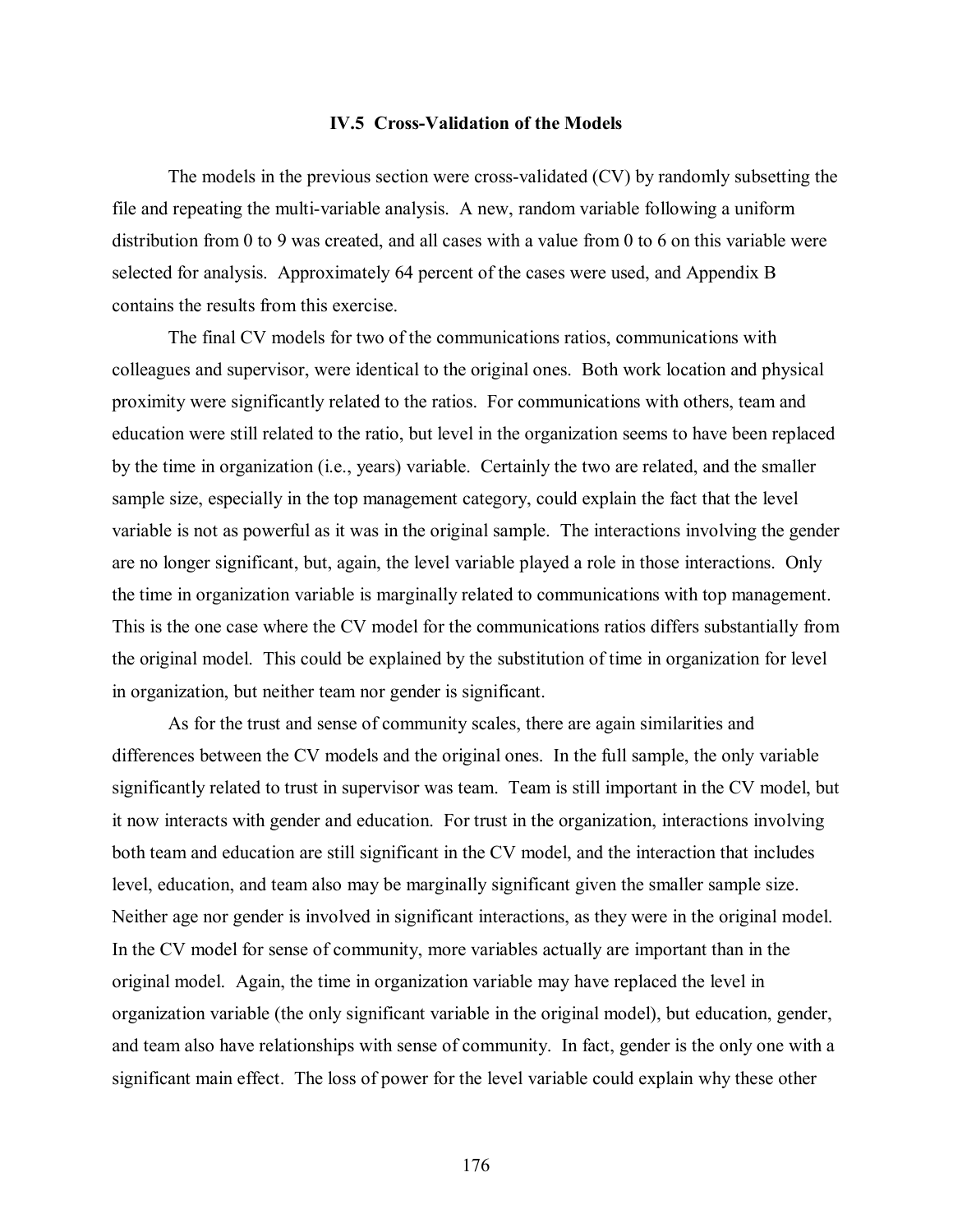variables have risen to prominence. As with time in organization and level in organization, multicolinearity in some cases may be masking some complex relationships, although level in organization is more substantively interesting than time in organization.

# **IV.6 Comments from Participants**

Two open-ended questions were added to the questionnaire to allow participants to share their personal experiences with e-mail communication and their perception of its influence on trust and psychological sense of community in the work environment. The two open-ended questions were used solely for observational interest and to identify future research studies. The responses from these items were not used to address the research questions. However, the responses provide insight into how employees view e-mail in the workplace and its relationship to building feelings of trust and community.

 For the most part, respondents found both positive and negative aspects of e-mail. The responses complement the statistical findings, and the five consistent themes in the participant responses allow for a deeper understanding of the data. First, many respondents agreed that email helped to increase communication in the workplace because of the access and ease of use, but they often indicated that e-mail did present pitfalls to effective communication. Comments included—

I've found that I really tend to communicate more with everyone in my office because of the quickness of e-mail. E-mail is risky however because of misinterpretation of tone, etc.

E-mail is a fast, effective tool for mass communication. However, when it deals with a close office environment, it may give off a sense of distance and even laziness considering the person sending it sits two cubicles away.

Second, respondents viewed e-mail as a useful tool that could supplement communication, but felt that it should not be the substitute for other media in an organization. The over dependence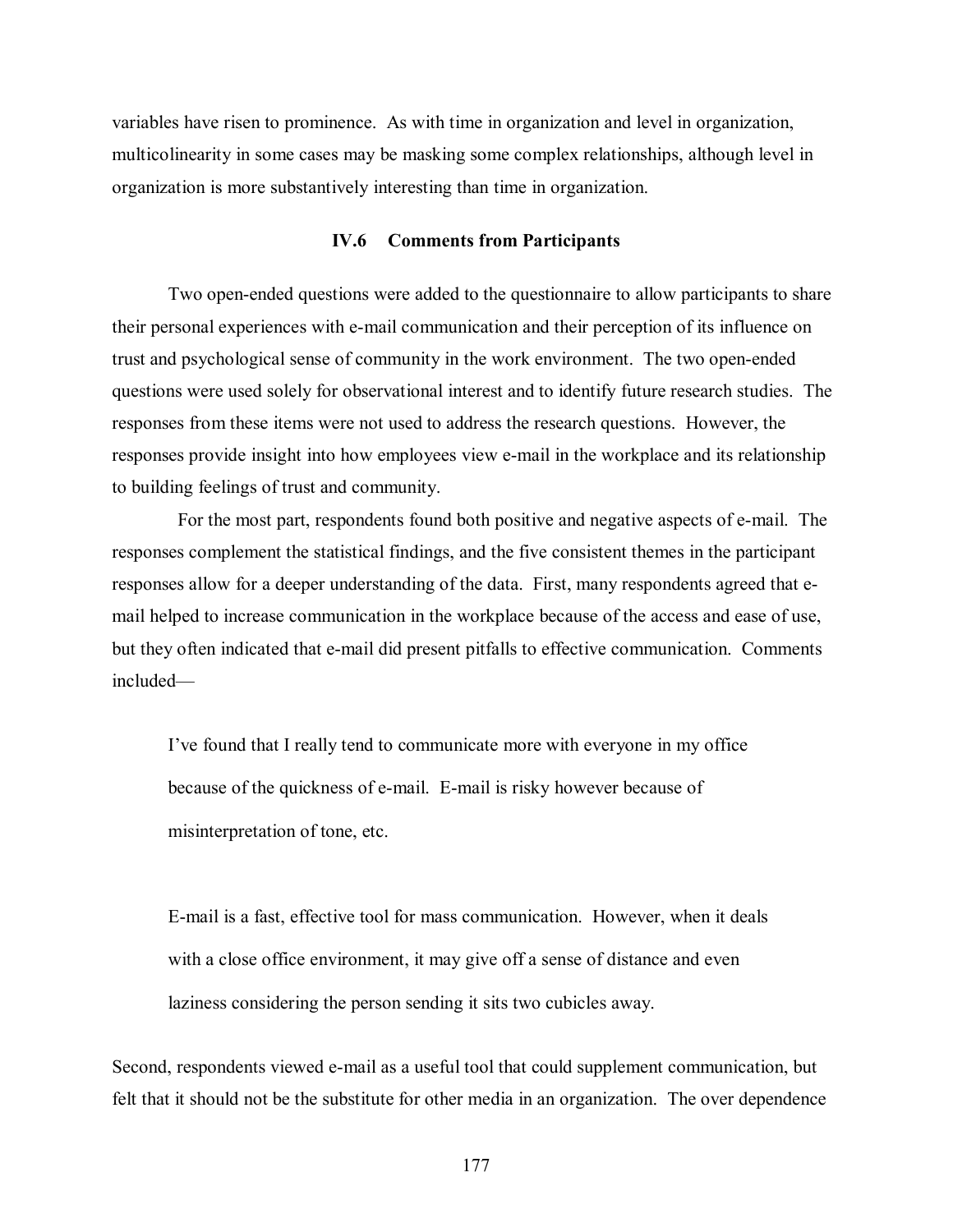on e-mail, respondents indicated, decreased more effective and personal methods of communication. Responses included—

It enhances communication between co-workers who are at different sites or who work different schedules. It is an excellent supplement to other existing modes of communication, but should not be considered a replacement.

In my workplace, I have seen e-mail become the primary means of communication. I see an increased number of subordinates and superiors shy away from face-to-face and phone communication in favor of e-mail exchange.

E-mail increases the opportunity for miscommunication. E-mail replaces face-toface meetings, reducing the touch part of the working relationship. E-mail is overused for trivial items that someone would rarely communicate with others.

Third, many respondents agreed that e-mail was an efficient communication medium because it enables peers to remain in touch despite distance, but that it might not be as effective as other forms of communication. Respondents consistently remarked on the difficulty of recognizing tone in e-mail messages, which often resulted in the misinterpretation of communication. Specific comments included—

It is more difficult to gauge non-verbal communications and can lead to misinterpretation of fact. While some may prefer e-mail communications, I believe it reduces the overall effect of communicating and may hinder the development of strong interpersonal relationships in the workplace.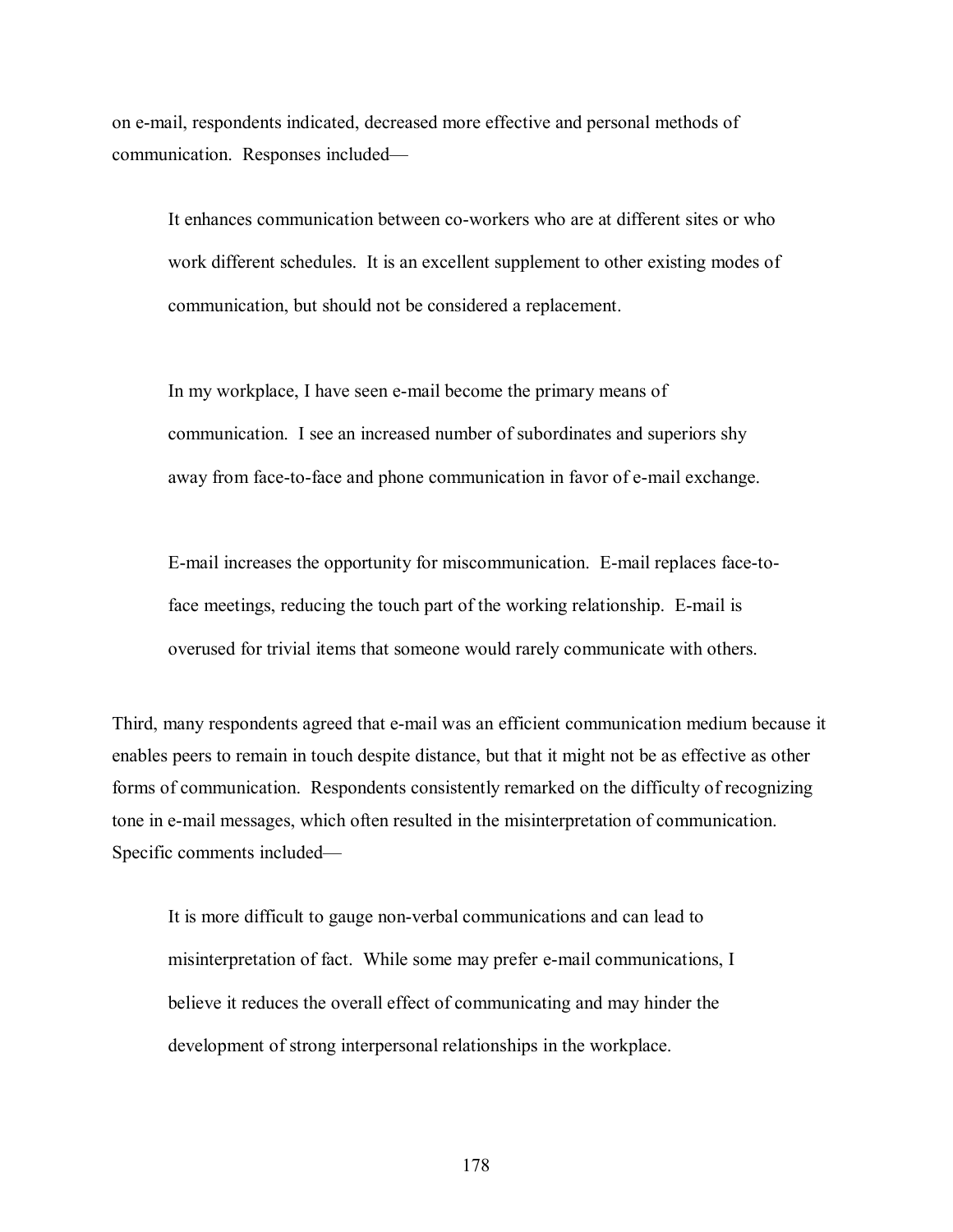It works great for disseminating information that keeps people apprised of task status or items that require little or no group input. When it's used to discuss issues, it is slow and difficult to negotiate.

E-mail increases the communication process in my organization. Unfortunately, e-mail does not convey feelings, moods, and tones. The absence of human contact can cause a lot of misinterpretation.

Fourth, respondents indicated that e-mail served as a paper trail of communication between people, but that it was not a good method for engaging groups in discussion. These responses included—

E-mail allows for the documentation of a conversation. E-mail eliminates the need to take notes during a discussion or phone call. It increases productivity by reducing errors in communication and by reducing the amount of time needed to relay information.

I don't think it changes the way people interface with one another but it does give a "paper trail" to follow for work related items.

E-mail has resulted in a proliferation of communication that is not necessarily productive. There is a tendency to cc: everyone who might possibly be interested or linked to the communication. With so many e-mails, you tend to pay less attention.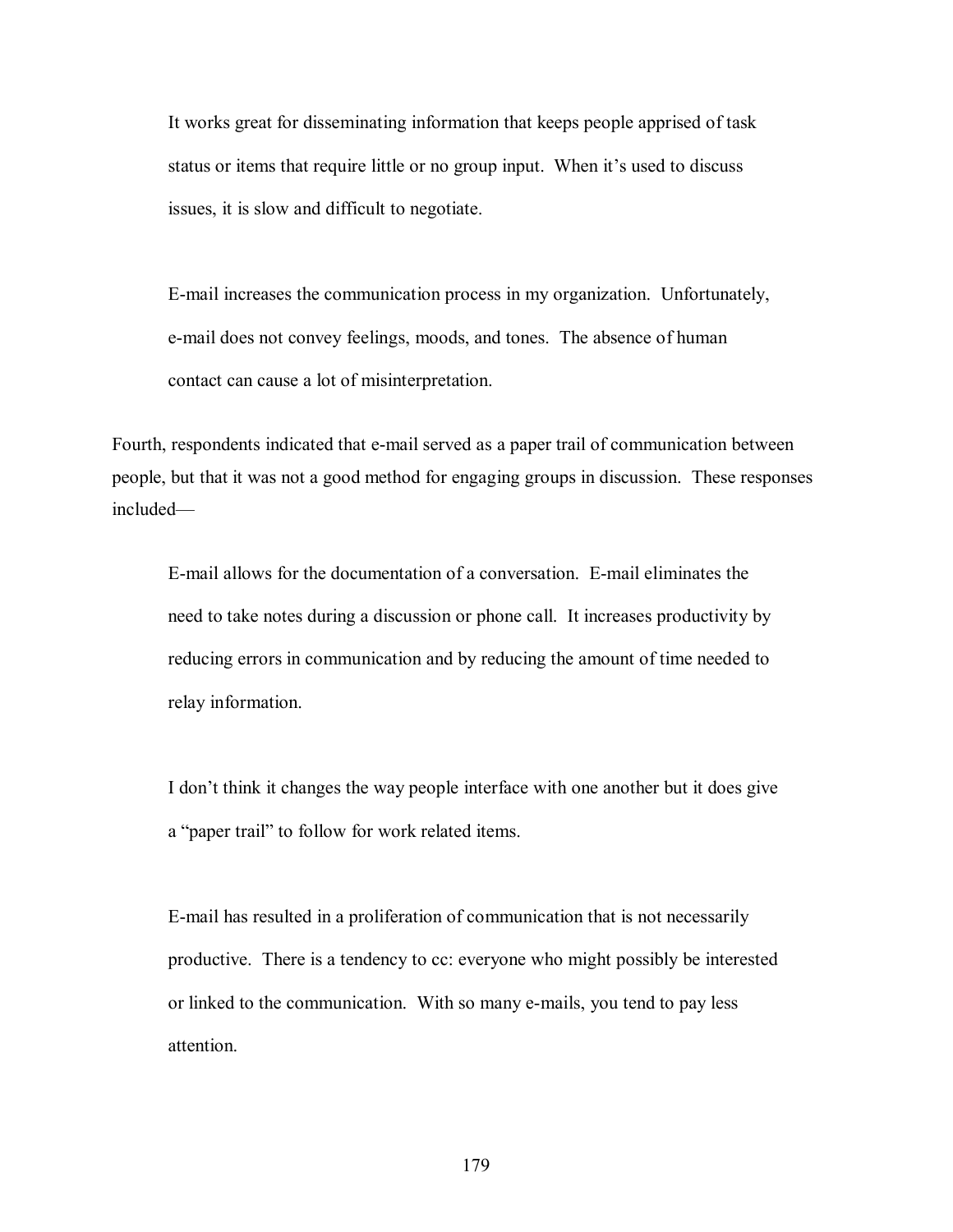Fifth, respondents highlighted the loss of human context with e-mail, indicating that messages could be ignored and misunderstood. Several respondents specifically mentioned the "loss of human contact" and "disconnect" with others by using e-mail. Responses included—

While the advent of e-mail communication certainly makes everyone accessible, it can be lonely. I've been around the work environment to remember what life was like before e-mail, where an individual picked up the phone or walked down the hall to have a work-related discussion. That contact was preferable to me than the current electronic version of discussion.

E-mail communication changes the way people in organizations communicate. There is a lack of personality in many of the e-mails I receive and deliver. Also, it takes away the ability to constantly work on people skills in certain settings.

I could not work effectively off-site or on travel if I did not have e-mail. E-mail helps me do my job, but does not provide me with a sense of community in the workplace.

E-mail promotes no face-to-face communication and less telephone. This is causing an increased human-to-human disconnect.